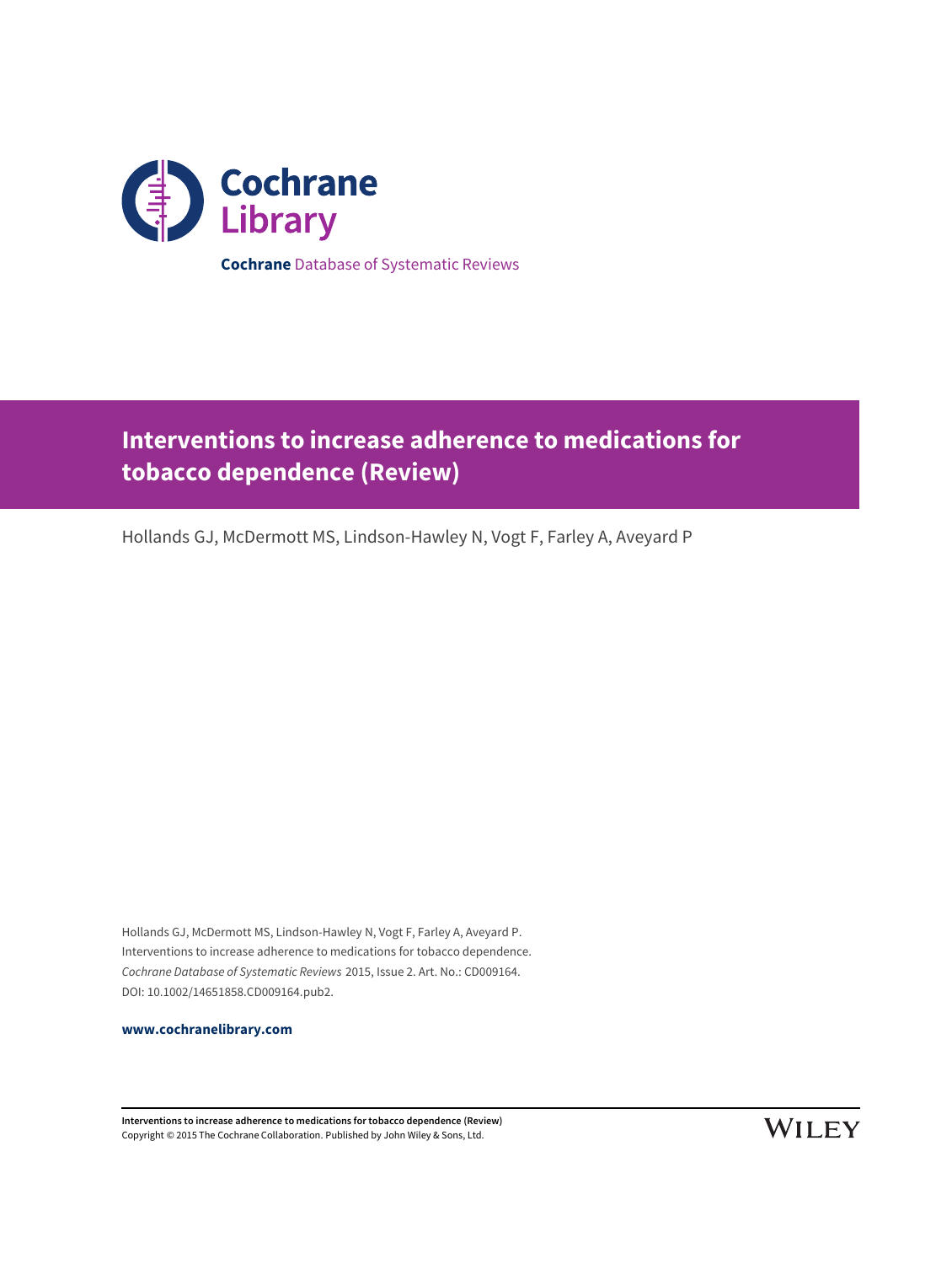# **TABLE OF CONTENTS**

| <b>BACKGROUND</b>                                                                                                          |
|----------------------------------------------------------------------------------------------------------------------------|
| <b>OBIECTIVES</b><br><u>. In the second contract of the second contract of the second contract of the second</u>           |
|                                                                                                                            |
|                                                                                                                            |
| 10                                                                                                                         |
| Figure 2.<br><u>. In the second terms of the second terms of the second terms of the second terms of the second</u><br>13  |
| 16                                                                                                                         |
| 18                                                                                                                         |
| 18                                                                                                                         |
| <b>REFERENCES</b><br>the contract of the contract of the contract of the contract of the contract of the contract of<br>19 |
| 22                                                                                                                         |
| 4 <sup>3</sup>                                                                                                             |
| Analysis 1.1. Comparison 1 Primary outcome (adherence), Outcome 1 Adherence - Dichotomous outcomes.<br>44                  |
| Analysis 1.2. Comparison 1 Primary outcome (adherence), Outcome 2 Adherence - Continuous outcomes.<br>45                   |
| Analysis 2.1. Comparison 2 Secondary outcomes, Outcome 1 Short-term abstinence < 6 months.<br>46                           |
| Analysis 2.2. Comparison 2 Secondary outcomes, Outcome 2 Long-term abstinence $\geq 6$ months.<br>47                       |
| 47                                                                                                                         |
| <b>APPENDICES</b><br>48                                                                                                    |
| 50                                                                                                                         |
| 50                                                                                                                         |
| 51                                                                                                                         |
| 51                                                                                                                         |
| <b>INDEX TERMS</b><br>51                                                                                                   |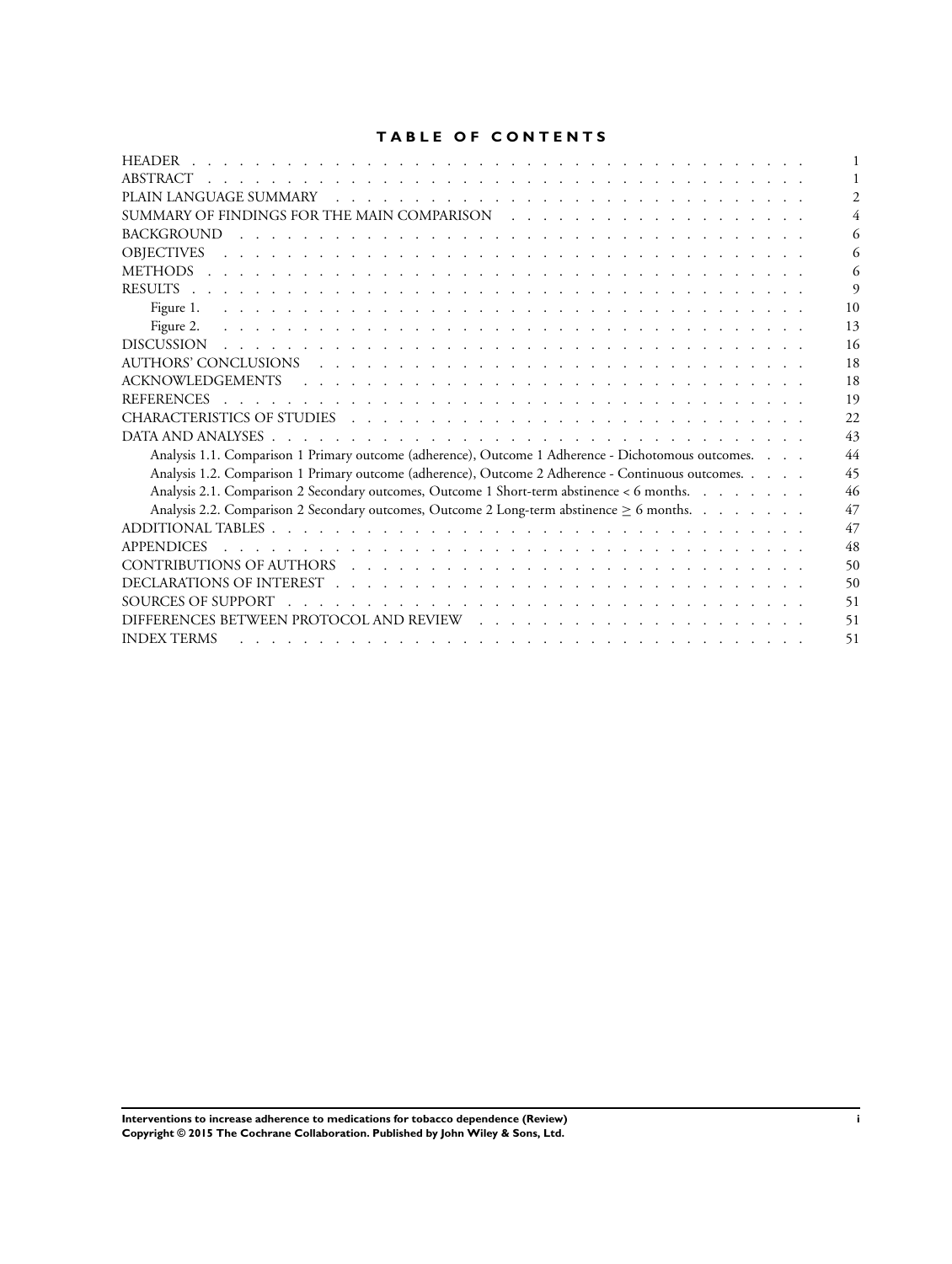**[Intervention Review]**

# **Interventions to increase adherence to medications for tobacco dependence**

Gareth J Hollands<sup>1</sup>, Máirtín S McDermott<sup>2</sup>, Nicola Lindson-Hawley<sup>3</sup>, Florian Vogt<sup>4</sup>, Amanda Farley<sup>5</sup>, Paul Aveyard<sup>6</sup>

<sup>1</sup>Behaviour and Health Research Unit, University of Cambridge, Cambridge, UK. <sup>2</sup>School of Information Systems and Technology, University of Wollongong, Wollongong, Australia. <sup>3</sup>Nuffield Department of Primary Care Health Sciences, University of Oxford, Oxford, UK. <sup>4</sup>Institute of Pharmaceutical Science, King's College London, London, UK. <sup>5</sup>Public Health, Epidemiology and Biostatistics, University of Birmingham, Birmingham, UK. <sup>6</sup>Nuffield Department of Primary Care Health Sciences, Oxford University, Oxford, UK

Contact address: Gareth J Hollands, Behaviour and Health Research Unit, University of Cambridge, Forvie Site, Robinson Way, Cambridge, CB2 0SR, UK. [gareth.hollands@medschl.cam.ac.uk](mailto:gareth.hollands@medschl.cam.ac.uk).

**Editorial group:** Cochrane Tobacco Addiction Group. **Publication status and date:** New, published in Issue 2, 2015. **Review content assessed as up-to-date:** 25 October 2014.

**Citation:** Hollands GJ, McDermott MS, Lindson-Hawley N, Vogt F, Farley A, Aveyard P. Interventions to increase adherence to medications for tobacco dependence. *Cochrane Database of Systematic Reviews* 2015, Issue 2. Art. No.: CD009164. DOI: 10.1002/14651858.CD009164.pub2.

Copyright © 2015 The Cochrane Collaboration. Published by John Wiley & Sons, Ltd.

# **A B S T R A C T**

# **Background**

Pharmacological treatments for tobacco dependence, such as nicotine replacement therapy (NRT), have been shown to be safe and effective interventions for smoking cessation. Higher levels of adherence to these medications increase the likelihood of sustained smoking cessation, but many smokers use them at a lower dose and for less time than is optimal. It is therefore important to determine the effectiveness of interventions designed specifically to increase medication adherence. Such interventions may include further educating individuals about the value of taking medications and providing additional support to overcome problems with maintaining adherence.

#### **Objectives**

The primary objective of this review was to assess the effectiveness of interventions to increase adherence to medications for smoking cessation, such as NRT, bupropion, nortriptyline and varenicline (and combination regimens). This was considered in comparison to a control group, typically representing standard care. Secondary objectives were to i) assess which intervention approaches are most effective; ii) determine the impact of interventions on potential precursors of adherence, such as understanding of the treatment and efficacy perceptions; and iii) evaluate key outcomes influenced by prior adherence, principally smoking cessation.

#### **Search methods**

We searched the following databases using keywords and medical subject headings: Cochrane Central Register of Controlled Trials (CENTRAL, *The Cochrane Library*), MEDLINE (OVID SP) (1946 to July Week 3 2014), EMBASE (OVID SP) (1980 to Week 29 2014), and PsycINFO (OVID SP) (1806 to July Week 4 2014). The Cochrane Tobacco Addiction Group Specialized Register was searched on 9th July 2014. We conducted forward and backward citation searches.

#### **Selection criteria**

Randomised, cluster-randomised or quasi-randomised studies in which participants using active pharmacological treatment for smoking cessation are allocated to an intervention arm or a control arm. Eligible participants were adult (18+) smokers. Eligible interventions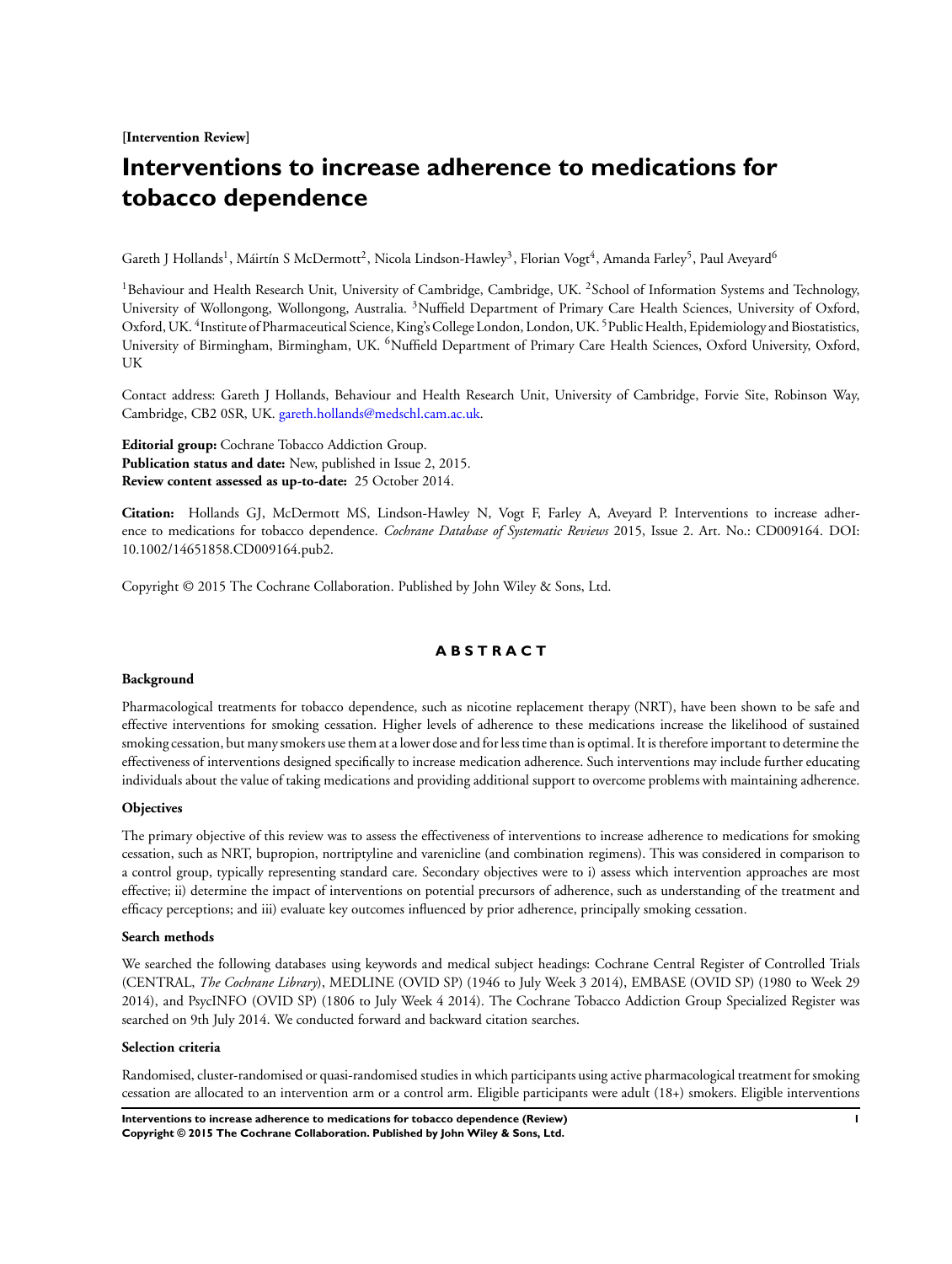comprised any intervention that differed from standard care, and where the intervention content had a clear principal focus on increasing adherence to medications for tobacco dependence. Acceptable comparison groups were those that provided standard care, which depending on setting may comprise minimal support or varying degrees of behavioural support. Included studies used a measure of adherence behaviour that allowed some assessment of the degree of adherence.

#### **Data collection and analysis**

Two review authors searched for studies and independently extracted data for included studies. Risk of bias was assessed according to the Cochrane Handbook guidance. For continuous outcome measures, we report effect sizes as standardised mean differences (SMDs). For dichotomous outcome measures, we report effect sizes as relative risks (RRs). We obtained pooled effect sizes with 95% confidence intervals (CIs) using the fixed effects model.

#### **Main results**

Our search strategy retrieved 3165 unique references and we identified 31 studies as potentially eligible for inclusion. Of these, 23 studies were excluded at full-text screening stage or identified as studies awaiting classification subject to further information. We included eight studies involving 3336 randomised participants. The interventions were all additional to standard behavioural support and typically provided further information on the rationale for, and emphasised the importance of, adherence to medication, and supported the development of strategies to overcome problems with maintaining adherence.

Five studies reported on whether or not participants achieved a specified satisfactory level of adherence to medication. There was evidence that adherence interventions led to modest improvements in adherence, with a relative risk (RR) of 1.14 (95% CI, 1.02 to 1.28, P = 0.02, n = 1630). Four studies reported continuous measures of adherence to medication. Although the standardised mean difference (SMD) favoured adherence interventions, the effect was small and not statistically significant (SMD 0.07, 95% CI, -0.03 to 0.17, n = 1529). Applying the GRADE system, the quality of evidence for these results was assessed as moderate and low, respectively.

There was evidence that adherence interventions led to modest improvements in rates of cessation. The relative risk for achieving abstinence was similar to that for improved adherence. It was not significant in meta-analysis of four studies providing short-term abstinence:  $RR = 1.07 (95\% CI 0.95 to 1.21, n = 1755)$ , but there was statistically significant evidence of improved abstinence at six months or more from a different set of four studies:  $RR = 1.16$  (95% CI, 1.01 to 1.34,  $P = 0.03$ ,  $n = 3049$ ). Applying the GRADE system, the quality of evidence for these results was assessed as low for both.

As interventions were similar in nature and the number of studies was low, it was not possible to investigate whether different types of intervention approaches were more effective than others. Relevant outcomes other than adherence or cessation were not reported.

There was no evidence that interventions to increase adherence to medication led to any adverse events. All included studies were assessed as at high or unclear risk of bias. This was often due to a lack of clarity in reporting - meaning assessments were unclear - rather than clear evidence of failing to sufficiently safeguard against the risk of bias.

#### **Authors' conclusions**

There is some evidence that interventions that devote special attention to improving adherence to smoking cessation medication through providing information and facilitating problem-solving can improve adherence, though the evidence for this is not strong and is limited in both quality and quantity. There is some evidence that such interventions improve the chances of achieving abstinence but again the evidence for this is relatively weak.

### **P L A I N L A N G U A G E S U M M A R Y**

#### **Can we increase adherence to medications that help smokers to quit?**

Medications that help people to stop smoking such as nicotine replacement therapy (NRT) are safe and effective treatments for smoking cessation. However, people often do not take the medication they are prescribed as they should. In the current review, we examined whether there are effective approaches to increasing adherence to these treatments, which should improve smokers' chances of quitting. These approaches, or interventions, typically involve providing additional information about the medication and helping people to overcome any problems they have in taking it as prescribed.

A systematic search located eight studies of interventions to improve adherence, involving 3336 participants. Five studies assessed whether or not participants achieved a specified satisfactory level of medication taking, with statistical combination of the results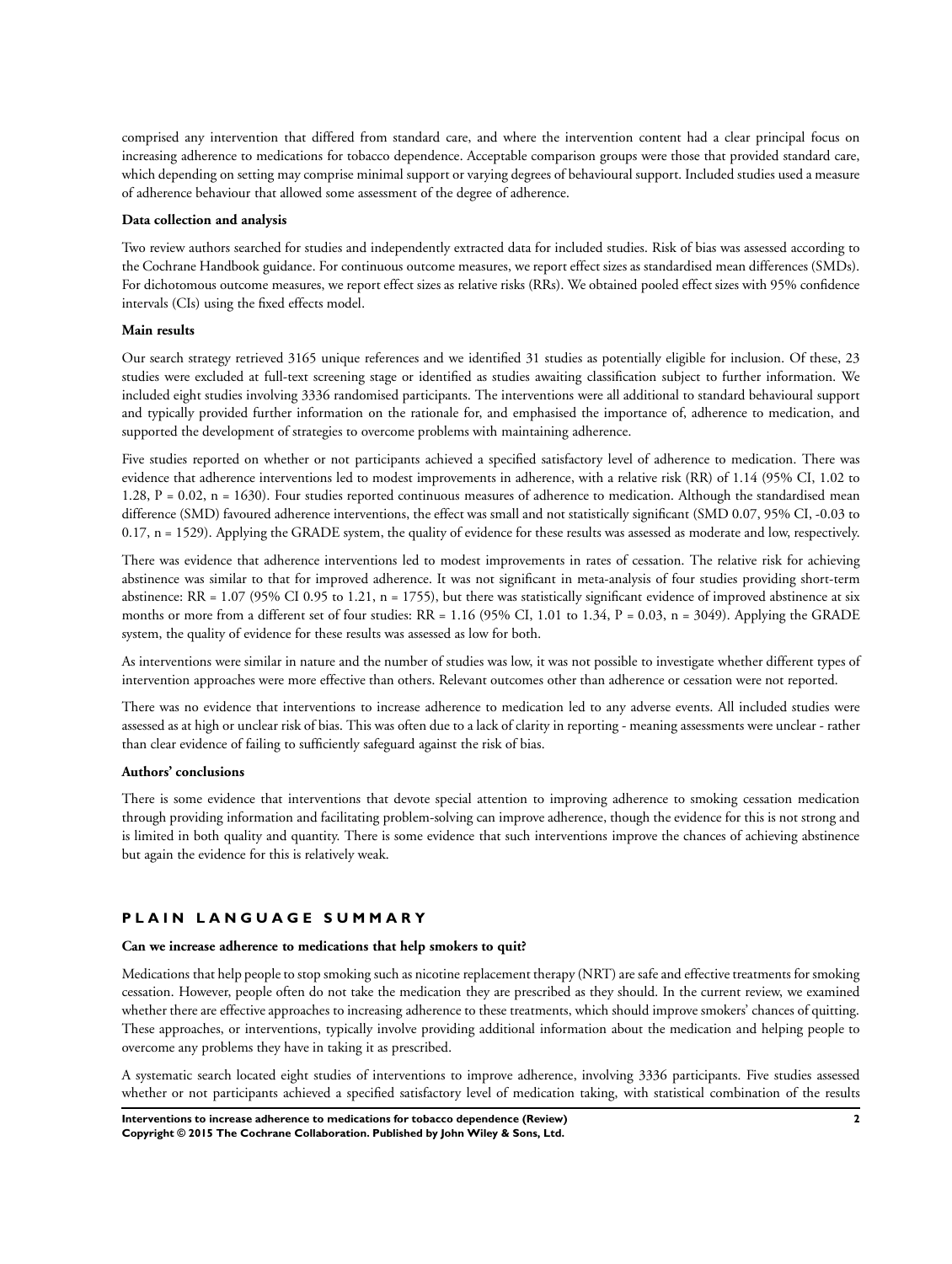suggesting that the interventions led to modest improvements. Four studies assessed how much medication was taken, finding a small effect that may be due to chance. There was also some evidence that interventions to increase adherence to medication led to modest improvements in quitting smoking. The evidence that was included in the review was considered to be of low-to-moderate quality, suggesting that further research is necessary if we want to increase our confidence in these results.

In summary, there is some evidence that interventions that devote special attention to improving adherence to smoking cessation medication can increase this, though the evidence is not strong and is limited in both quality and quantity. There is also some evidence that these approaches improve the chances of quitting smoking but again this is relatively weak.

**Interventions to increase adherence to medications for tobacco dependence (Review) 3 Copyright © 2015 The Cochrane Collaboration. Published by John Wiley & Sons, Ltd.**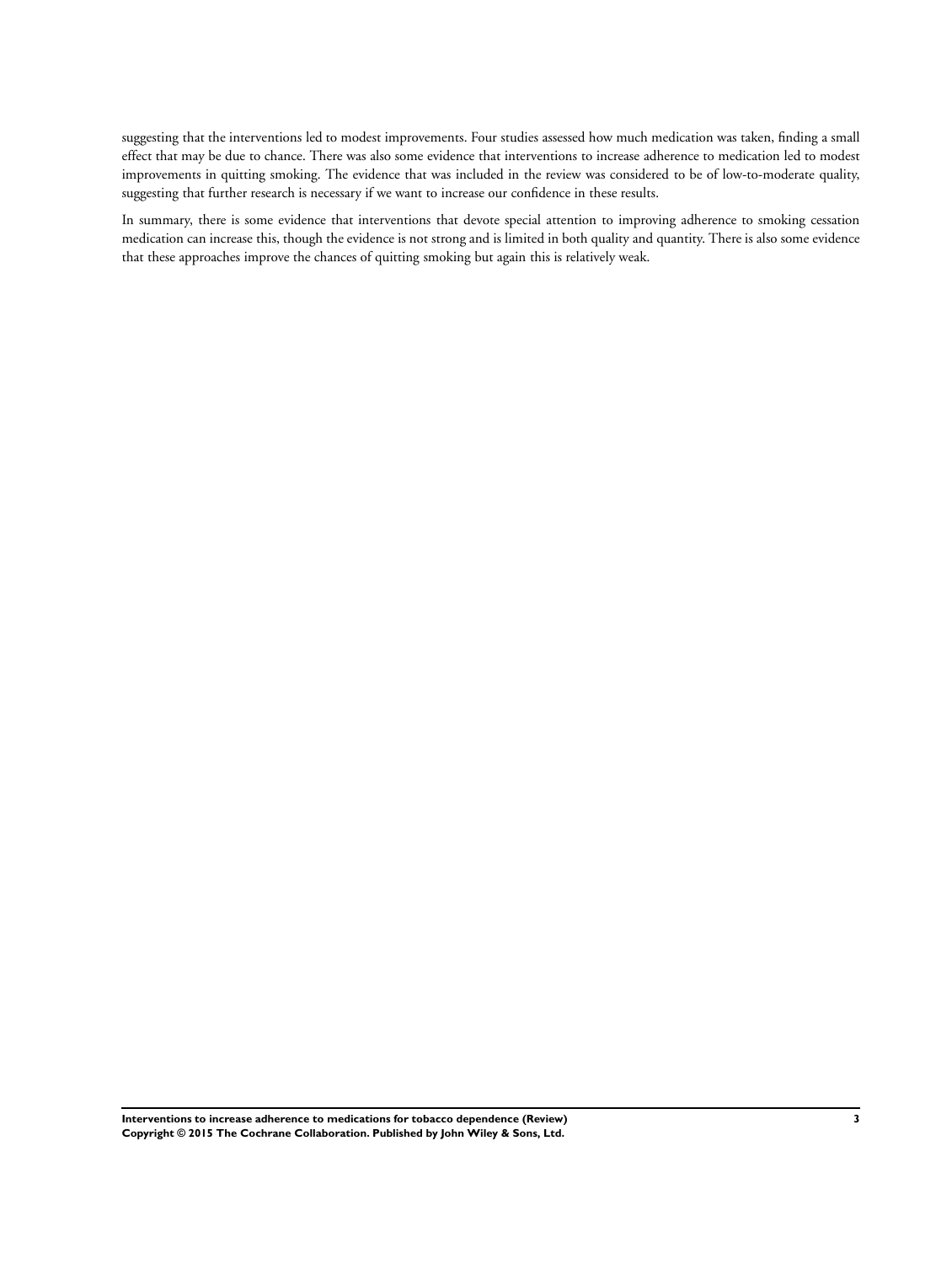# <span id="page-5-0"></span>SUMMARY OF FINDINGS FOR THE MAIN COMPARISON *[\[Explanation\]](http://www.thecochranelibrary.com/view/0/SummaryFindings.html)*

Interventions to increase adherence compared to standard care for improving adherence to medications for tobacco dependence and abstinence from smoking

**Patient or population: Adult smokers Settings: Typically in-person clinical settings** Intervention: Interventions to increase adherence through providing information and facilitating problem-solving **Comparison: Standard care**

| <b>Outcomes</b>                                                                                                     | Relative effect (95% CI)  | Illustrative comparative risks (95% CI) |                                                                                                                                                       | <b>No of Participants</b><br>(studies) | <b>Quality of the evidence</b><br>(GRADE)                 |
|---------------------------------------------------------------------------------------------------------------------|---------------------------|-----------------------------------------|-------------------------------------------------------------------------------------------------------------------------------------------------------|----------------------------------------|-----------------------------------------------------------|
|                                                                                                                     |                           | <b>Assumed risk</b>                     | <b>Corresponding risk</b>                                                                                                                             |                                        |                                                           |
|                                                                                                                     |                           | <b>Standard care</b>                    | Interventions to increase ad-<br>herence                                                                                                              |                                        |                                                           |
| Adherence to medications RR 1.14                                                                                    |                           | Study population                        |                                                                                                                                                       | 1630                                   | $\oplus \oplus \oplus \cap$                               |
| for tobacco dependence (di- (1.02 to 1.28)<br>chotomous outcomes)                                                   |                           | ence                                    | 368 per 1000 achieve a speci- 419 per 1000 (375 to 471)<br>fied satisfactory level of adher- achieve a specified satisfac-<br>tory level of adherence | $(5$ RCTs)                             | MODERATE <sup>1</sup>                                     |
| Adherence to medications for SMD 0.07<br>tobacco dependence (contin- $(-0.03 \text{ to } 0.17)$ )<br>uous outcomes) |                           | 0                                       | The mean level of adherence is The mean level of adherence<br>is 0.07 standard deviations (4 RCTs)<br>higher (0.03 lower to 0.17<br>higher)           | 1529                                   | $\oplus \oplus \bigcirc \bigcirc$<br>$LOW$ <sup>1,2</sup> |
| Short-term abstinence from RR 1.07                                                                                  |                           | Study population                        |                                                                                                                                                       | 1755                                   | $\oplus \oplus \bigcirc \bigcirc$                         |
| smoking ( $\triangleleft$ months)                                                                                   | $(0.95 \text{ to } 1.21)$ | nence                                   | 363 per 1000 achieve absti- 389 per 1000 (345 to 439)<br>achieve abstinence                                                                           | $(4$ RCTs)                             | LOW <sup>1,3</sup>                                        |
| Long-term abstinence                                                                                                | from RR $1.16$            | Study population                        |                                                                                                                                                       | 3049                                   | $\oplus \oplus \bigcirc \bigcirc$                         |
| smoking ( $\geq$ 6 months)                                                                                          | $(1.01 \text{ to } 1.34)$ | 171 per 1000 achieve absti-<br>nence    | 198 per 1000 (173 to 229)<br>achieve abstinence                                                                                                       | $(4$ RCTs)                             | $LOW$ <sup>1,4</sup>                                      |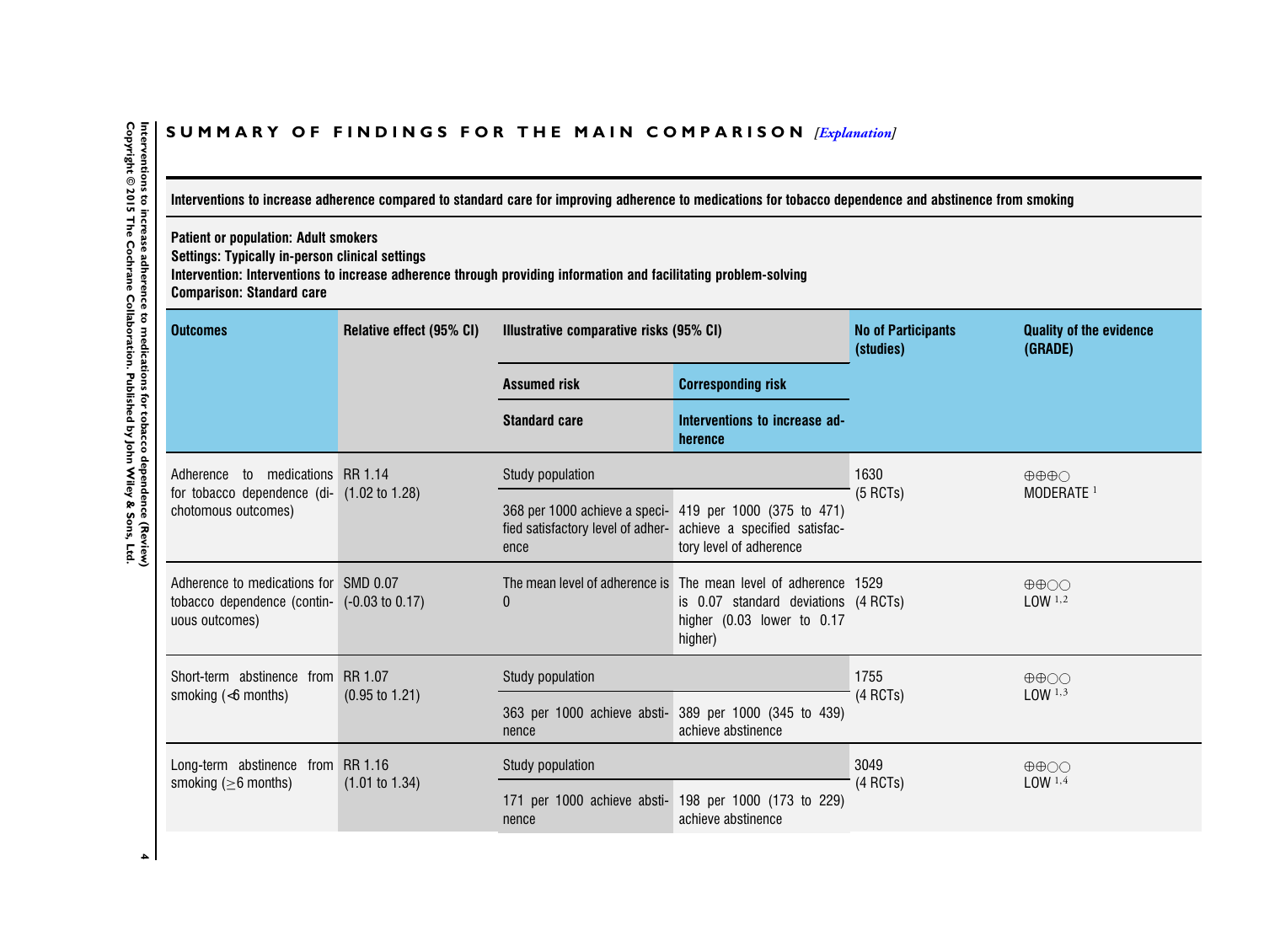The **corresponding risk** (and its 95% confidence interval) is based on the assumed risk in the comparison group and the **relative effect** of the intervention (and its 95% CI). **CI:** Confidence interval;

GRADE Working Group grades of evidence

**High quality:** Further research is very unlikely to change our confidence in the estimate of effect.

**Moderate quality:** Further research is likely to have an important impact on our confidence in the estimate of effect and may change the estimate.

Low quality: Further research is very likely to have an important impact on our confidence in the estimate of effect and is likely to change the estimate.

**Very low quality:** We are very uncertain about the estimate.

<sup>1</sup>All studies are judged to be at high or unclear risk of bias which lowers confidence in estimate of effect

<sup>2</sup>Includes sufficient sample size for single adequately powered trial but 95% CI overlaps no effect and ranges from very small harm to small benefit

<sup>3</sup>Includes sufficient sample size for single adequately powered trial but 95% CI overlaps no effect and ranges from small harm to substantial benefit

<sup>4</sup>Substantial heterogeneity with inconsistency in point estimates and limited overlap of confidence intervals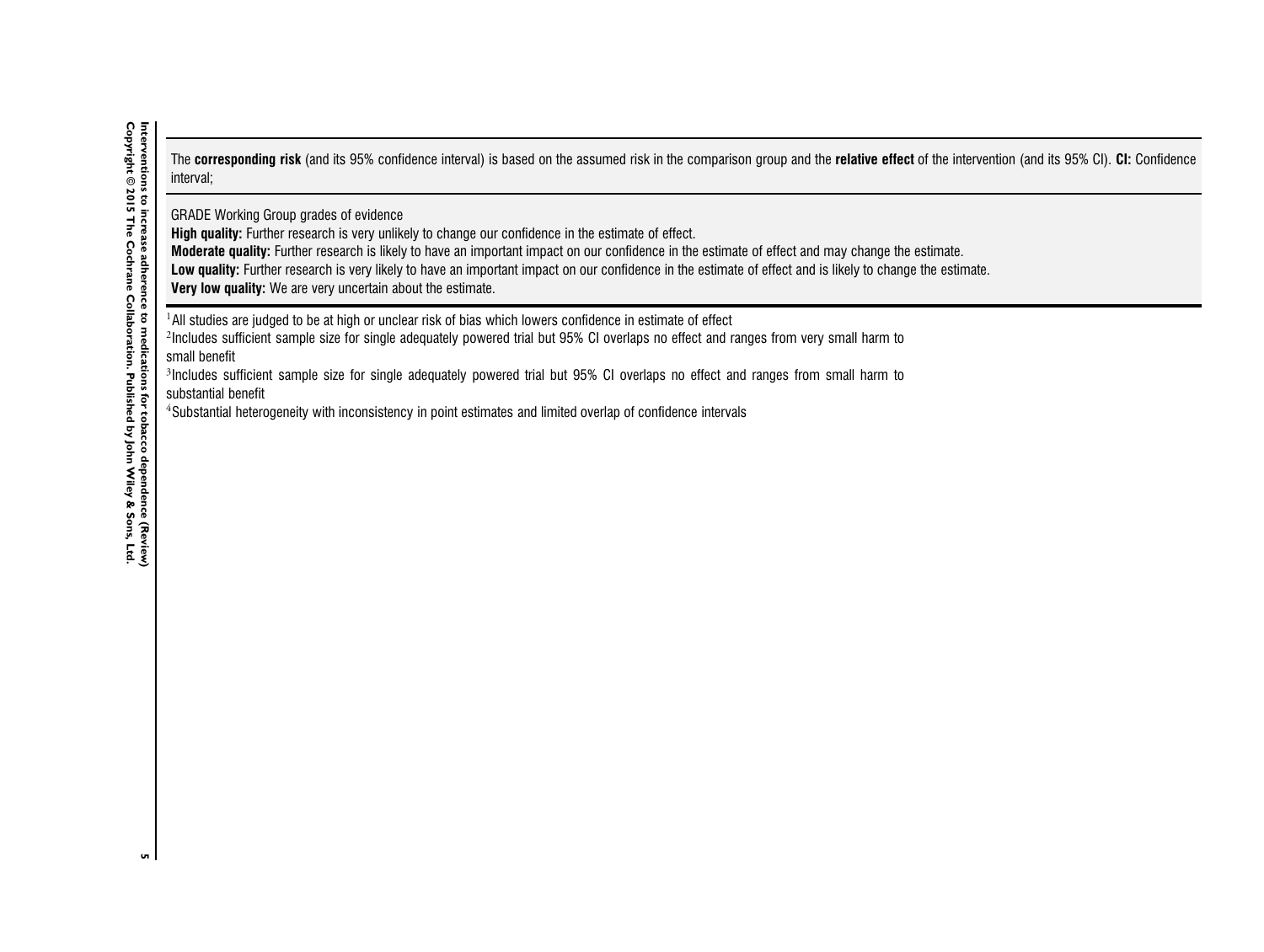# <span id="page-7-0"></span>**B A C K G R O U N D**

#### **Description of the condition**

Smoking is the single largest preventable cause of disease and premature death worldwide, being a key causal factor in heart disease, stroke, chronic lung disease and cancers. Pharmacological treatments for tobacco dependence such as nicotine replacement therapy (NRT) are widely considered to be safe and effective interventions for smoking cessation. A systematic review found that participants using NRT were over 1.5 times more likely to achieve abstinence ([Stead 2012a](#page-20-0)). Participants using bupropion, nortriptyline and varenicline are also more likely to stop smoking than those using placebo ([Hughes 2014;](#page-20-0) [Cahill 2012\)](#page-20-0).

There is observational evidence that people who adhere to medication to a greater extent are more likely to achieve abstinence. One problem with interpreting such evidence is that people whose quit attempt is faltering may also choose not to adhere to their medication. However, even studies that control for this reverse causation still suggest that prior adherence promotes later abstinence [\(Shiffman 2007;](#page-20-0) [Shiffman 2008](#page-20-0); [Hollands 2013\)](#page-20-0). A recent review of this relationship, although highlighting the lack of high quality studies, suggests that the degree of adherence predicts subsequent abstinence ([Raupach 2014\)](#page-20-0). Observational evidence can, however, never prove causality. Trials that show that interventions to improve adherence also improve the rate of abstinence are stronger evidence for causality in this respect.

Studies show that many smokers who use medications for tobacco dependence do so at a lower dose and for less time than the evidence suggests is optimal [\(Shiffman 2008](#page-20-0); [Cheong 2010;](#page-20-0) [Hays 2010;](#page-20-0) [Swan 2010](#page-20-0)). For example, Burns and Levinson ([Burns 2008\)](#page-20-0) report that users of NRT, on average, continue medication for less than half the time for which it is prescribed. These findings provide another reason why assessing the effectiveness of interventions to improve adherence is important.

#### **Description of the intervention**

Interventions that specifically aim to increase adherence to prescribed medications vary widely in their content and characteristics ([Haynes 2008\)](#page-20-0). Examples may include, but are not limited to, improved or increased information provision, monitoring and feedback concerning performance, reminders, and psychological therapy or counselling (see [Appendix 1](#page-49-0) for more details). In the specific context of medications for tobacco dependence, general behavioural support for smoking cessation may include components that target increasing medication adherence. Interventions that are additional to standard behavioural support and that devote special attention to improving adherence may also be delivered. Such interventions may include further educating individuals about the value of taking medications and providing additional support to overcome problems with maintaining adherence.

#### **Why it is important to do this review**

As far as we are aware, no published systematic reviews address this question. Reviews of studies of behavioural support interventions (such as [Lancaster 2008;](#page-20-0) [Stead 2005](#page-20-0); [Stead 2012b\)](#page-20-0), which may include elements that target medication adherence, are not designed to disentangle the specific effects of those components that focus on increasing adherence. Previous reviews of interventions designed to increase adherence have focused on specific patient groups or treatment contexts, or have not covered smoking cessation treatments [\(Nieuwlaat 2014](#page-20-0)). A specific review of the topic is valuable because we cannot be certain that findings relating to adherence to other medications are generalisable to smoking cessation medications, as these provide a unique treatment context with specific compliance issues. For example, smoking cessation treatment is relatively short term and its use dictated by a specific behaviour (if an individual resumes smoking, medication use typically ends) rather than an illness. Additionally, the drawbacks of failing to adhere are less significant than they may be in the treatment of illness. For example, individuals may successfully quit smoking without adhering to therapy, or if they fail to adhere and continue to smoke, they may not feel that they have lost anything or experienced any adverse effects. Finally, there is evidence to suggest that it may be more difficult to persuade individuals of the benefits of using smoking cessation medications compared with other health conditions. Hammond and colleagues ([Hammond](#page-20-0) [2004](#page-20-0)) found that over a third of smokers reported that use of pharmacotherapies (NRT or bupropion) would either make no difference or actually reduce the likelihood of quitting smoking. Smokers who perceived cessation assistance methods to be beneficial were more likely to use medication in the future. Some users may perceive risks of harm to their health from the medication that outweigh the potential benefits.

### **O B J E C T I V E S**

The primary objective of the review was to assess the effectiveness of interventions aiming to increase adherence to medications for smoking cessation, such as NRT, bupropion, nortriptyline and varenicline (and combination regimens). This was considered in comparison to a control group, typically representing standard care. Secondary objectives were to i) assess which intervention approaches are most effective; ii) determine the impact of interventions on potential precursors of adherence, such as understanding of the treatment and efficacy perceptions; and iii) evaluate key outcomes influenced by prior adherence, principally smoking cessation.

# **M E T H O D S**

**Interventions to increase adherence to medications for tobacco dependence (Review) 6 Copyright © 2015 The Cochrane Collaboration. Published by John Wiley & Sons, Ltd.**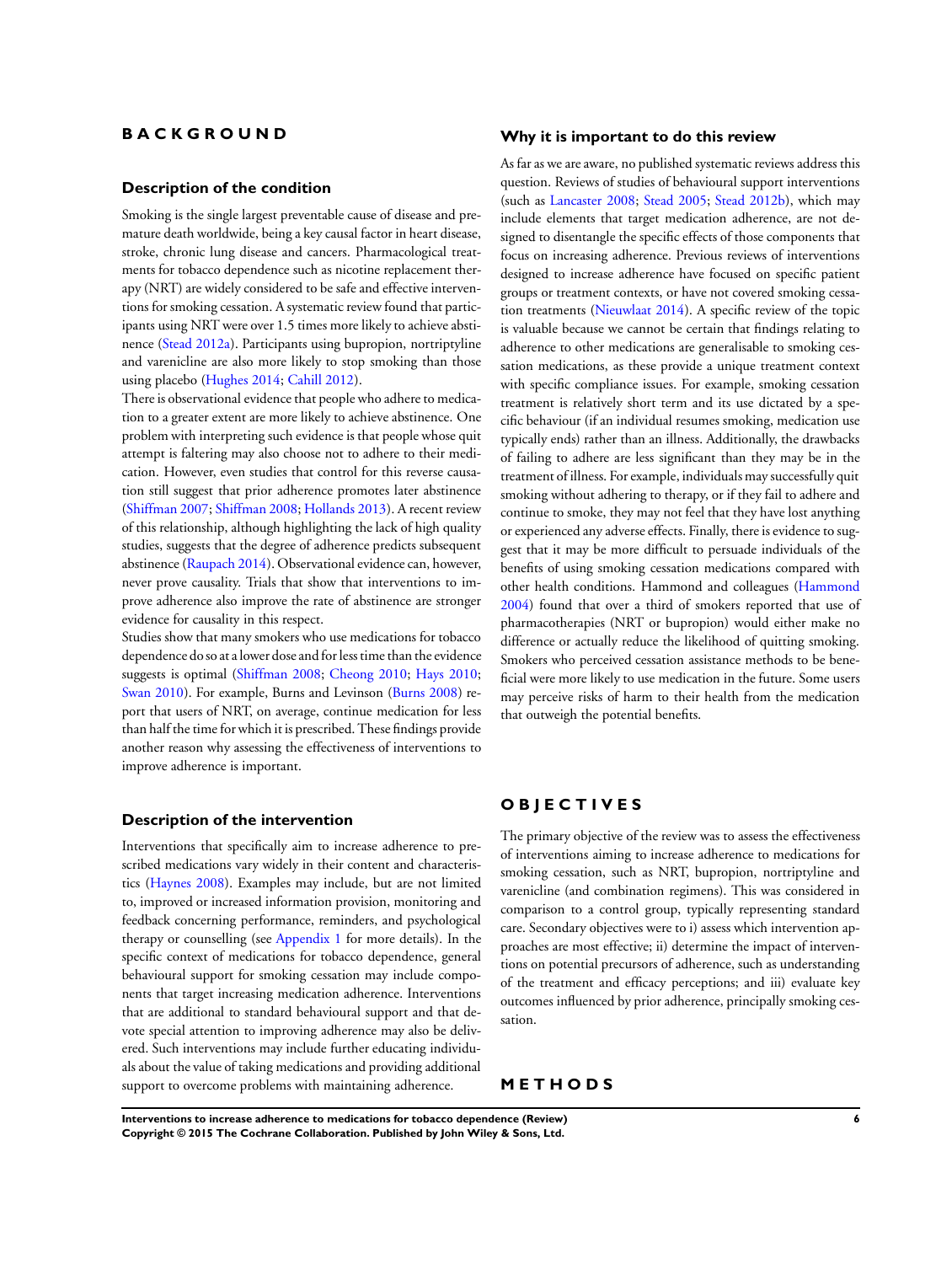### **Criteria for considering studies for this review**

# **Types of studies**

Randomised, cluster-randomised or quasi-randomised studies in which participants using active pharmacological treatment for smoking cessation were allocated to an intervention arm or a control arm. Pharmacological treatments comprised those that are prescribed to increase cessation rates (e.g. NRT, bupropion, nortriptyline, varenicline and combination regimens).

#### **Types of participants**

Adult individuals (18 years and over) defined as smokers at point of entry into the trial.

#### **Types of interventions**

Interventions to increase adherence may vary significantly in their nature, with a workable taxonomy provided in a previous Cochrane review ([Haynes 2008\)](#page-20-0). This taxonomy is provided in [Appendix 1.](#page-49-0) The nature of the interventions considered in the current review was not specified beyond reference to exclusion criteria.

Eligible interventions comprised any intervention that differed from standard care administered to smokers, and where the differing intervention content had a clear principal focus on increasing adherence to medications for tobacco dependence, reflected in described content and stated aims. We did not include interventions that systematically alter the active pharmacological characteristics of a given medication, such as dose strength, length of treatment or means of delivery. Interventions that include the use of financial incentives were not eligible. Acceptable comparison groups were those that provided standard or usual care. Depending on setting, this can comprise minimal support or varying degrees of behavioural support.

#### **Types of outcome measures**

To be considered for inclusion, studies must have used a measure of adherence behaviour allowing some assessment of the degree of adherence. This was defined as a continuous measure - such as the amount of medication consumed over a given treatment period or as a dichotomous outcome, indicating whether the treatment is being used to a specified degree (e.g. adherence for *x* number of days, or *x* amount of medication consumed). This is in contrast to a single binary measure without nuance (i.e. any amount of medication at any time vs. non-use), which was not considered an appropriate measure.

Adherence could be measured by means of a behavioural endpoint using an electronic measure, pill counts by a third party, or through a self-report or questionnaire measure (or combinations thereof).

#### **Primary outcomes**

Primary outcome:

• Adherence to medication for tobacco dependence

Where treatment periods were assessed at multiple timepoints, the longest timepoint reported was used. Where multiple measures of adherence were reported, we have used the most stringent measure that is available.

### **Secondary outcomes**

• Abstinence from smoking measured near or at a time point relevant to the measure of adherence

Where multiple measures of abstinence were reported, we used the most stringent. If there were data from multiple timepoints, we report data measured near or at a timepoint relevant to the measure of adherence. In addition, we also report abstinence at the longest available timepoint should that differ, in order to assess the long-term benefit of the intervention on cessation rates.

• Factors plausibly associated with increases in adherence such as, but not limited to:

- intention or motivation to change health behaviour
- attitudes towards treatment, or understanding of the treatment • Adverse events

Any adverse events or harms reported in included trials were noted, including clinical levels of depression or anxiety.

#### **Search methods for identification of studies**

#### **Electronic searches**

We searched the following databases on 25th July 2014:

- Cochrane Central Register of Controlled Trials
- (CENTRAL, *The Cochrane Library*),
	- MEDLINE (OVID SP) (1946 to July Week 3 2014),
	- EMBASE (OVID SP) (1980 to Week 29 2014),
	- PsycINFO (OVID SP) (1806 to July Week 4 2014).

In addition, the Cochrane Tobacco Addiction Group Specialized Register was searched on 9th July 2014. The search strategies were developed to comprise searches both for keywords and medical subject headings under existing database organisational schemes. Those used are presented in [Appendix 2](#page-50-0).

We searched databases in the metaRegister of Controlled Trials to identify ongoing studies. Ongoing studies are presented in 'Characteristics of ongoing studies'. We also searched published Cochrane reviews of behavioural support for smoking cessation [\(Lancaster 2008](#page-20-0), [Stead 2005,](#page-20-0) [Stead 2012b\)](#page-20-0) for relevant studies.

**Interventions to increase adherence to medications for tobacco dependence (Review) 7 Copyright © 2015 The Cochrane Collaboration. Published by John Wiley & Sons, Ltd.**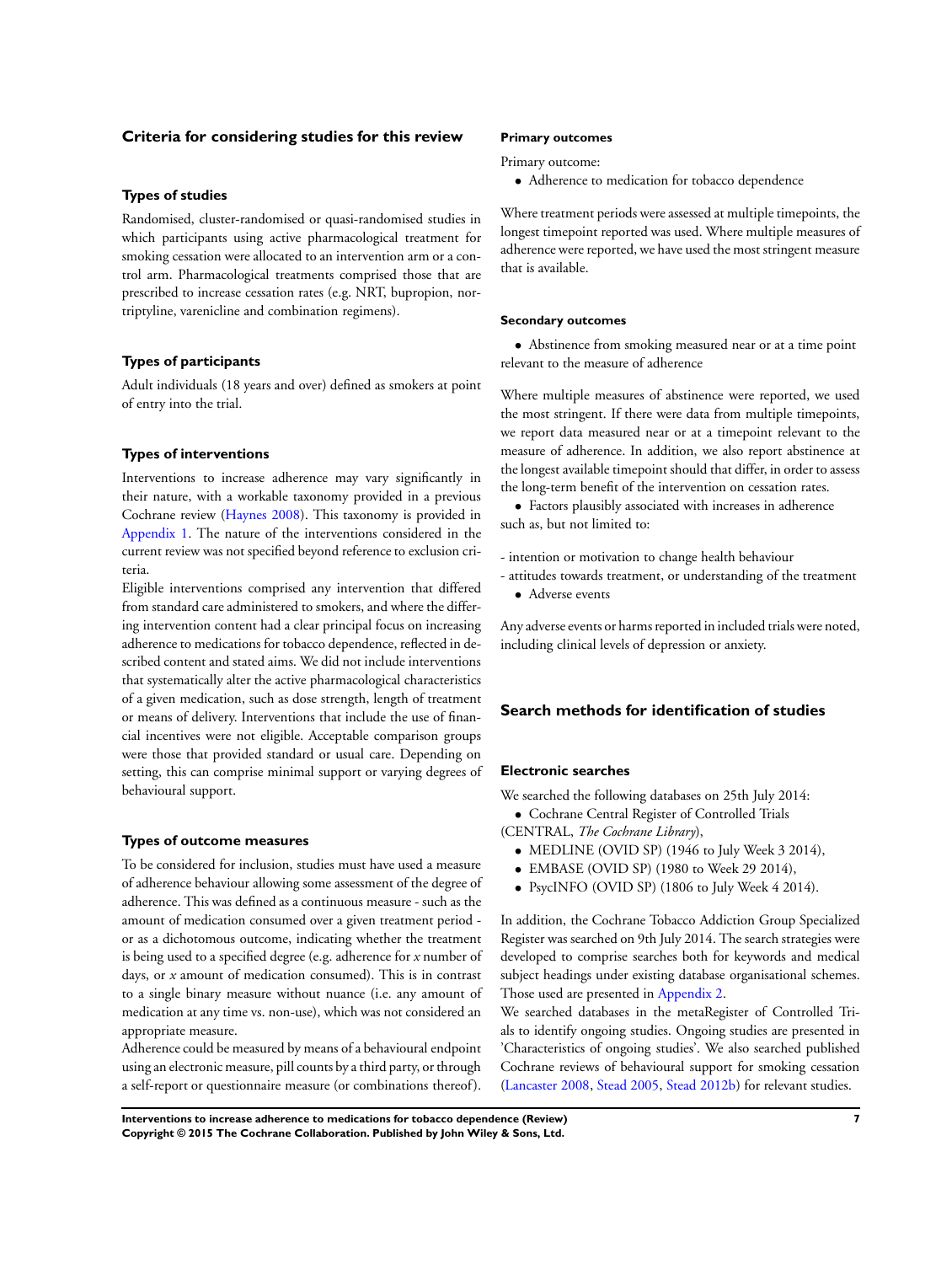#### **Searching other resources**

We conducted forwards and backwards citation searches from included studies. We did not handsearch journals.

### **Data collection and analysis**

#### **Selection of studies**

Two review authors independently screened all search results (titles and abstracts) for possible inclusion, and those selected by either or both authors were subject to full-text assessment. Two review authors independently assessed the selected articles for inclusion. Any discrepancies were resolved by consensus, overseen by a third review author acting as arbiter as necessary.We list excluded studies after full-text assessment in the table 'Characteristics of Excluded Studies', giving reasons for exclusion.

#### **Data extraction and management**

We developed a data extraction form, which was piloted and amended as necessary. We extracted the following main sets of data from each included study:

- lead author;
- date;
- study participant inclusion criteria;

• participants (participant condition(s) and demographics: race/ethnicity, gender, religion/culture, socioeconomic status, age);

• study design and timetable; randomisation; allocation concealment;

• interventions (content and format of interventions, including details of information provided; intervention setting and delivery provider; delivery of any co-interventions,

- theoretical basis of intervention if stated);
	- numbers of participants in each trial arm;
	- outcome measures; time(s) at which outcomes assessed;
	- results;
	- balance of baseline characteristics;
	- analysis;
	- additional comments.

Two review authors independently extracted data. Data extraction was checked by a third review author and any errors or inconsistencies resolved. The first review author entered the data into RevMan, with another review author checking the accuracy of the data entry.

### **Assessment of risk of bias in included studies**

We assessed and report on the risk of bias of included studies by outcome, in accordance with the guidelines in the Cochrane Handbook for Systematic Reviews of Interventions ([Higgins](#page-20-0) [2011](#page-20-0)). We report on the following individual domains:

- random sequence generation (selection bias);
- allocation concealment (selection bias);
- blinding of participants and personnel (performance bias);
- blinding of outcome assessment (detection bias) (assessed

for each main outcome or class of outcome);

• incomplete outcome data (attrition bias) (assessed for each main outcome or class of outcome);

• selective reporting (reporting bias);

• other sources of bias (validity and reliability of outcome measures; comparability of baseline characteristics; consistency in intervention delivery (i.e. was the information standardised/ scripted; was fidelity to protocol monitored)).

Two review authors independently assessed the risk of bias in included studies, with any disagreements resolved by discussion and consensus, and with a third review author acting as arbiter as necessary. We present our assessment in Risk of Bias tables for each included study.

A summary risk of bias judgement was derived for each study from those domains judged to be most critical in this intervention context, informed by criteria outlined in another recent Cochrane review of interventions to increase adherence to medications [\(Nieuwlaat 2014](#page-20-0)) and additionally including assessment of incomplete outcome data. These key domains were as follows: random sequence generation; allocation concealment; blinding of outcome assessment; incomplete outcome data and validity and reliability of outcome measures. We applied an algorithm suggested in Section 8.7 (Table 8.7a) of the *Cochrane Handbook for Systematic Reviews of Interventions* [\(Higgins 2011](#page-20-0)). Specifically, if the judgement in at least one of these domains was 'high risk of bias' then summary risk of bias was determined to be high. If no judgements of 'high' risk were made, but the judgement in at least one domain was 'unclear risk of bias' then the summary risk of bias was determined to be unclear. Summary risk of bias was only judged 'low' if judgements in all domains were 'low risk of bias'. The GRADE system was used to assess the quality of the evidence for the primary and secondary outcomes across studies and a Summary of Findings table produced ([Higgins 2011](#page-20-0)).

### **Measures of treatment effect**

For continuous outcomes where the precise nature of the measures used differ but the outcomes were regarded as comparable, they were integrated and standardised to have common effect sizes, defined as the standardised mean difference (SMD). The effect measure for comparable dichotomous outcomes is the risk ratio (RR). We obtained a pooled effect size with 95% confidence interval (CI) using the fixed-effects model, in line with our protocol. We do, however, also report effects using the random-effects model due to observed clinical heterogeneity in study characteristics.

**Interventions to increase adherence to medications for tobacco dependence (Review) 8 Copyright © 2015 The Cochrane Collaboration. Published by John Wiley & Sons, Ltd.**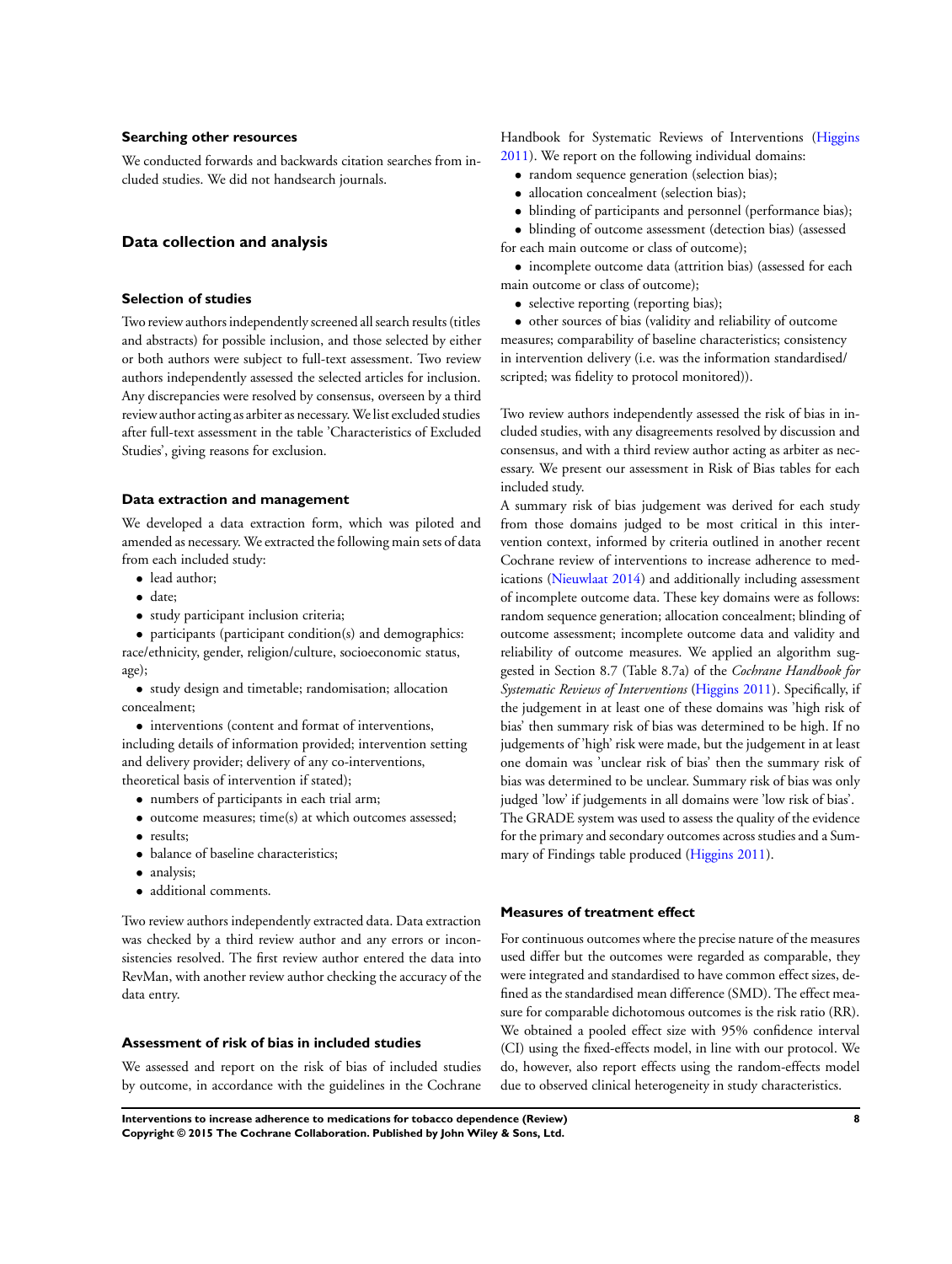#### **Unit of analysis issues**

There were no cluster-randomised trials included and no unit of analysis errors were observed.

#### **Dealing with missing data**

We suggest elsewhere [\(Hollands 2013](#page-20-0)) that, in the context of smoking cessation medications, it would be informative for measures of adherence to include only those participants who continue a quit attempt and not all those allocated to receive a given intervention. Including those people who abandon a quit attempt isless appropriate because first, treatment such as NRT is not indicated when a person has ceased trying to quit smoking, and second, it potentially confounds adherence with initial uptake (which may be influenced by different factors). As such, we are most interested in adherence to medication in those individuals who continue to engage with a treatment programme and do not drop out from the intervention and hence invariably remain in the study. We therefore intended to analyse data for our primary outcome in this way where available. In practice, primary outcomes for included studies were more often presented as intention-to-treat, with three exceptions where it was clear that adherence was assessed for only those who remained engaged with treatment or at least with the study [\(Mooney 2005](#page-20-0); [Nollen 2011](#page-20-0); [Smith 2013\)](#page-20-0). We conducted a sensitivity analysis to examine if this affected the results for the primary adherence outcome, providing this was not prevented by missing data or continuous outcome data (for which imputation is problematic). Results were not found to be affected by these three studies not using ITT data. For smoking cessation outcomes, ITT data were provided in all cases, with a conservative approach being taken that assumed that drop-out implies abstinence was not achieved.

#### **Assessment of heterogeneity**

We tested for heterogeneity by inspecting overlapping confidence intervals and further quantified this using the *I*² statistic (which describes the percentage of the variability in effect estimates due to heterogeneity rather than sampling error). A value greater than 50% was considered to represent substantial heterogeneity [\(Higgins 2011\)](#page-20-0).

#### **Assessment of reporting biases**

We did not assess likelihood of publication bias using funnel plots [\(Sutton 2000\)](#page-20-0) as there were insufficient studies to do so.

#### **Data synthesis**

We conducted a narrative synthesis of the included studies, presenting studies' major characteristics and results. If studies were sufficiently similar in terms of setting, population, interventions and outcomes (including the time(s) at which these are assessed),

we pooled the data statistically. In line with our protocol, a fixedeffects model for meta-analysis was selected to obtain a pooled effect size with 95% CIs, as we grouped substantially similar studies. We do, however, also report effects using the random-effects model due to observed clinical heterogeneity in study characteristics, such as differences in the outcome measures used.

Mantel-Haenszel meta-analytic methods ([Mantel 1959\)](#page-20-0) were used for analysis of dichotomous outcomes. These are the default methods in the Review Manager software, and are considered the most appropriate when data are sparse, either in terms of event rates being low or study size being small [\(Higgins 2011\)](#page-20-0). In such cases, the estimates of the standard errors of the effect that are used in inverse variance methods may be poor. Inverse variance methods were used for analysis of continuous outcomes and as the measures varied between studies, we used standardised mean differences.

### **Subgroup analysis and investigation of heterogeneity**

In all trials, smokers were motivated to quit or reduce smoking and in both arms received counselling or support to help them do so, whilst the intervention groups were given special interventions to enhance adherence. The interventions used to enhance adherence comprised a combination of two intervention strategies outlined within the taxonomy of interventions to increase adherence that is included in [Appendix 1](#page-49-0) [\(Haynes 2008](#page-20-0)). These were either: a) instruction for patients or b) counselling about the patients' target condition, the importance of therapy and compliance with therapy. Given this, we did not feel there were sufficient differences between intervention approaches to justify subgroup analysis. We also proposed to conduct a subgroup analysis looking at differential effects on adherence by the type of prescribed medication but there were insufficient studies to meaningfully examine this.

#### **Sensitivity analysis**

We assessed the impact of missing ITT data in a sensitivity analysis as previously described. We also proposed to remove studies at higher risk of bias (those not considered to be at low risk of bias) from the analysis to check the robustness of the results. However, no studies were assessed as being at low risk of bias.

# **R E S U L T S**

# **Description of studies**

See [Characteristics of included studies;](#page-24-0) [Characteristics of excluded](#page-40-0) [studies;](#page-40-0) [Characteristics of ongoing studies](#page-43-0) for additional details of studies. An additional [Table 1](#page-48-0) provides a brief overview of the nature of adherence interventions used in the included studies.

**Interventions to increase adherence to medications for tobacco dependence (Review) 9 Copyright © 2015 The Cochrane Collaboration. Published by John Wiley & Sons, Ltd.**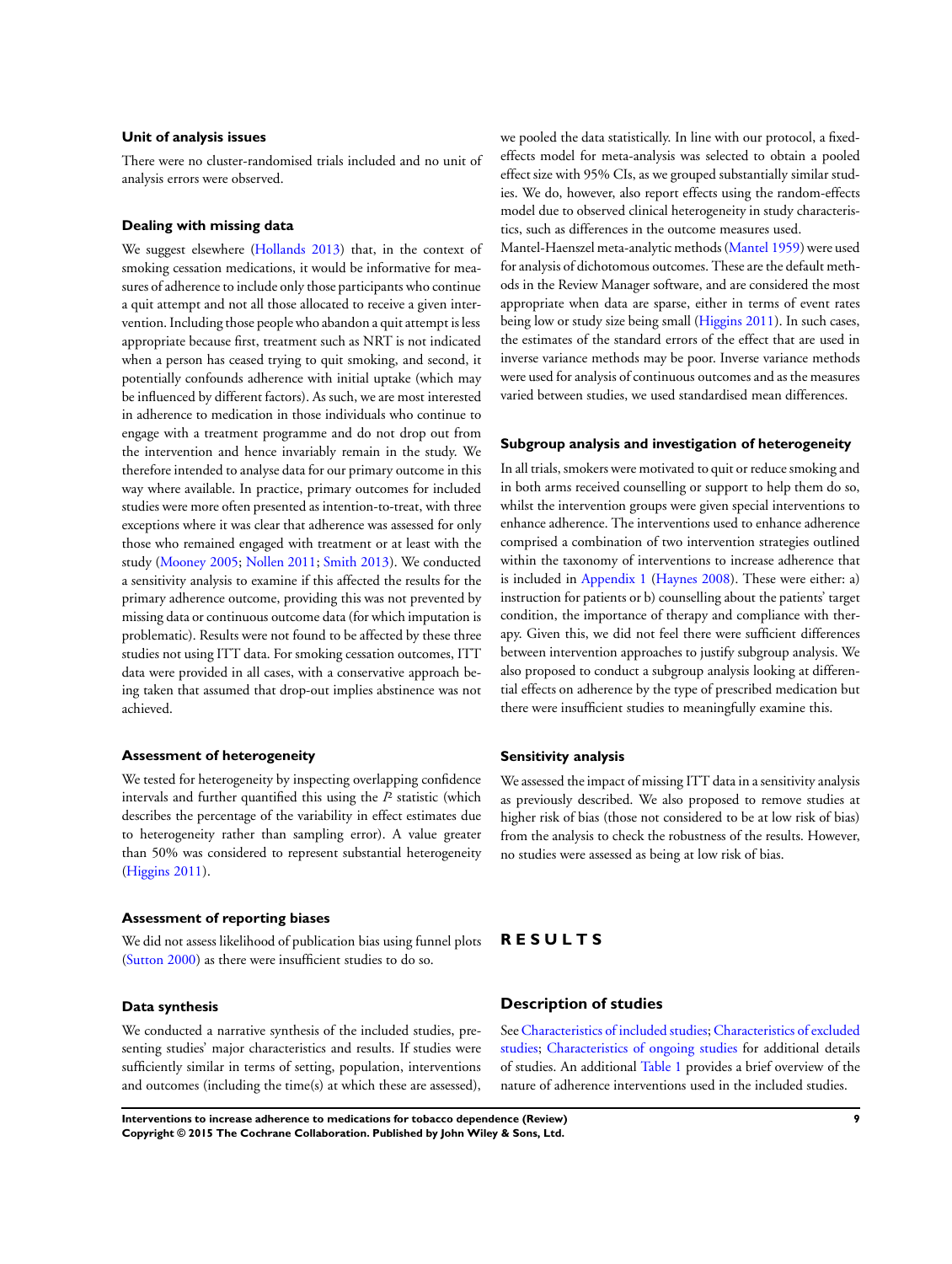### **Results of the search**

Our search strategy retrieved 3165 unique references. 31 studies were identified as potentially eligible for inclusion. Of these, 23 studies were excluded at full-text screening stage or identified as studies awaiting classification subject to further information. The flow of studies through the systematic review process is shown in Figure 1.

**Figure 1. Study flow diagram**



### **Included studies**

# **Types of studies**

We included eight studies involving 3336 randomised participants [\(Chan 2010](#page-20-0); [Chan 2011;](#page-20-0) [Marteau 2012](#page-20-0); [Mooney 2005](#page-20-0); [Mooney](#page-20-0) [2007](#page-20-0); [Schmitz 2005](#page-20-0); [Nollen 2011;](#page-20-0) [Smith 2013\)](#page-20-0).

All trials were randomised controlled trials with parallel groups. Four trials involved randomisation into two groups which were both included in our analysis [\(Marteau 2012](#page-20-0);[Mooney 2007;](#page-20-0) [Schmitz 2005](#page-20-0); [Nollen 2011\)](#page-20-0) and three trials involved randomisation into three groups, but where only two of these groups were

**Interventions to increase adherence to medications for tobacco dependence (Review) 10 Copyright © 2015 The Cochrane Collaboration. Published by John Wiley & Sons, Ltd.**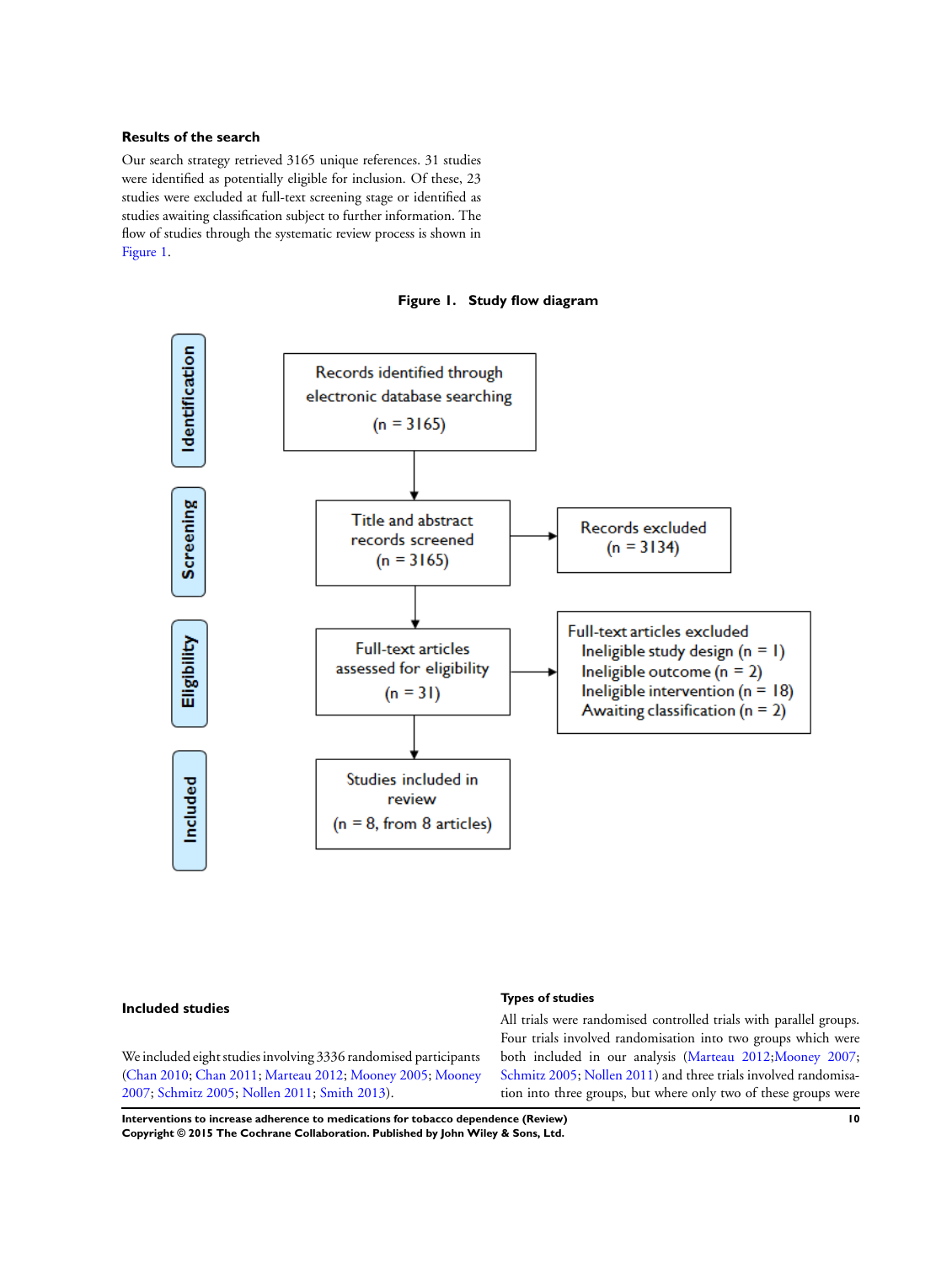eligible for this review [\(Chan 2010;](#page-20-0) [Chan 2011](#page-20-0); [Mooney 2005](#page-20-0)). One trial involved a 2 x 2 x 2 factorial design with eight randomised groups, but these groups were collapsed into a two-group comparison relevant to this review by the study authors [\(Smith](#page-20-0) [2013](#page-20-0)).

#### **Types of participants and settings**

Participants were typically healthy general population samples of smokers. Only one study included participants with a specific clinical condition which was erectile dysfunction ([Chan 2010](#page-20-0)). The mean ages of participants in trials ranged from 34.6 [\(Mooney](#page-20-0) [2005](#page-20-0)) to 49 ([Schmitz 2005\)](#page-20-0). In two trials, all participants were female ([Mooney 2007;](#page-20-0) [Schmitz 2005\)](#page-20-0). In one trial, all participants were male ([Chan 2010\)](#page-20-0). In the remaining trials, % female ranged from 19.4 ([Chan 2011\)](#page-20-0) to 62.5 [\(Nollen 2011](#page-20-0)). Five trials took place in the USA ([Mooney 2005](#page-20-0); [Mooney 2007](#page-20-0); [Schmitz 2005;](#page-20-0) [Nollen 2011;](#page-20-0) [Smith 2013\)](#page-20-0), two in Hong Kong, China ([Chan](#page-20-0) [2010](#page-20-0); [Chan 2011](#page-20-0)) and one was conducted in the UK ([Marteau](#page-20-0) [2012](#page-20-0)). Regarding setting, all but one of the included studies featured interventions that were delivered in-person, with the other delivering the intervention by phone ([Smith 2013](#page-20-0)). The interventions were delivered in clinic settings apart from one that was delivered by phone [\(Smith 2013\)](#page-20-0) and two where the setting was unclear ([Chan 2010;](#page-20-0) [Chan 2011\)](#page-20-0). Those delivering the intervention were trained counsellors ([Chan 2010;](#page-20-0) [Chan 2011](#page-20-0); [Mooney](#page-20-0) [2005](#page-20-0); [Nollen 2011;](#page-20-0) [Smith 2013\)](#page-20-0), nurses ([Marteau 2012](#page-20-0); [Schmitz](#page-20-0) [2005](#page-20-0)) or CBT therapists ([Mooney 2007](#page-20-0)).

#### **Types of interventions**

The trials all provided some behavioural support to participants in the control arm - its form at minimum comprising dosing instructions and weekly checks of side effects [\(Schmitz 2005\)](#page-20-0). Support for the control arm varied from a single session of twenty minutes [\(Mooney 2005](#page-20-0)) to seven weekly sessions ([Mooney 2007;](#page-20-0) [Schmitz 2005](#page-20-0); [Marteau 2012](#page-20-0)). In the main, the intervention consisted of an additional component to the standard behavioural support, with additional contact time for those in the intervention arm being provided in six studies [\(Chan 2010](#page-20-0); [Chan 2011;](#page-20-0) [Mooney 2007](#page-20-0); [Schmitz 2005](#page-20-0); [Nollen 2011](#page-20-0); [Smith 2013\)](#page-20-0). In the other two studies ([Marteau 2012;](#page-20-0) [Mooney 2005\)](#page-20-0), the nature of the contact changed but its duration did not significantly differ. The interventions typically provided information on the rationale for, and emphasised the importance of, adherence to medication, and aided participants in developing strategies to overcome problems and barriers to maintaining adherence. As such, they included a combination of two intervention strategies outlined within the taxonomy of interventions to increase adherence [\(Haynes 2008\)](#page-20-0) that is included in [Appendix 1.](#page-49-0) These are: a) instruction for patients on medication use or b) counselling about smoking, and the value of medication in overcoming addiction.

In terms of specific components, two interventions included personalised feedback of externally validated medication adherence [\(Schmitz 2005](#page-20-0); [Mooney 2007\)](#page-20-0), one study included an additional component of personalised feedback of questionnaire responses regarding medication [\(Mooney 2005](#page-20-0)); one study tailored and communicated about NRT dosage using a different rationale (genotype versus phenotype) [\(Marteau 2012\)](#page-20-0) and four studies added additional counselling contact time to standard behavioural support, focusing specifically on medication adherence [\(Chan 2010;](#page-20-0) [Chan 2011;](#page-20-0) [Nollen 2011;](#page-20-0) [Smith 2013](#page-20-0)). Medications that were being used by participants in the trials were NRT in five studies [\(Chan 2010](#page-20-0); [Chan 2011;](#page-20-0) [Marteau 2012;](#page-20-0) [Mooney 2005](#page-20-0); [Smith](#page-20-0) [2013](#page-20-0)), bupropion in two studies [\(Mooney 2007;](#page-20-0) [Schmitz 2005](#page-20-0)) and varenicline in one study [\(Nollen 2011](#page-20-0)).

#### **Types of outcome measures**

Measures of adherence varied but four studies used a dichotomous outcome, meaning people were either classified as achieving or not achieving a level of adherence that represented multiple weeks of what was deemed adequate adherence [\(Chan 2010](#page-20-0); [Chan 2011;](#page-20-0) [Mooney 2007;](#page-20-0) [Schmitz 2005\)](#page-20-0). Three studies used a continuous outcome, measured as the percentage of prescribed medication that was consumed ([Marteau 2012;](#page-20-0) [Nollen 2011](#page-20-0)) or number of days on which it was used ([Smith 2013](#page-20-0)). One study presented both a dichotomous and a continuous outcome ([Mooney 2005](#page-20-0)). The definitions of adequate adherence naturally varied by medication type and because there may not be agreed standards for what constitutes desirable levels of adherence. Furthermore, the operationalisation of this was not always clear. In assessing adherence, five studies used pill counts [\(Marteau 2012](#page-20-0); [Mooney 2005](#page-20-0); [Nollen](#page-20-0) [2011](#page-20-0)) or electronic monitoring systems ([Schmitz 2005](#page-20-0); [Mooney](#page-20-0) [2007](#page-20-0)). One study clearly used self-report ([Smith 2013\)](#page-20-0), whilst this was probable but not clearly the case in two others [\(Chan 2010;](#page-20-0) [Chan 2011](#page-20-0)). The period for which the primary adherence outcome was being assessed ranged from approximately two weeks [\(Mooney 2005;](#page-20-0) [Smith 2013\)](#page-20-0) to three months [\(Nollen 2011](#page-20-0)). Six studies reported biochemically validated abstinence outcomes, although only five provide useable data in study reports ([Chan](#page-20-0) [2010](#page-20-0); [Chan 2011](#page-20-0); [Marteau 2012](#page-20-0); [Mooney 2005](#page-20-0); [Nollen 2011;](#page-20-0) but not [Mooney 2007](#page-20-0)). One study provided self-reported abstinence data ([Smith 2013](#page-20-0)) and [Schmitz 2005](#page-20-0) did not report abstinence. Time of abstinence outcome measurement ranged from two weeks [\(Mooney 2005\)](#page-20-0) to six months (Chan 2010; Chan 2011; [Marteau 2012;](#page-20-0) [Smith 2013\)](#page-20-0).

#### **Excluded studies**

We excluded 20 studies (see [Characteristics of excluded studies](#page-40-0)). Two were excluded because they did not include an eligible ad-herence outcome ([Shaughnessy 1987;](#page-20-0) [Willemsen 2006](#page-20-0)), one was not an eligible study design ([Raupach 2010\)](#page-20-0), whilst the other 17 studies did not include an eligible intervention.

**Interventions to increase adherence to medications for tobacco dependence (Review) 11 Copyright © 2015 The Cochrane Collaboration. Published by John Wiley & Sons, Ltd.**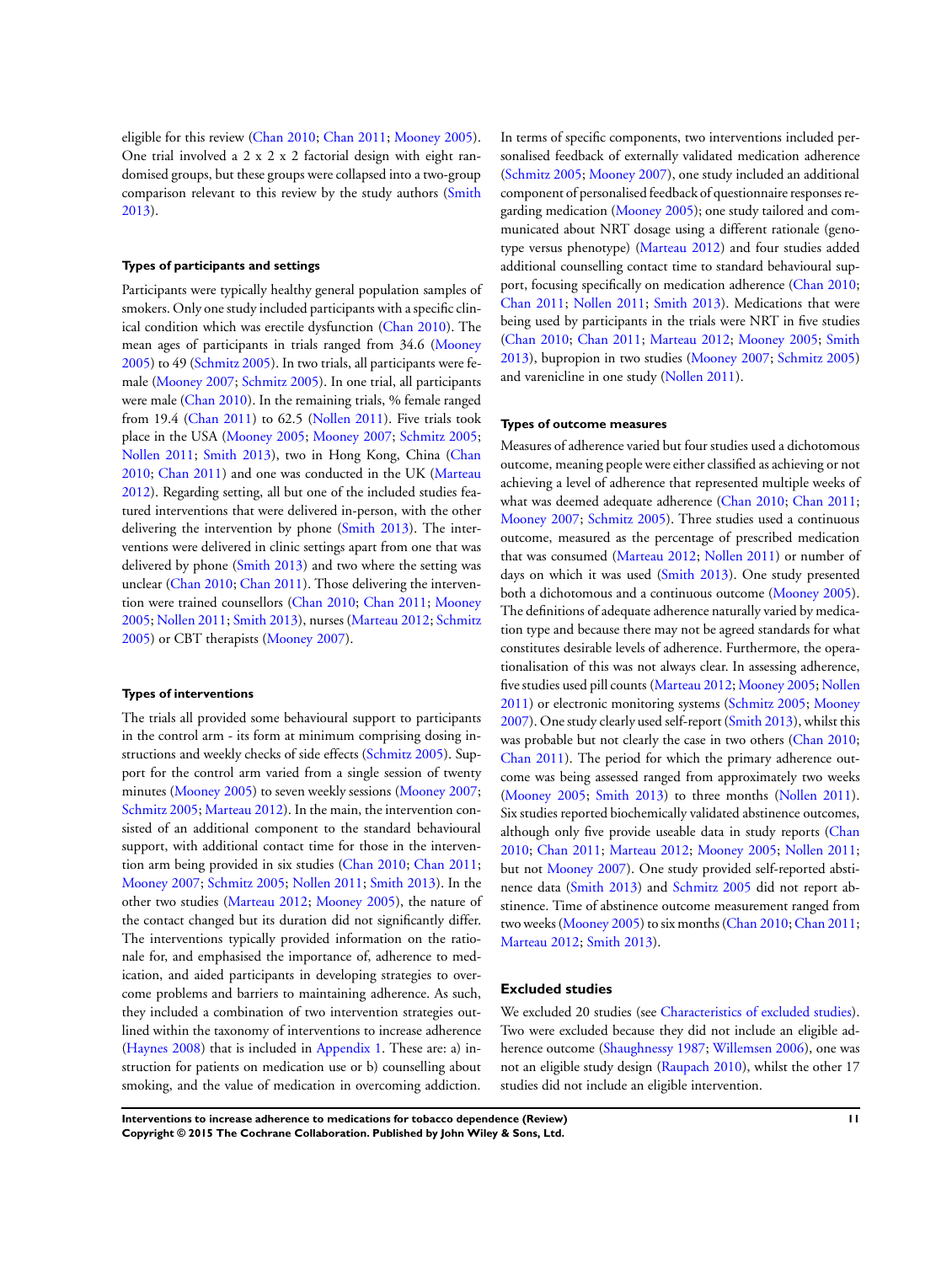# **Risk of bias in included studies**

It is clear from the risk of bias summary ([Figure 2](#page-14-0)) that the included studies were often difficult to assess for bias on our criteria because insufficient information was given in published reports. For two studies, we were able to judge that at least five of nine assessment domains were at low risk of bias [\(Chan 2011;](#page-20-0) [Marteau 2012](#page-20-0)). Very few judgements were made suggesting a high risk of bias for any domain, with the only two examples being risk of bias due to validity and reliability of outcome measures for [Smith 2013](#page-20-0) and due to incomplete outcome data for [Mooney 2005.](#page-20-0) For summary risk of bias judgements, as described in [Assessment of risk of bias](#page-7-0) [in included studies](#page-7-0), two studies were assessed as at high risk of bias ([Mooney 2005](#page-20-0); [Smith 2013\)](#page-20-0) with all others were assessed as at unclear risk of bias.

**Interventions to increase adherence to medications for tobacco dependence (Review) 12 Copyright © 2015 The Cochrane Collaboration. Published by John Wiley & Sons, Ltd.**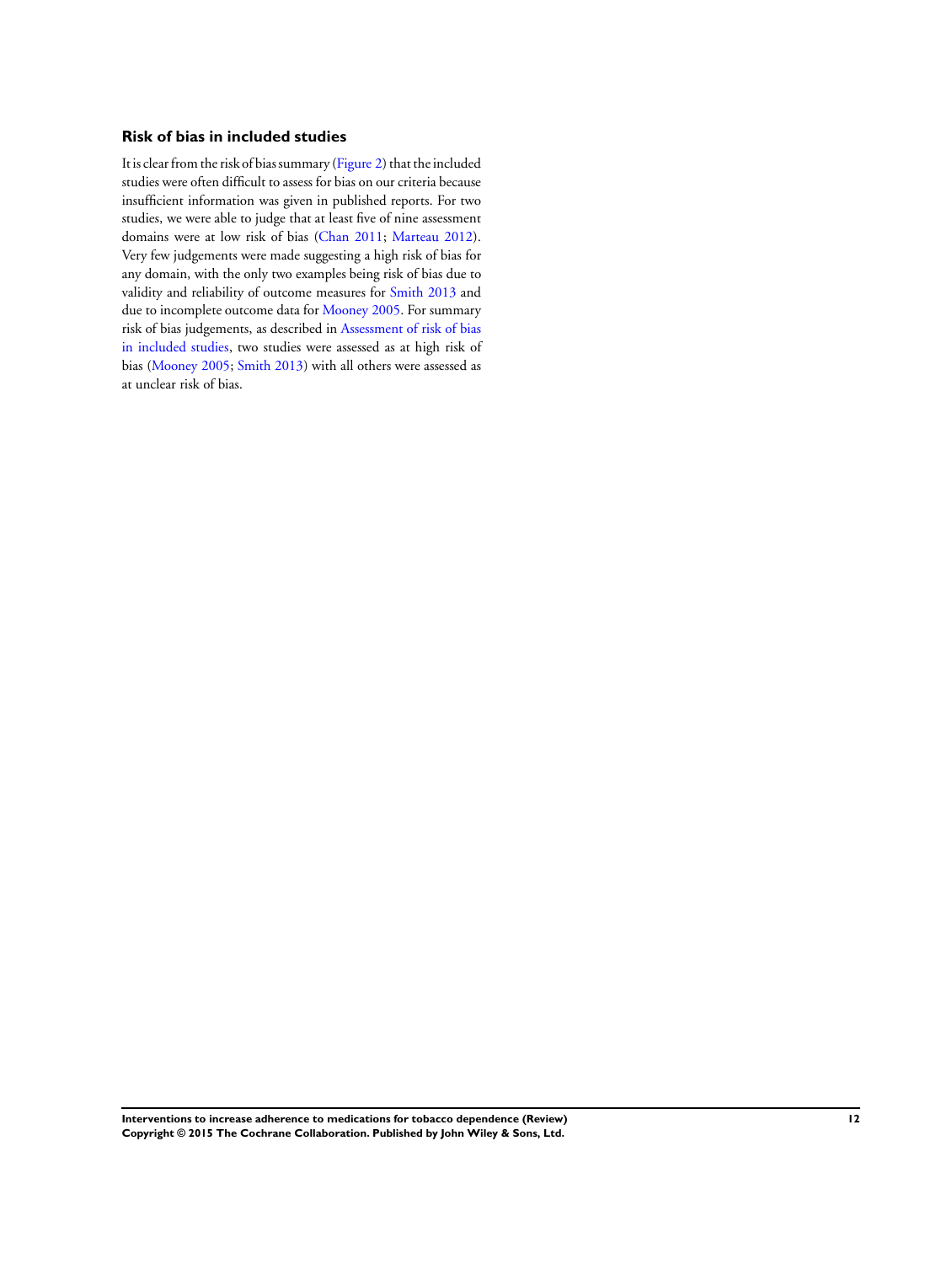

<span id="page-14-0"></span>**Figure 2. Risk of bias summary: review authors' judgements about each risk of bias item for each included study.**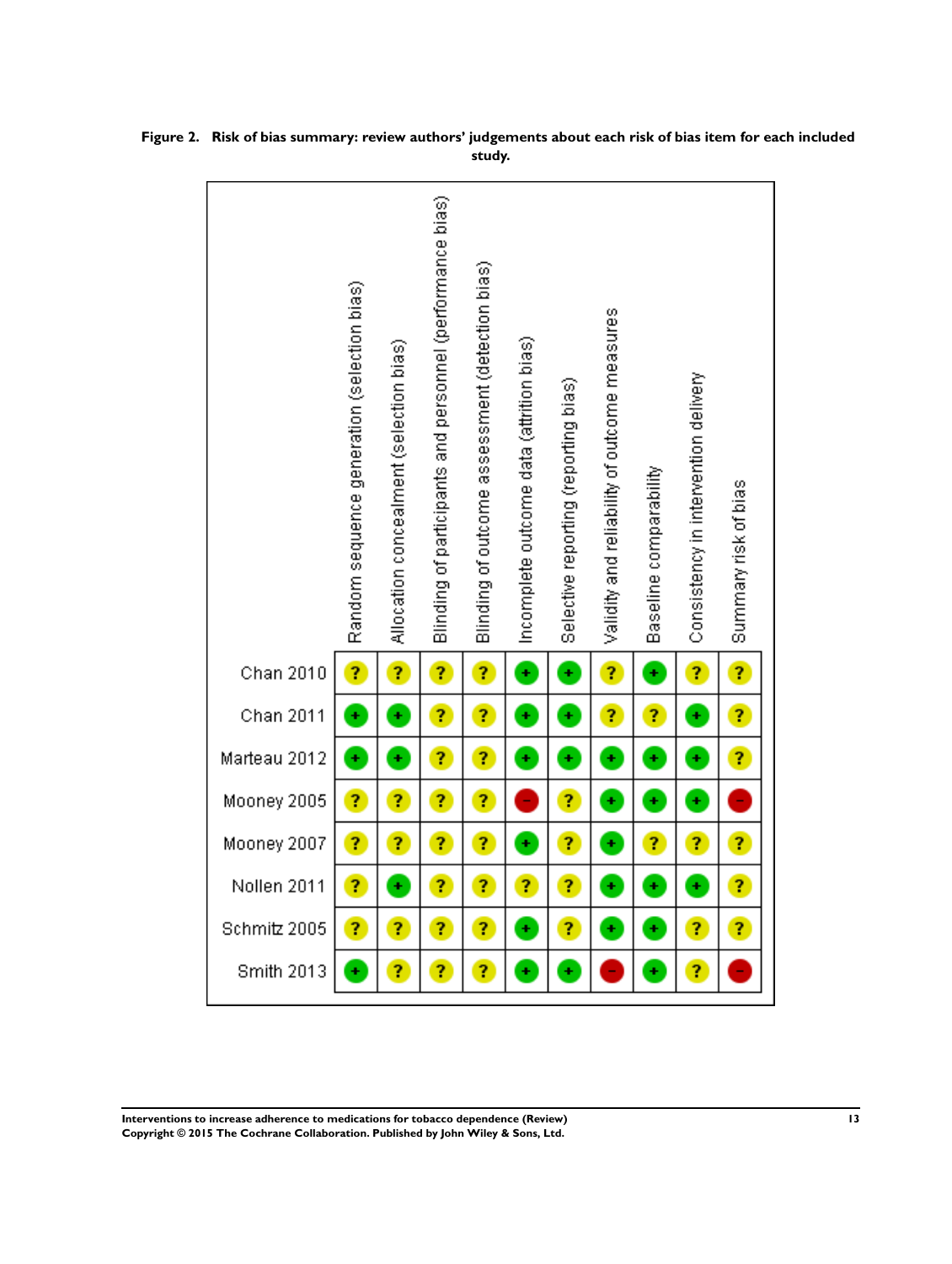### **Allocation**

Two studies [\(Chan 2011;](#page-20-0) [Marteau 2012\)](#page-20-0) were judged to be at low risk of selection bias with details being provided of an adequate sequence generation process and steps to ensure allocation concealment. One study ([Nollen 2011](#page-20-0)) provided details of adequate allocation concealment but not sequence generation. In the other studies, insufficient detail was provided to permit a judgement of high or low risk of selection bias ([Chan 2010;](#page-20-0) [Mooney 2005;](#page-20-0) [Mooney 2007](#page-20-0); [Schmitz 2005](#page-20-0); [Smith 2013](#page-20-0)).

#### **Blinding**

None of the included studies were regarded as being at low risk of bias in relation to blinding. In all cases, those delivering the intervention were not blind to it. However, the nature of the intervention means that it would be impractical to blind those delivering the intervention and attempts to do so may introduce additional limitations (such as reducing potency of the intervention by impairing its delivery and introducing further systematic differences between the intervention exposures by group). Furthermore, it is unclear as to the degree of risk of bias this places on the outcome data, particularly given the typical use of objective measures of adherence in the included studies. Efforts were made to blind outcome assessors to the secondary abstinence outcome in some cases ([Chan 2010;](#page-20-0) [Marteau 2012\)](#page-20-0), although only clearly in one example to the primary adherence outcome [\(Chan 2011\)](#page-20-0). Where attempts to blind outcome assessors were not apparent [\(Mooney](#page-20-0) [2005](#page-20-0); [Mooney 2007](#page-20-0); [Schmitz 2005](#page-20-0); [Nollen 2011](#page-20-0); [Smith 2013](#page-20-0)), the use of objective outcome measures, for all other than [Smith](#page-20-0) [2013](#page-20-0), may mitigate the risk of bias impacting on the primary adherence outcome.

### **Incomplete outcome data**

We deemed six studies to have been sufficiently explicit in using intention to treat analysis or addressing substantial and/or differential attrition to be considered as at low risk of bias ([Chan 2010;](#page-20-0) [Chan 2011;](#page-20-0) [Marteau 2012;](#page-20-0) [Mooney 2007](#page-20-0); [Schmitz 2005;](#page-20-0) [Smith](#page-20-0) [2013](#page-20-0)). One study was determined to be at unclear risk of bias [\(Nollen 2011\)](#page-20-0) with one judged to be at high risk of bias [\(Mooney](#page-20-0) [2005](#page-20-0)).

#### **Selective reporting**

Four trials were pre-registered on a clinical trials register enabling us to corroborate that specified outcomes remained consistent [\(Chan 2010](#page-20-0); [Chan 2011;](#page-20-0) [Marteau 2012;](#page-20-0) [Nollen 2011](#page-20-0)). One of these also published a protocol [\(Marteau 2012\)](#page-20-0). The other four

studies were to our knowledge not registered and so selective reporting within the final report could not reasonably be ruled out [\(Mooney 2005](#page-20-0); [Mooney 2007](#page-20-0); [Schmitz 2005;](#page-20-0) [Nollen 2011\)](#page-20-0).

#### **Other potential sources of bias**

We regarded other potential sources of bias that were highly relevant to this review to be validity and reliability of outcome measures, comparability of baseline characteristics, and consistency in intervention delivery. Three studies were assessed as at low risk of bias for all of these criteria ([Marteau 2012;](#page-20-0) [Mooney 2005](#page-20-0); [Nollen](#page-20-0) [2011](#page-20-0)). Regarding validity and reliability of outcome measures, one study was assessed to be at high risk of bias, clearly using self-report to assess the primary adherence outcome ([Smith 2013\)](#page-20-0), two were assessed as at unclear risk of bias [\(Chan 2010](#page-20-0); [Chan 2011](#page-20-0)) and the remaining five studies were judged to be at low risk of bias. For comparability of baseline characteristics, two studies were determined to be at unclear risk of bias [\(Chan 2011](#page-20-0); [Mooney 2007](#page-20-0)) with the remainder at low risk of bias. Regarding consistency in intervention delivery, four studies were assessed as at unclear risk of bias ([Chan 2010](#page-20-0); [Mooney 2007](#page-20-0); [Schmitz 2005](#page-20-0); [Smith 2013](#page-20-0)) and the remaining four at low risk of bias [\(Chan 2011](#page-20-0); [Marteau](#page-20-0) [2012](#page-20-0); [Mooney 2005;](#page-20-0) [Nollen 2011\)](#page-20-0).

### **Effects of interventions**

See: **[Summary of findings for the main comparison](#page-5-0)** [Interventions to increase adherence compared to standard care for](#page-5-0) [improving adherence to medications for tobacco dependence and](#page-5-0) [abstinence from smoking](#page-5-0)

#### **Primary adherence outcomes**

#### **Analysis 1.1 Adherence - dichotomous outcomes**

For dichotomous data, analysis comprises data from five studies [\(Chan 2010](#page-20-0); [Chan 2011](#page-20-0); [Mooney 2005](#page-20-0); [Mooney 2007;](#page-20-0) [Schmitz](#page-20-0) [2005](#page-20-0)). [Chan 2010](#page-20-0) and [Chan 2011](#page-20-0) assessed whether or not there had been continuous use of NRT, for 4 weeks and 8 weeks respectively. [Mooney 2005](#page-20-0) assessed whether or not people were using 12 pieces of nicotine gum per day for every day for the first 15 days of a quit attempt. [Mooney 2007](#page-20-0) and [Schmitz 2005](#page-20-0) both assessed whether or not participants had taken two daily doses in an optimal schedule over the 7-week treatment period. A pooled analysis of these data show that these interventions increased the proportion of participants achieving a specified satisfactory level of adherence, with a Relative Risk (RR) of 1.14 (95% confidence interval (CI) 1.02 to 1.28,  $n = 1630$ ,  $I^2 = 46\%$  [Analysis 1.1](#page-45-0), that is statistically significant ( $P = 0.02$ ). In other words, adherence was

**Interventions to increase adherence to medications for tobacco dependence (Review) 14 Copyright © 2015 The Cochrane Collaboration. Published by John Wiley & Sons, Ltd.**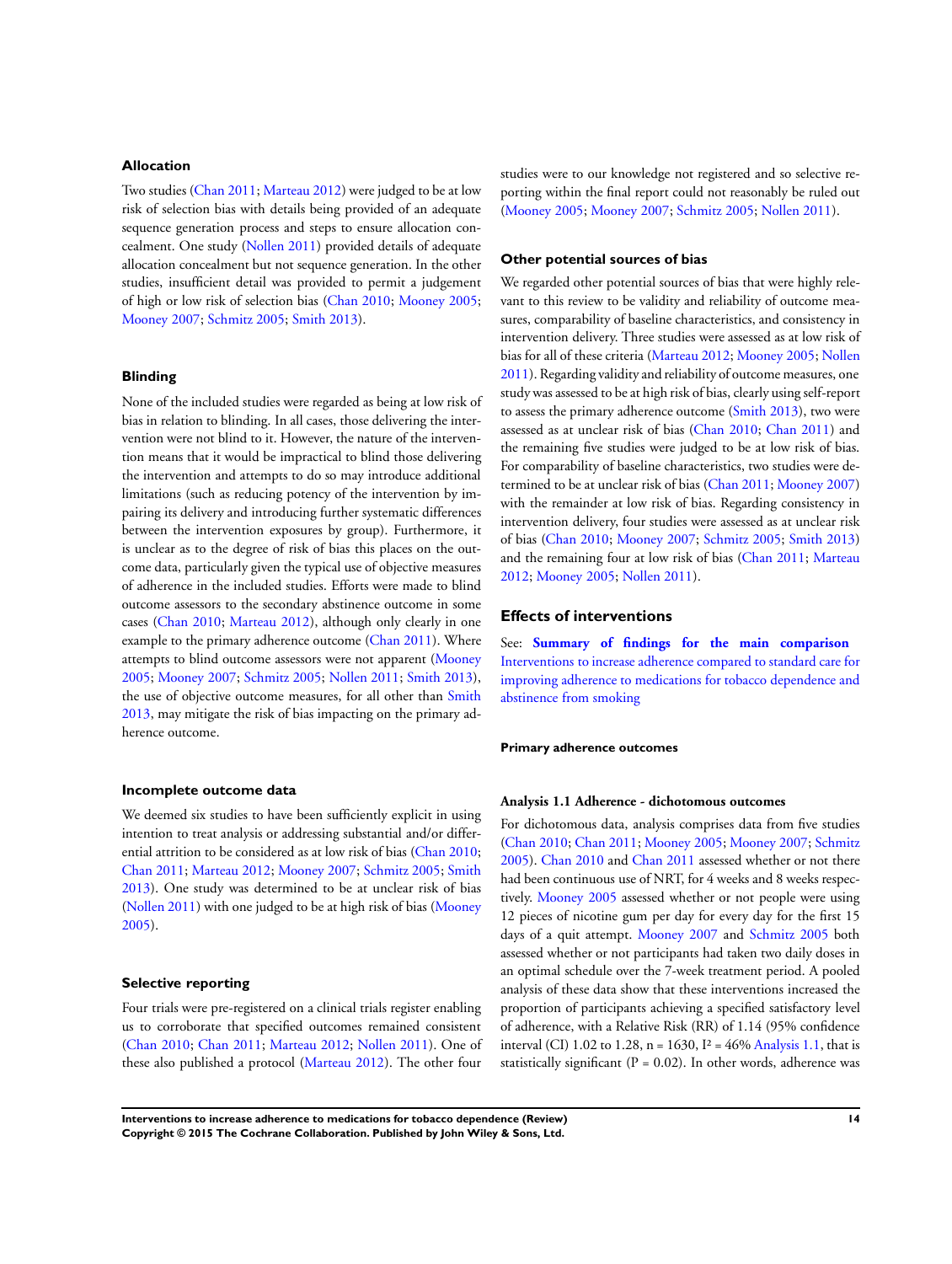14% higher in the intervention group than in the control group. Whilst we specified use of a fixed-effect model in our protocol, we also conducted a pooled analysis using the random-effects model due to clinical heterogeneity in study characteristics, such as differences in the outcome measures used. This analysis resulted in an RR of 1.30 (95% CI 0.99 to 1.72,  $I^2 = 46\%$ ), indicating a larger magnitude of effect but one that is no longer statistically significant ( $P = 0.06$ ).

#### **Analysis 1.2 Adherence - continuous outcomes**

Data were available in four studies that expressed adherence as a continuous outcome ([Marteau 2012](#page-20-0); [Mooney 2005](#page-20-0); [Nollen 2011;](#page-20-0) [Smith 2013](#page-20-0)). [Marteau 2012](#page-20-0) assessed the proportion of prescribed NRT consumed over the four week treatment period and gave a group mean, whilst [Nollen 2011](#page-20-0) assessed the proportion of prescribed varenicline doses taken over three months, for those re-maining engaged to provide data. [Mooney 2005](#page-20-0) reported the mean number of nicotine gums used during the first 15 days of a quit attempt in those who completed the treatment period only. [Smith](#page-20-0) [2013](#page-20-0) assessed self-reported number of days of nicotine patch use in the first 2 weeks, for those remaining engaged to provide data. Pooled analysis of these data showed a small and not statistically significant improvement in adherence with a standardised mean difference (SMD) of 0.07 (95% CI -0.03 to 0.17, n = 1529, I² = 0%, [Analysis 1.2](#page-46-0)). No significant statistical heterogeneity was observed.

#### **Secondary abstinence outcomes**

We report assessments at the timepoint that most closely concords with the assessment of adherence, plus the longest timepoint available should there be additional timepoints reported.

#### **Analysis 2.1 Short-term abstinence (< 6 months)**

This analysis comprised data from four studies ([Marteau 2012;](#page-20-0) [Mooney 2005;](#page-20-0) [Nollen 2011;](#page-20-0) [Smith 2013](#page-20-0)). Additional data have been requested for [Mooney 2007](#page-20-0) which will be added to this analysis should we receive them.

[Marteau 2012](#page-20-0) assessed biochemically validated prolonged abstinence at 28 days, [Mooney 2005](#page-20-0) assessed biochemically validated point-prevalent abstinence at 2 weeks and [Nollen 2011](#page-20-0) assessed biochemically validated point-prevalent abstinence at 3 months. [Smith 2013](#page-20-0) measured self-reported 30-day point-prevalent abstinence at 6 weeks.

A pooled analysis of these data gave an RR of 1.07 (95% CI 0.95 to 1.21,  $n = 1755$ ,  $I^2 = 0\%$ , [Analysis 2.1\)](#page-47-0). This shows a small and not statistically significant effect of adherence interventions on short-term abstinence from smoking.

#### **Analysis 2.2 Long-term abstinence (**≥ **6 months)**

We extracted data on abstinence at the longest follow-up reported. This analysis comprised data from four studies [\(Chan 2010;](#page-20-0) [Chan](#page-20-0) [2011](#page-20-0); [Marteau 2012;](#page-20-0) [Smith 2013](#page-20-0)). All four studies assessed abstinence at 6 months, this being biochemically validated in all cases apart from [Smith 2013](#page-20-0). A pooled analysis of these studies gave a statistically significant effect of adherence interventions on longerterm abstinence (RR = 1.16, 95% CI 1.01 to 1.34, n = 3049,  $P = 0.03$ ,  $I^2 = 72\%)$ . Participants given information to improve adherence were 16% more likely to be abstinent at 6 months than those given standard behavioural support for smoking cessation. The substantial heterogeneity observed is attributed primarily to [Smith 2013](#page-20-0), being the only study where the direction of effect slightly favours the control. To illustrate its impact on statistical heterogeneity, its removal from this analysis resulted in no observed heterogeneity  $(I^2 = 0\%)$  and a stronger effect of the intervention (RR = 1.63, 95% CI 1.24 to 2.14, n = 2062). This post-hoc exploratory finding is, however, presented as a sensitivity analysis, as we did not pre-specify such an exclusion on this basis and we cannot explain the contrary effect in [Smith 2013](#page-20-0) by reference to differences between the clinical characteristics of this and other studies. Whilst there were such differences, in that the intervention is delivered by telephone and because abstinence is assessed only by self-report, cessation support delivered by telephone has been shown to increase quitting ([Stead 2013\)](#page-20-0) and the use of a selfreport measure is more likely to bias the results towards favouring the intervention arm as participants may feel more pressure to falsely report abstinence. Whilst we specified use of a fixed-effects model in our protocol, we also conducted a pooled analysis using the random-effects model due to observed heterogeneity in study characteristics, such as differences in the outcome measures used. This analysis resulted in a RR of 1.36 (95% CI 0.96 to 1.94,  $I^2$  = 72%), indicating a larger magnitude of effect but one that is no longer statistically significant.

#### **Other secondary outcomes**

No studies reported any further relevant secondary outcomes that did not relate to adherence or cessation, other than adverse events.

#### **Adverse events**

Adverse events are reported by trial arm in [Marteau 2012](#page-20-0); [Mooney](#page-20-0) [2005](#page-20-0); and [Smith 2013](#page-20-0). In [Marteau 2012,](#page-20-0) no adverse events occurred that were plausibly related to the intervention or its effect on participants' exposure to medication. There were also no differences between groups in levels of anxiety at either one week or six month assessment times. In [Mooney 2005](#page-20-0), there was no difference in adverse events between groups and in [Smith 2013](#page-20-0) there were no serious adverse events during the study.

**Interventions to increase adherence to medications for tobacco dependence (Review) 15 Copyright © 2015 The Cochrane Collaboration. Published by John Wiley & Sons, Ltd.**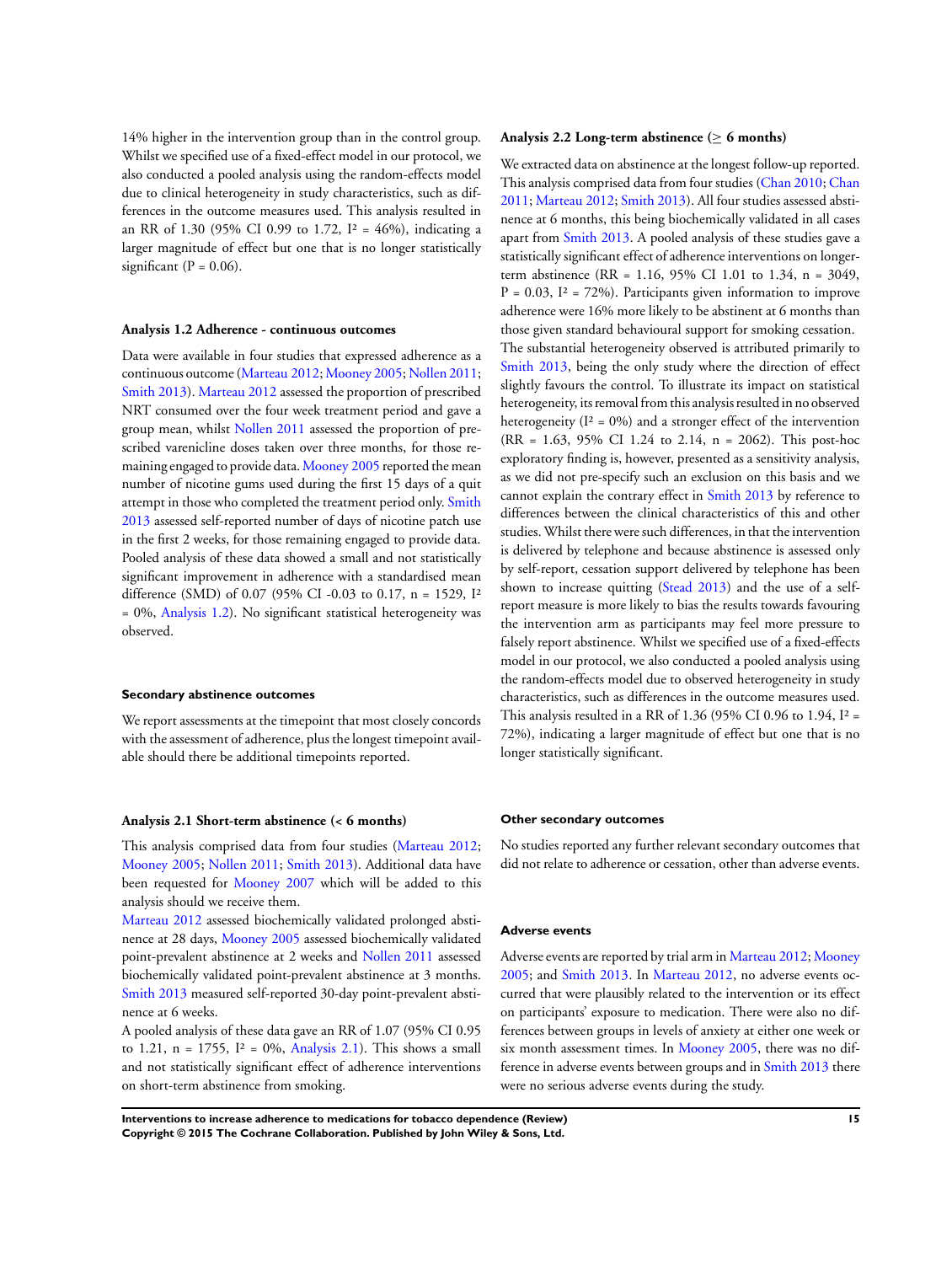# **D I S C U S S I O N**

#### **Summary of main results**

There was some evidence that interventions that devote special attention to improving adherence through providing information and facilitating problem-solving can lead to modest increases in adherence, when added to behavioural support for smoking cessation. In turn there was some evidence that such interventions may lead to modest increases in abstinence. However, the limited nature of the available evidence - as a result of the small number of studies, clinical heterogeneity, and impaired study quality - precludes strong statements about the effects of interventions. Lack of data produced imprecise estimates of effect and overall the results are suggestive but inconclusive that adherence interventions may enhance adherence and abstinence.

#### **Primary outcome**

The extant evidence suggests that adherence interventions may lead to a modest increase in the proportion of participants achieving a specified satisfactory level of adherence (as reflected in dichotomous outcomes), but at best a small effect on aggregate levels of adherence (as reflected in continuous outcomes). Both outcomes are important, with evidence, at least as far as NRT is concerned, suggesting that the more medication that is consumed the better, and that high levels are inevitably better than low levels. But because there is unlikely to be clear guidance as to what should be regarded as an adequate or effective level of adherence to a given medication, dichotomous measures may be subject to greater variation, arbitrariness and be less directly comparable and interpretable. Applying the GRADE system, the quality of evidence for the effect estimates for dichotomous and continuous adherence outcomes was assessed as moderate and low, respectively (see [Summary of findings for the main comparison](#page-5-0)). This suggests that further research is at the least likely to have an important impact on the confidence we can have in the estimates, and may change the estimates.

Should this pattern of results - with a larger effect on levels of adequate rather than aggregate adherence, but drawn from few studies - represent a true effect, it may reflect the potential of adherence interventions to work mainly by changing the distribution of adherence, i.e. by shifting those who would always be relatively adherent over a threshold, rather than systematically increasing use in all exposed to it. This may mean that such interventions would most efficiently be targeted at those with a realistic chance of attaining adequate levels of adherence, possibly determined by assessing factors shown to predict adherence. Characteristics of the treatment could also be shaped to attempt to increase the overall background levels of adherence - in essence meaning that there would be less work for the intervention to do to facilitate adequate levels to be reached. For example, characteristics of the medication

[\(Hollands 2013](#page-20-0)) and its delivery [\(Hajek 1999](#page-20-0)) have been shown to impact on adherence.

#### **Secondary outcomes**

There is some evidence that adherence interventions lead to improved rates of cessation, with the estimated effect being more convincing for the effect on long-term abstinence at six months or more. This is consistent with evidence that suggests that increasing adherence will benefit subsequent cessation and that a wide variety of behavioural support interventions have a small effect on long-term smoking cessation, although it may also be due to effects on other potential precursors. Applying the GRADE system, the quality of evidence for the effect estimates for short-term and long-term abstinence outcomes was assessed as low for both (see [Summary of findings for the main comparison\)](#page-5-0). This suggests that further research is very likely to have an important impact on the confidence we can have in the estimates, and is likely to change the results. There was also no evidence of adverse unintended effects on behaviour (with all pooled estimates being in the direction of effect of improving health outcomes) and no evidence of adverse clinical or psychological consequences.

There were not enough studies to examine whether specific types of intervention were more effective than others. Furthermore, much of the content of the included interventions appeared relatively homogenous. It is of course possible that this may in part be a function of either the lack of detail in reporting or the lack of consistency in terminology used to describe interventions, rather than reflecting true homogeneity. Ongoing initiatives to improve the reporting of behavioural interventions (e.g. [Michie 2013\)](#page-20-0), in combination with a larger and more varied set of included studies and intervention components therein, may allow a meaningful and nuanced analysis of the effects of specific components to be conducted in future.

Although there is a perception that adherence is often suboptimal, the studies in this review that have quantified it show high adherence on the whole. One problem assessing the degree of adherence is that almost all studies used different measures of adherence. Two studies ([Marteau 2012](#page-20-0); [Nollen 2011](#page-20-0)) reported the mean percentage of prescribed doses taken, and used objective rather than selfreport measures. Both of these studies demonstrated high adherence, being over 82% in both arms for [Nollen 2011](#page-20-0) study and over 63% in both arms for [Marteau 2012](#page-20-0) (despite reflecting an ITT analysis in which no response at follow-up was taken as zero adherence). Dichotomous measures of adequate adherence were less obviously comparable because their criteria varied more, but in three studies over 50% of participants achieved adequate levels of adherence [\(Chan 2011;](#page-20-0) [Mooney 2007](#page-20-0); [Schmitz 2005](#page-20-0)). Levels of adherence were much lower in one study ([Chan 2010](#page-20-0)), with only 14% of the intervention arm being classified as having adhered adequately. The authors attribute this in part to cost, as only one week of free medication was provided to participants, with cost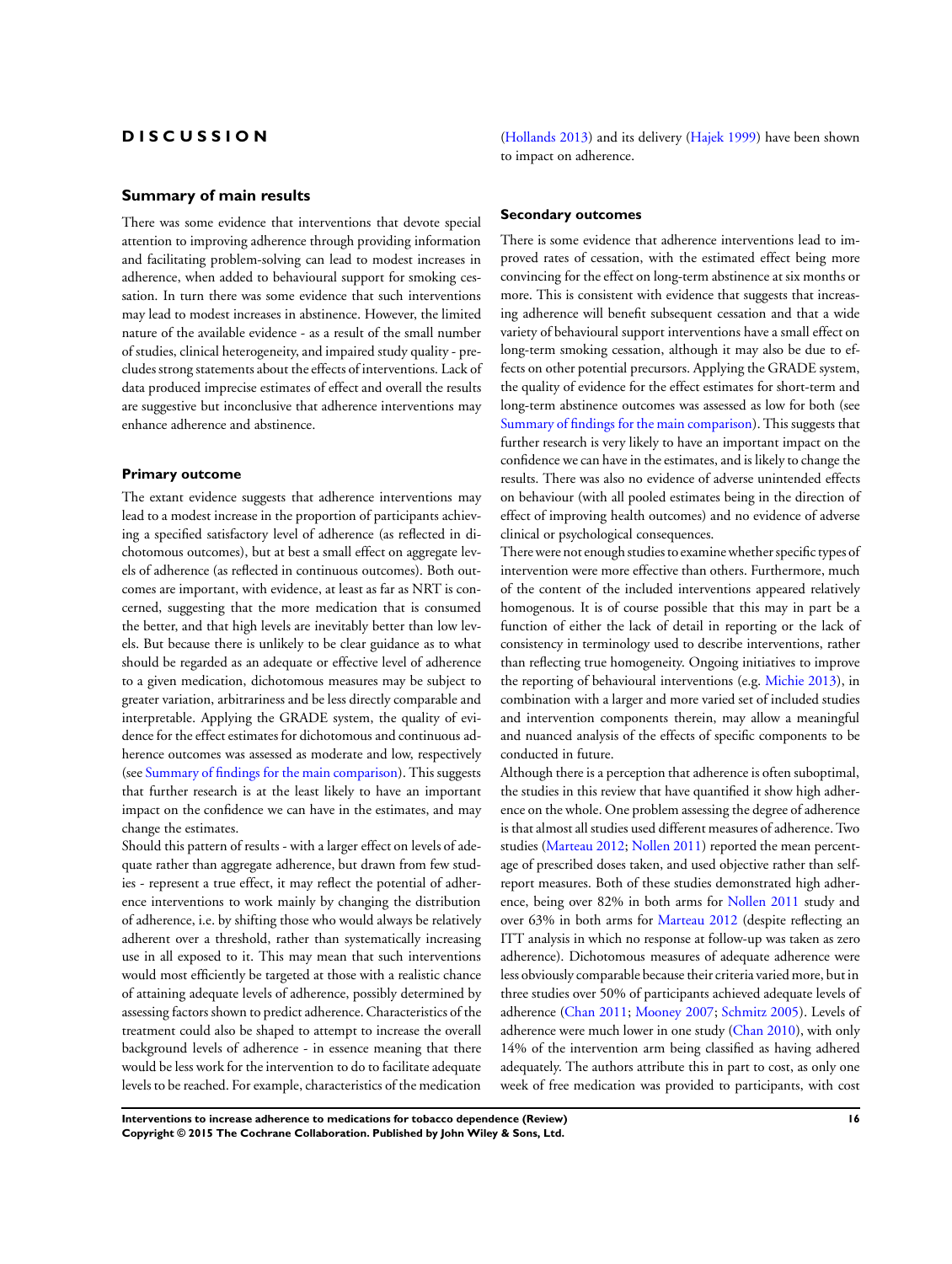being given as the main reason for not continuing with medication.

# **Overall completeness and applicability of evidence**

Whilst the included studies do encompass a reasonable range of participants and intervention and treatment characteristics, the small number of studies mean that the depth of evidence relating to any given characteristic and thus completeness is lacking. In terms of the applicability of the evidence, all trials in this review featured participants who were motivated to quit or reduce smoking and who had agreed to receive medication and behavioural support to assist them in doing so. Furthermore, none of the included studies reported specifically targeting participants who were more likely to be non-adherent, such as those who had previously been unable to adhere to medication regimens. In these contexts, there is evidence that medication use is quite high but also that special interventions to enhance adherence may increase this further. However, improving on levels of adherence that are already high may be challenging and this may help explain why the interventions in this review achieved only modest effects. These characteristics are shared by, for example, smoking cessation services delivered in primary care, suggesting that the findings should be generalisable to these settings. Most people who stop smoking, however, either do not use medication or use it without behavioural support, and typically any medication must be purchased at considerable cost. It is likely that adherence is much lower in this context and that interventions to improve adherence may be particularly helpful. These will have to be delivered by media other than the in-person consultation - typically by trained counsellors or clinical staff - that was examined in all but one of these trials ([Smith 2013,](#page-20-0) which featured an intervention delivered over the phone). At the moment, we know little about what to do to increase adherence outside of in-person, clinic settings, though it is plausible that the same kinds of approaches that look like they may be effective in clinical contexts may also prove to be outside these. In order to address applicability to settings and populations in which there is low adherence to medications, researchers will be required to specifically target contexts in which low adherence is known to be prevalent or where participants are specifically identified as having previously been non-adherent to medication regimens.

# **Quality of the evidence**

At the level of individual studies included in this review, most gave inadequate information to allow us to evaluate whether or not they were at risk of bias. This is reflected in the majority of summary risk of bias assessments being judged as unclear. Despite being published in the era of the CONSORT statement, descriptions of attempts to address selection bias through adequate randomisa-

tion and allocation concealment were often inadequate. Only two of the included studies clearly did so ([Chan 2011](#page-20-0); [Marteau 2012](#page-20-0)). It is possible that this led to bias, but unlikely. In the context of smoking cessation clinics, trial participants are usually unknown to the therapists and there is therefore no clear incentive or basis for therapists to assign particular participants to particular arms and subvert the randomisation. That said, inadequate procedures or description of these should be easy to address and future trials should do so clearly. One potential source of bias that is common throughout the studies is the involvement of the practitioners providing the adherence intervention in collecting data on the degree to which people were adhering and the related issue of the lack of blinding of separate outcome assessors. This may provide an incentive to falsely inflate adherence for people who have received an adherence intervention. This concern is mitigated somewhat by the use of 'pill counts', common to all but one of these trials [\(Smith 2013](#page-20-0)). It is encouraging that the use of such more objective measures appears commonplace in this intervention context, meaning that measurement issues were not considered to confer particular risk of bias. This is contrary to what was found in a recent Cochrane review focusing on adherence to prescription medications, where most studies used self report measures ([Nieuwlaat](#page-20-0) [2014](#page-20-0)). Furthermore, whilst in the past, electronic monitoring approaches have been applied primarily to the opening and closing of pill bottles, making them suitable for certain types of medications only, technology has been developed that will enable this to be used for other types of medication storage. A final key risk of bias domain concerned incomplete outcome data, as, in adherence studies, participants lost to follow-up are likely to be non-adherent, thus inflating adherence levels when this is not adequately accounted for. This was not determined to be a major issue for the included studies as either analysis was conducted as randomised, or dropout was neither differential by arm or considered substantial in proportion. A global assessment of the evidence for each outcome in the review, through applying the GRADE system, incorporates concerns about the limitations of the included studies and finds that the evidence for our results ranges from low to moderate. This suggests that further research will be valuable in increasing the reliability and precision of effect estimates and the confidence we can place in them.

#### **Potential biases in the review process**

Key possible limitations of the review are that first, we failed to identify all relevant research for inclusion in the review.We did take steps to minimise this possibility such as backward and forward citation searching and searching the Tobacco Addiction Group's specialised register in addition to electronic database searches, but this remains possible and will be addressed if necessary when the review is updated. Second, there is the possibility of publication bias, particularly given that all included studies were journal publications. Although this is difficult to examine with small numbers

**Interventions to increase adherence to medications for tobacco dependence (Review) 17 Copyright © 2015 The Cochrane Collaboration. Published by John Wiley & Sons, Ltd.**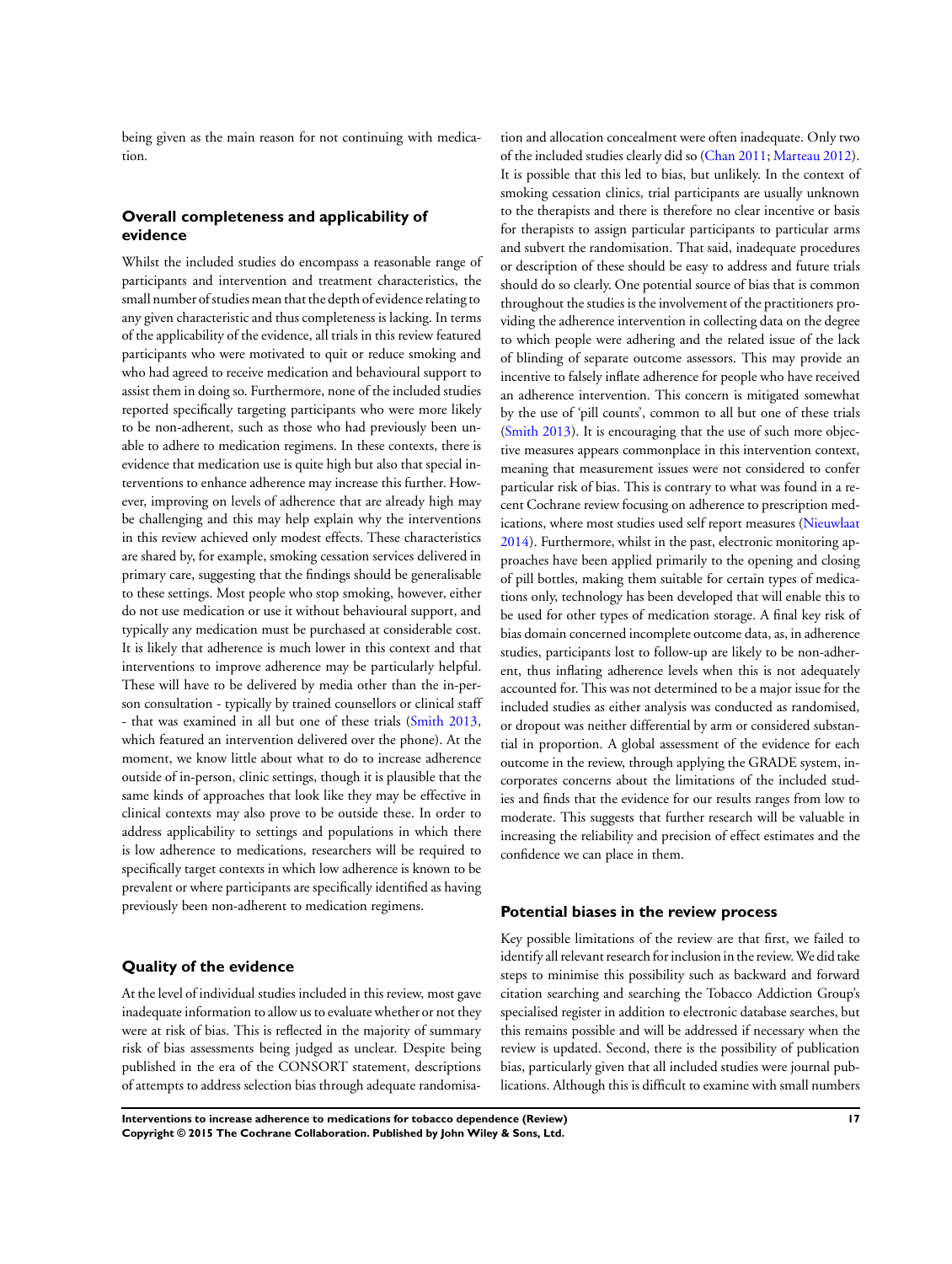of included studies, we did ultimately include trials that showed effects that did not favour the adherence intervention.

## **Agreements and disagreements with other studies or reviews**

We are not aware of other reviews of this specific literature. Cochrane reviews show that behavioural support increases smoking cessation and, typically, such studies include people using medication, and adherence advice is included in standard smoking cessation support [\(Lancaster 2008](#page-20-0); [Stead 2012b](#page-20-0)). However, it is not possible within these reviews to identify the specific impact of intervention components focused on increasing adherence, as these were combined with other types of behavioural support for participants. In terms of reviews of interventions to increase adherence, [Haynes 2008](#page-20-0) (recently updated in [Nieuwlaat 2014](#page-20-0)) produced a Cochrane review but excluded tobacco dependence medications. Consistent with what we found, they reported that information and counselling approaches improved adherence and patient outcomes.

# **A U T H O R S ' C O N C L U S I O N S**

## **Implications for practice**

There is limited evidence that interventions that devote special attention to improving adherence to smoking cessation medication through providing information and facilitating problem-solving may enhance adherence and no evidence that it does harm when this is added to standard behavioural support for smoking cessation. Given this, it seems reasonable to recommend this as an option for therapists in smoking cessation clinics. It is unclear whether it may be similarly effective in less clinical contexts and such interventions cannot be recommended for those who are not seeking behavioural support to quit or reduce smoking because evidence for this context is lacking.

What remains unresolved is a disentangling of the specific characteristics and active components within adherence interventions that are likely to confer effectiveness, needed to enable practitioners to design maximally effective interventions. This will require a greater depth of evidence, perhaps accompanied by advances in the science and reporting of behavioural interventions to aid in its interrogation. Even if these interventions demonstrate effect sizes of the small magnitudes seen here, the potential for aggregate impact is substantial given the extent to which medications for tobacco dependence are currently used, at least in the developed world. The degree to which this ultimately applies globally is dependent on increasing the uptake of effective pharmacotherapies, in part via increasing their availability and reducing their cost ([Reda 2012\)](#page-20-0).

### **Implications for research**

There is a lack of high-quality randomised controlled trials to allow us to reliably estimate and interpret effects of interventions to increase adherence to tobacco dependence medications. Furthermore, the specific active components that may increase medication use remain to be delineated. This highlights the value of the current drive in the behavioural sciences towards developing an improved conceptual understanding of the active components of interventions in order to better test, evaluate, and describe them [\(Michie 2013;](#page-20-0) [Davis 2014](#page-20-0); [Hollands 2013b\)](#page-20-0). This requires more systematic research but also more detailed and consistent reporting by researchers. In combination with increasing numbers of studies, this then opens up the potential for more detailed analysis of the moderating effects of specific intervention characteristics or components.

A further implication for research is that it would benefit from greater consistency of outcomes and a more tightly defined meaning of adherence. It is rare for clear information to be provided about why a given adherence outcome has been selected and how it has been operationalised. We suggest elsewhere ([Hollands 2013](#page-20-0)) that our understanding of adherence to tobacco dependence medications would benefit from considering the following. First, a distinction should be made between overall consumption and adherence to a prescribed regimen and both outcomes reported, because a prescribed regimen may not be optimal. Second, a continuous outcome, such as percentage of prescribed medication or milligrams of medication consumed, is preferable as opposed to a dichotomous outcome of a specified satisfactory level of adherence. Third, study authors should report intention-to-treat data for the entire sample that is randomised, but also for the subset of randomised participants who are continuing a quit attempt at the time of assessment. The latter is ultimately more meaningful because NRT is not indicated when a person has given up a quit attempt.

Finally, where possible, researchers should conduct trials in settings and populations in which there is low adherence (or an increased probability thereof), in order to aid understanding of approaches to increase adherence beyond relatively adherent patients treated in supportive clinical contexts. This will enable us to better determine whether the modest intervention effects observed are due to these interventions being no more than modestly effective across all contexts, or instead are due to the interventions being directed to where there is less potential for benefit.

# **A C K N O W L E D G E M E N T S**

The authors would like to thank Monaz Mehta (Managing Editor), Lindsay Stead (Managing Editor, who ran searches of the Tobacco Addiction Group Specialized Register), and all at the Cochrane

**Interventions to increase adherence to medications for tobacco dependence (Review) 18 Copyright © 2015 The Cochrane Collaboration. Published by John Wiley & Sons, Ltd.**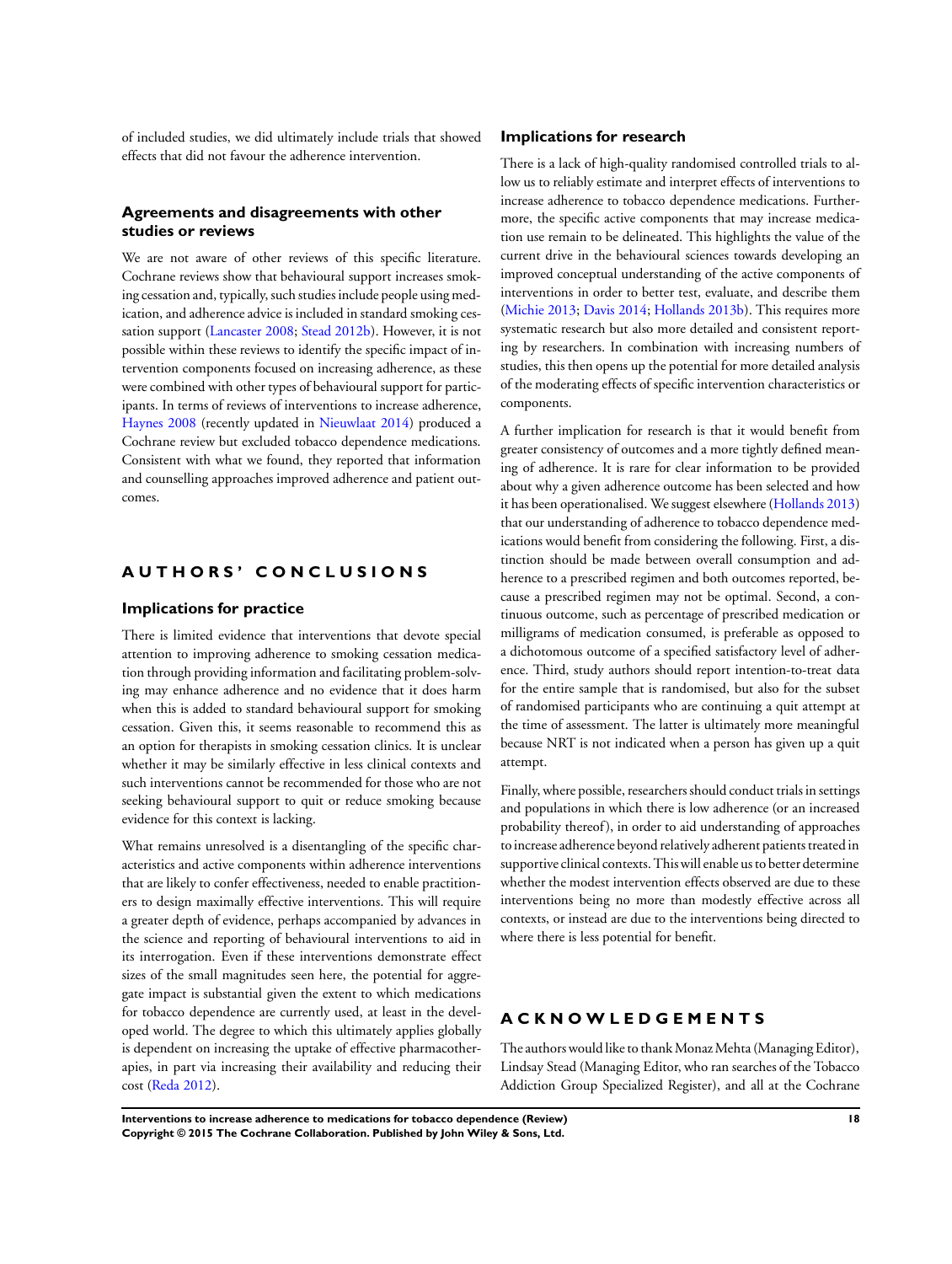<span id="page-20-0"></span>Tobacco Addiction Group. We also greatly appreciate the input of the peer reviewers who have commented on this review throughout its development.

### **R E F E R E N C E S**

#### **References to studies included in this review**

#### **Chan 2010** *{published data only}*

Chan SSC, Leung DYP, Abdullah ASM, Lo SST, Yip AWC, Kok W-M, Ho S-Y, Lam T-H. Smoking-Cessation and Adherence Intervention Among Chinese Patients with Erectile Dysfunction. *American Journal of Preventive Medicine* 2010;**39**(3):251–258.

#### **Chan 2011** *{published data only}*

Chan SSC, Leung DYP, Abdullah ASM, Wong VT, Hedley AJ, Lam T-H. A randomized controlled trial of a smoking reduction plus nicotine replacement therapy intervention for smokers not willing to quit smoking. *Addiction* 2011; **106**:1155–1163.

#### **Marteau 2012** *{published data only}*

Hollands GJ, Sutton S, McDermott M, Marteau TM, Aveyard P. Adherence to and consumption of nicotine replacement therapy and the relationship with abstinence within a smoking cessation trial in primary care. *Nicotine & Tobacco Research* 2013;**15**(9):1537-1544.

<sup>∗</sup> Marteau TM, Aveyard P, Munafò MR, Prevost AT, Hollands GJ, Armstrong D, et al. Effect on adherence to nicotine replacement therapy of informing smokers their dose is determined by their genotype: a randomised controlled trial. *PLoS ONE* 2012;**7**(4):e35249.

Marteau TM, Munafò MR, Aveyard P, Hill C, Whitwell S, Willis TA, Crockett RA, Hollands GJ, Johnstone EC, Wright AJ, Prevost AT, Armstrong D, Sutton S, Kinmonth AL. Trial Protocol: Using genotype to tailor prescribing of nicotine replacement therapy: a randomised controlled trial assessing impact of communication upon adherence. *BMC Public Health* 2010;**10**(1):680.

#### **Mooney 2005** *{published data only}*

<sup>∗</sup> Mooney M, Babb D, Jensen J, Hatsukami D. Interventions to increase use of nicotine gum: A randomized, controlled, single-blind trial. *Nicotine & Tobacco Research* 2004;**7**(4): 565–579.

Mooney M, Green C, Hatsukami D. Nicotine selfadministration: cigarette versus nicotine gum diurnal topography. *Human Psychopharmacology* 2006;**21**(8): 539–548.

#### **Mooney 2007** *{published data only}*

Mooney ME, Sayre SL, Hokanson PS, Stotts AL, Schmitz JM. Adding MEMS feedback to behavioral smoking cessation therapy increases compliance with bupropion: A replication and extension study. *Addictive Behaviors* 2007; **32**:875–880.

#### **Nollen 2011** *{published data only}*

Nollen NL, Sanderson Cox L, Nazir N, Ellerbeck EF, Owen A, Pankey S, Thompson N, Ahluwalia JS. A Pilot Clinical Trial of Varenicline for Smoking Cessation in Black Smokers. *Nicotine & Tobacco Research* 2011;**13**(9):868–873.

#### **Schmitz 2005** *{published data only}*

Schmitz JM, Sayre SL, Stotts AL, Rothfleisch J, Mooney ME. Medication Compliance During a Smoking Cessation Clinical Trial: A Brief Intervention Using MEMS Feedback. *Journal of Behavioral Medicine* 2005;**28**(2):139–147.

#### **Smith 2013** *{published data only}*

Smith SS, Keller PA, Kobinsky KH, Baker TB, Fraser DL, et al. Enhancing tobacco quitline effectiveness: identifying a superior pharmacotherapy adjuvant. *Nicotine & Tobacco Research* 2013;**15**(3):718–28.

### **References to studies excluded from this review**

#### **Aveyard 2007** *{published data only}*

Aveyard P, Brown K, Saunders C, Alexander A, Johnstone E, Munafo MR, Murphy M. Weekly versus basic smoking cessation support in primary care: a randomised controlled trial. *Thorax* 2007;**62**:898–903.

#### **Bansal-Travers 2010** *{published data only}*

Bansal-Travers M, Cummings KM, Hyland A, Brown A, Celestino P. Educating smokers about their cigarettes and nicotine medications. *Health Education Research* 2010;**25** (4):678–686.

#### **Berlin 2011** *{published data only}*

Berlin I, Jacob N, Coudert M, Perriot J, Schultz L, Rodon N. Adjustment of nicotine replacement therapies according to saliva cotinine concentration: the ADONIS\* trial-a randomized study in smokers with medical comorbidities. *Addiction* 2011;**106**(4):833–843.

#### **Bock 2014** *{published data only}*

Bock BC, Papandonatos GD, de Dios MA, Abrams DB, Azam MM, Fagan M, Sweeney PJ, Stein MD, Niaura R. Tobacco Cessation Among Low-Income Smokers: Motivational Enhancement and Nicotine Patch Treatment. *Nicotine & Tobacco Research* 2014;**16**(4):413–422.

#### **Brendryen 2008** *{published data only}*

Brendryen H, Kraft P. Happy Ending: a randomized controlled trial of a digital multi-media smoking cessation intervention. *Addiction* 2008;**103**:478–484.

#### **Buchanan 2004** *{published data only}*

Buchanan LM, El-Banna M, White A, Moses S, Siedlik C, Wood M. An exploratory study of multicomponent treatment intervention for tobacco dependency. *Journal of Nursing Scholarship* 2004;**36**(4):324–330.

**Interventions to increase adherence to medications for tobacco dependence (Review) 19 Copyright © 2015 The Cochrane Collaboration. Published by John Wiley & Sons, Ltd.**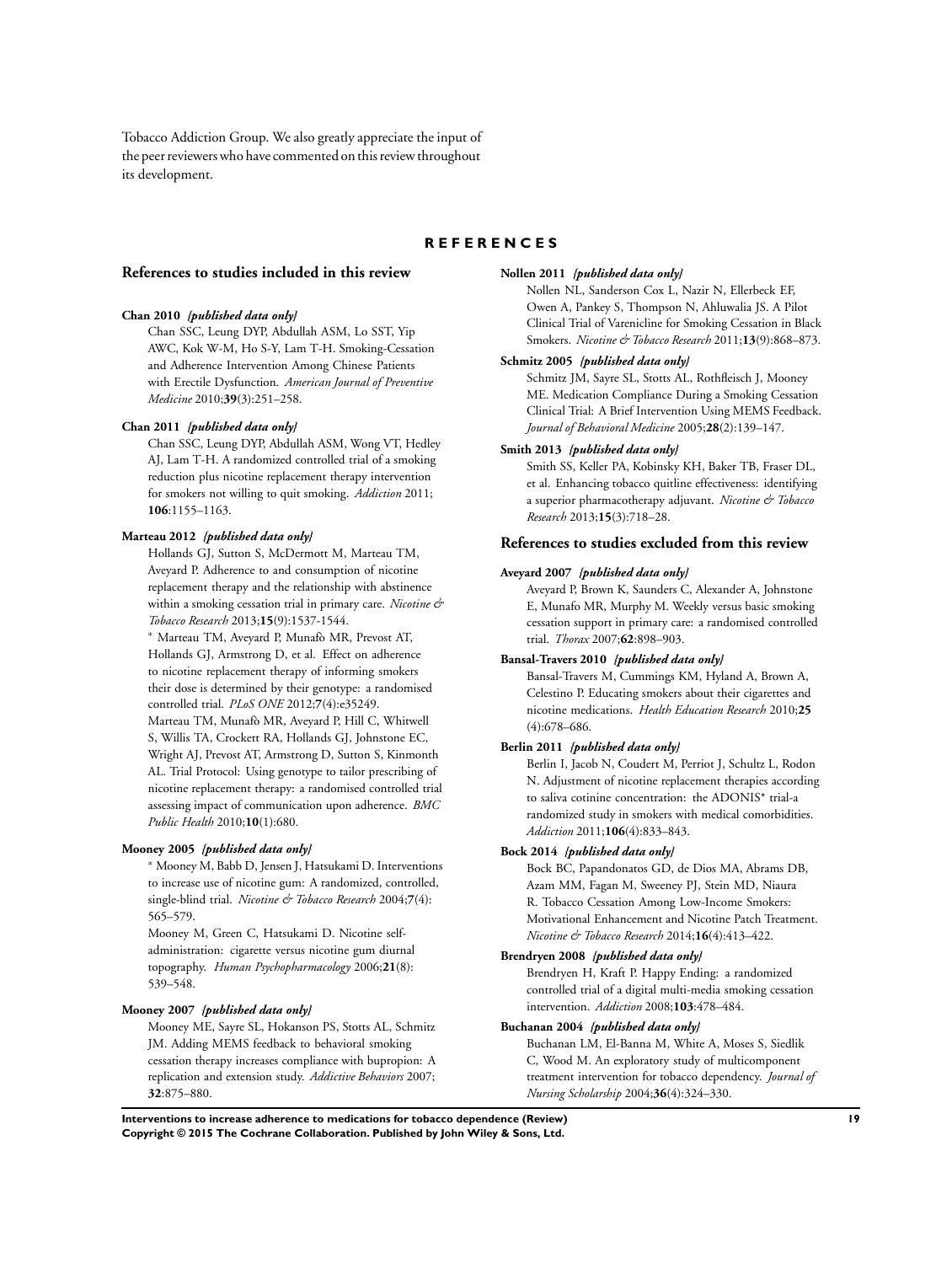#### **Gariti 2009** *{published data only}*

Gariti P, Lynch K, Alterman A, Kampman K, Xie H, Varillo K. Comparing smoking treatment programs for lighter smokers with and without a history of heavier smoking. *Journal of Substance Abuse Treatment* 2009;**37**(3):247–255.

### **ICRFGPRG 199** *{published data only}*

∗ ICRFGPRG. Effectiveness of a nicotine patch in helping people stop smoking: results of a randomised trial in general practice. *BMJ* 1993;**306**:1304–1308.

ICRFGPRG. Randomised trial of nicotine patches in general practice: results at one year. *BMJ* 1994;**308**: 1476–7.

#### **Ingersoll 2009** *{published data only}*

Ingersoll KS, Cropsey KL, Heckman CJ. A test of motivational plus nicotine replacement interventions for HIV positive smokers. *AIDS & Behavior* 2009;13(3): 545–554.

#### **Lando 1988** *{published data only}*

Lando HA, Kalb EA, McGovern PG. Behavioral self-help materials as an adjunct to nicotine gum. *Addictive Behaviors* 1988;**13**(2):181–184.

### **Lifrak 1997** *{published data only}*

Lifrak P, Gariti P, Alterman A, McKay J, Volpicelli J, Sparkman T, O'Brien C. Results of two levels of adjunctive treatment used with the nicotine patch. *The American Journal on Addictions* 1997;**6**(2):93–98.

#### **Okuyemi 2006** *{published data only}*

Okuyemi KS, Thomas JL, Hall S, Nollen NL, Richter KP, Jeffries SK Caldwell AR, Ahluwalia JS. Smoking cessation in homeless populations: a pilot clinical trial. *Nicotine & Tobacco Research* 2006;**8**(5):689–699.

#### **Okuyemi 2013** *{published data only}*

Okuyemi KS, Goldade K, Whembolua GL, Thomas JL, Eischen S, Sewali B, Guo H, Connett JE, Grant J, Ahluwalia JS, Resnicow K, Owen G, Gelberg L, Des Jarlais D. Motivational Interviewing to Enhance Nicotine Patch Treatment for Smoking Cessation among Homeless Smokers: A Randomized Controlled Trial. *Addiction* 2013; **108**:1136–1144.

#### **Raupach 2010** *{published data only}*

Raupach T, Shahab L, Eimer S, Puls M, Hasenfuss G, Andreas S. Increasing the use of nicotine replacement therapy by a simple intervention: an exploratory trial. *Substance Use & Misuse* 2010;**45**(3):403–413.

#### **Rigotti 2013** *{published data only}*

Rigotti NA, Japuntich S, Regan S, Kelley JH, Chang Y, Reyen M, Viana JC, Park ER. Levy D, Korotkin M, Streck J, Singer DE. Promoting smoking cessation after hospital discharge: The helping hand randomized controlled comparative effectiveness trial. *Journal of General Internal Medicine* 2013;**28**:S160.

#### **Shaughnessy 1987** *{published data only}*

Shaughnessy AF, Davis RE, Reeder CE. Nicotine Chewing Gum: Effectiveness and theInfluence of Patient Education in a Family Practice. *The Journal of Family Practice* 1987;**25**  $(3):266-9.$ 

#### **Shiffman 2000** *{published data only}*

Shiffman S, Paty JA, Rohay JM, Di Marino ME, Gitchell J. The Efficacy of Computer-Tailored Smoking Cessation Material as a Supplement to Nicotine Polacrilex Gum Therapy. *Archives of Internal Medicine* 2000;**160**: 1675–1681.

#### **Strecher 2005** *{published data only}*

Strecher VJ, Shiffman S, West R. Randomized controlled trial of a web-based computer-tailored smoking cessation program as a supplement to nicotine patch therapy. *Addiction* 2005;**100**(5):682–8.

#### **Swan 2010** *{published data only}*

Swan GE, McClure JB, Jack LM Zbikowski SM, Javitz HS, Catz SL, Deprey M, Richards J, McAfee TA. Behavioral counseling and varenicline treatment for smoking cessation. *American Journal of Preventive Medicine* 2010;**38**(5): 482–490.

#### **Tønnessen 2006** *{published data only}*

Tønnessen P, Mikkelsen K, Bremann L. Nurse-Conducted Smoking Cessation in Patients With COPD Using Nicotine Sublingual Tablets and Behavioral Support. *Chest* 2006; **130**:334–342.

#### **Willemsen 2006** *{published data only}*

Willemsen MC, Wiebing M, Van Emst A, Zeeman G. Helping smokers to decide on the use of efficacious smoking cessation methods: a randomized controlled trial of a decision aid. *Addiction* 2006;**101**(3):441–449.

#### **References to studies awaiting assessment**

#### **Applegate 2007** *{published data only}*

Applegate BW, Raymond C, Collado-Rodriguez A, Riley WT, Schneider NG. Improving adherence to nicotine gum by SMS text messaging: a pilot study. Society for Research on Nicotine and Tobacco 13th Annual Meeting February 21-24, Austin, Texas. 2007.

#### **Yuhongxia 2011** *{published data only}*

Yuhongxia L. The compliance of varenicline usage and the smoking abstinence rate via mobile phone text messaging combine with varenicline: A single-blind, randomised control trial.. *Respirology. Conference publication: 16th Congress of the Asian Pacific Society of Respirology Shanghai China.* 2011;**16**:46–7.

#### **References to ongoing studies**

#### **Fiore** *{unpublished data only}*

Evaluation of Treatments to Improve Smoking Cessation Medication Adherence. Ongoing study June 2010.

#### **Shelley** *{unpublished data only}*

Improving Adherence to Smoking Cessation Medication Among PLWHA (HIV). Ongoing study March 2013.

#### **Additional references**

#### **Burns 2008**

Burns EK, Levinson AH. Discontinuation of Nicotine Replacement Therapy Among Smoking-Cessation

**Interventions to increase adherence to medications for tobacco dependence (Review) 20 Copyright © 2015 The Cochrane Collaboration. Published by John Wiley & Sons, Ltd.**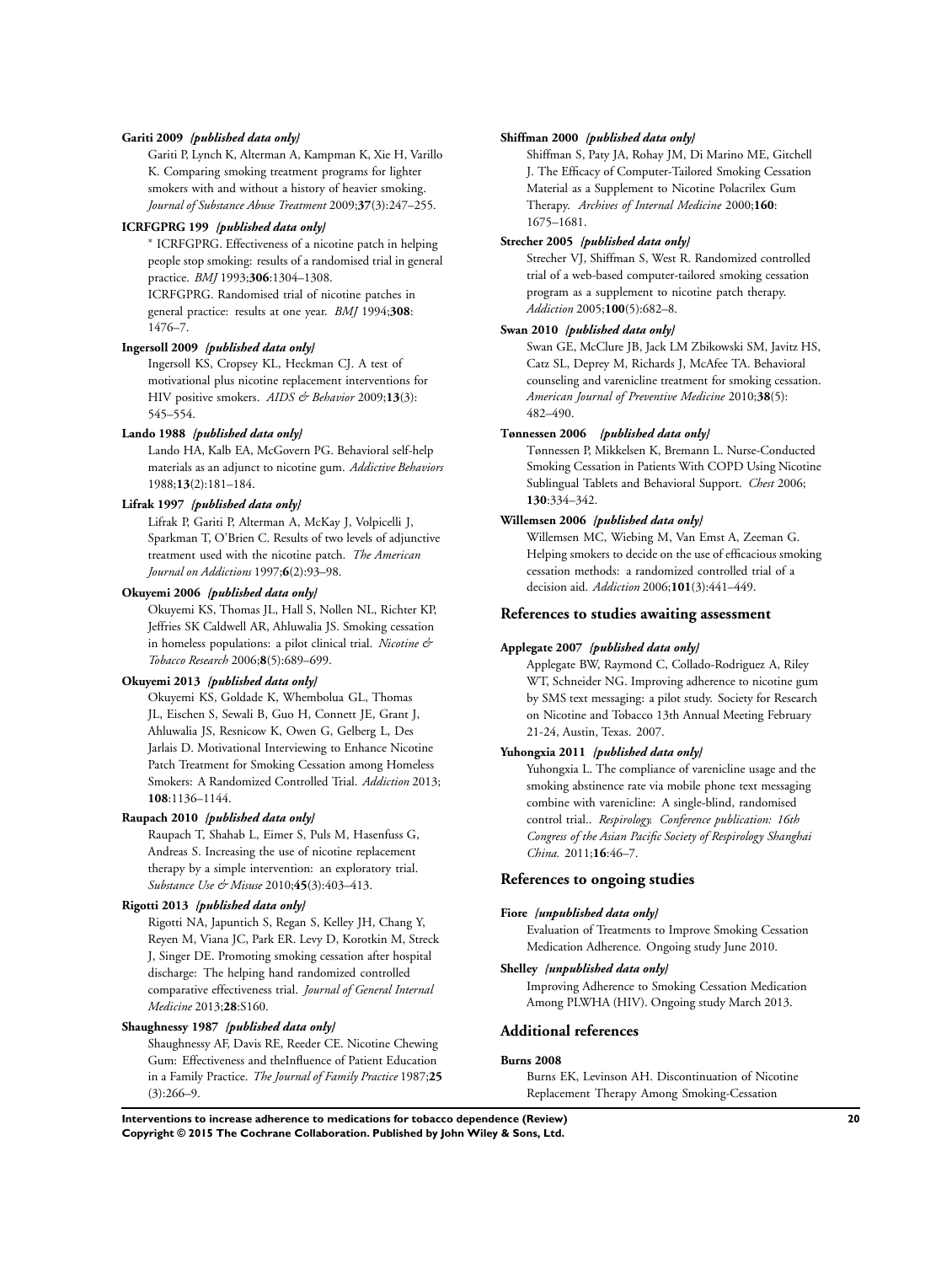Attempters. *American Journal of Preventive Medicine* 2008; **34**:212–215.

#### **Cahill 2012**

Cahill K, Stead LF, Lancaster T. Nicotine receptor partial agonists for smoking cessation. *Cochrane Database of Systematic Reviews* 2012, Issue 4. [DOI: 10.1002/ 14651858.CD006103.pub6]

#### **Cheong 2010**

Cheong YS, Ahn SH. Effect of Multi-modal Interventions for Smoking Cessation in a University Setting: A Short Course of Varenicline, Financial Incentives, E-mail and Short Message Service. *Korean Journal of Family Medicine* 2010;**31**:355–360.

#### **Davis 2014**

Davis R, Campbell R, Hildon Z, Hobbs L, Michie S. Theories of behaviour and behaviour change across the social and behavioural sciences: a scoping review. *Health Psychology Review* 2014. [DOI: DOI:10.1080/ 17437199.2014.941722]

#### **Hajek 1999**

Hajek P, West R, Foulds J, Nilsson F, Burrows S, Meadow A. Randomized comparative trial of nicotine polacrilex, a transdermal patch, nasal spray, and an inhaler. *Archives of Internal Medicine* 1999;**159**:2033-2038.

#### **Hammond 2004**

Hammond D, McDonald PW, Fong GT, Borland R. Do smokers know how to quit? Knowledge and perceived effectiveness of cessation assistance as predictors of cessation behaviour. *Addiction* 2004;**99**:1042–1048.

#### **Haynes 2008**

Haynes RB, Ackloo E, Sahota N, McDonald HP, Yao X. Interventions for enhancing medication adherence. *Cochrane Database of Systematic Reviews* 2008, Issue 2. [DOI: 10.1002/14651858.CD000011.pub3]

#### **Hays 2010**

Hays JT, Leischow SJ, Lawrence D, Lee TC. Adherence to treatment for tobacco dependence: Association with smoking abstinence and predictors of adherence. *Nicotine & Tobacco Research* 2010;**12**(6):574–81.

# **Higgins 2011**

Higgins JPT, Green S. *Cochrane Handbook for Systematic Reviews of Interventions Version 5.10 [updated March 2011]*. The Cochrane Collaboration, 2011.

#### **Hollands 2013**

Hollands GJ, Sutton S, McDermott M, Marteau TM, Aveyard P. Adherence to and consumption of nicotine replacement therapy and the relationship with abstinence within a smoking cessation trial in primary care. *Nicotine & Tobacco Research* 2013;**15**(9):1537-44.

### **Hollands 2013b**

Hollands GJ, Shemilt I, Marteau TM, Jebb SA, Kelly MP, Nakamura R, Suhrcke M, Ogilvie D. Altering micro-environments to change population health behaviour: towards an evidence base for choice architecture interventions. *BMC Public Health* 2013;**13**:1218.

#### **Hughes 2014**

Hughes JR, Stead LF, Hartmann-Boyce J, Cahill K, Lancaster T. Antidepressants for smoking cessation. *Cochrane Database of Systematic Reviews* 2014, Issue 1. [DOI: 10.1002/14651858.CD000031.pub4]

#### **Lancaster 2008**

Lancaster T, Stead LF. Individual behavioural counselling for smoking cessation. *Cochrane Database of Systematic Reviews* 2008, Issue 4. [DOI: 10.1002/ 14651858.CD001292.pub2]

#### **Mantel 1959**

Mantel N, Haenszel W. Statistical aspects of the analysis of data from retrospective studies of disease. *Journal of the National Cancer Institute* 1959;**22**:719–748.

#### **Michie 2013**

Michie S, Richardson M, Johnston M, Abraham C, Francis J, Hardeman W, Eccles MP, Cane J, Wood CE. The Behavior Change Technique Taxonomy (v1) of 93 Hierarchically Clustered Techniques: Building an International Consensus for the Reporting of Behavior Change Interventions. *Annals of Behavioral Medicine* 2013;**46**(1):81–95.

#### **Nieuwlaat 2014**

Nieuwlaat R, Wilczynski N, Navarro T, Hobson N, Jeffery R, Keepanasseril A, Agoritsas T, Mistry N, Iorio A, Jack S, Sivaramalingam B, Iserman E, Mustafa RA, Jedraszewski D, CotoiC, Haynes RB. Interventions for enhancing medication adherence. *Cochrane Database of Systematic Reviews* 2014, Issue 11. [DOI: 10.1002/ 14651858.CD000011.pub4.]

#### **Raupach 2014**

Raupach T, Brown J, Herbec A, Brose L, West R. A systematic review of studies assessing the association between adherence to smoking cessation medication and treatment success. *Addiction* 2014;**109**(1):35–43.

#### **Reda 2012**

Reda AA, Kotz D, Evers SM, van Schayck CP. Healthcare financing systems for increasing the use of tobacco dependence treatment. *Cochrane Database of Systematic Reviews* 2012, Issue 6. [DOI: 10.1002/ 14651858.CD004305.pub4]

#### **Shiffman 2007**

Shiffman S. Use of more nicotine lozenges leads to better success in quitting smoking. *Addiction* 2007;**102**:809–814.

#### **Shiffman 2008**

Shiffman S, Sweeney ST, et al. Relationship between adherence to daily nicotine patch use and treatment efficacy: Secondary analysis of a 10 week randomized, doubleblind, placebo-controlled clinical trial simulating over-thecounter use in adult smokers. *Clinical Therapeutics* 2008; **30**:1852–1858.

### **Stead 2005**

Stead LF, Lancaster T. Group behaviour therapy programmes for smoking cessation. *Cochrane Database of Systematic Reviews* 2005, Issue 2. [DOI: 10.1002/ 14651858.CD001007.pub2]

**Interventions to increase adherence to medications for tobacco dependence (Review) 21 Copyright © 2015 The Cochrane Collaboration. Published by John Wiley & Sons, Ltd.**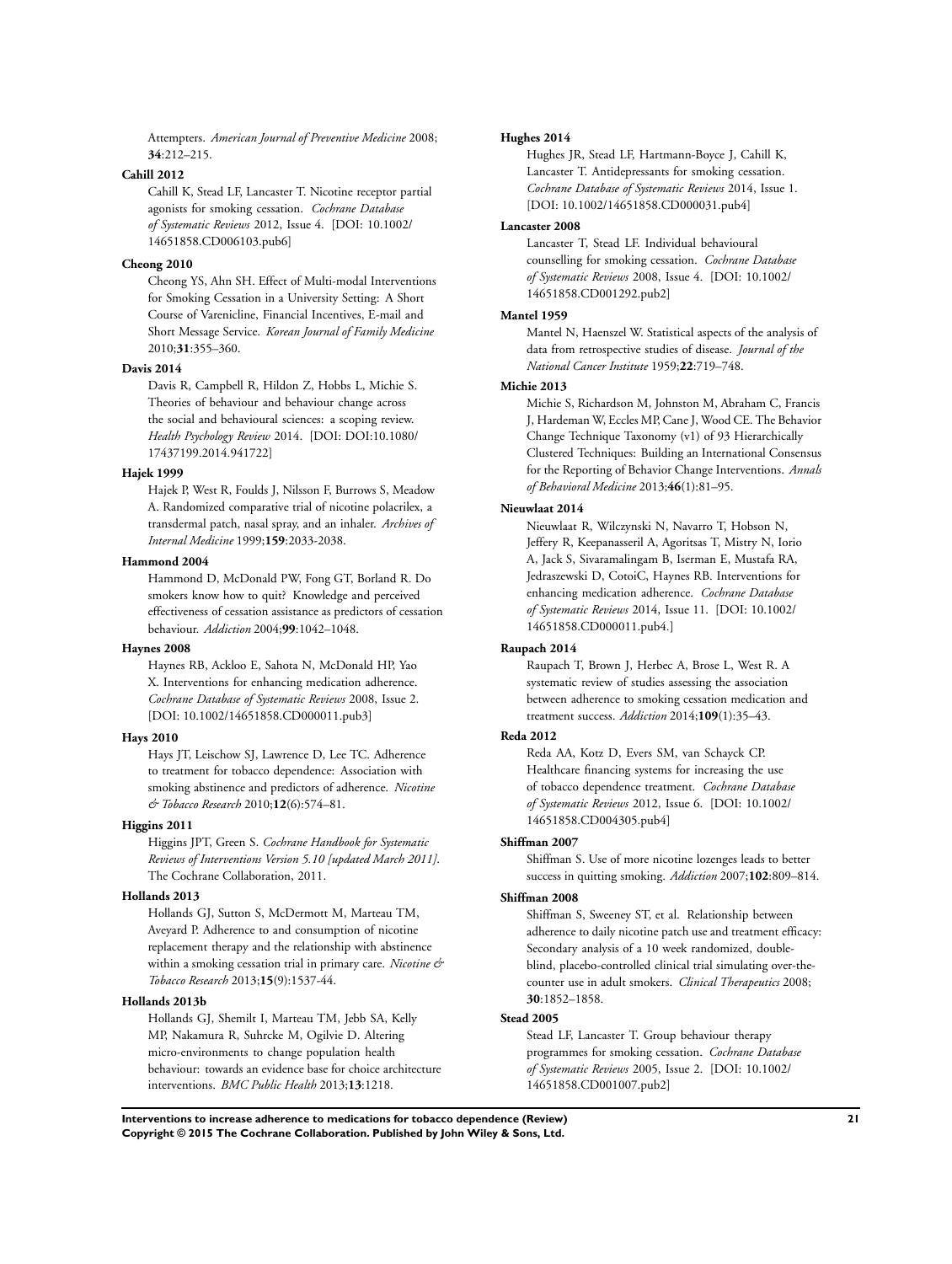### **Stead 2012a**

Stead LF, Perera R, Bullen C, Mant D, Hartmann-Boyce J, Cahill K, Lancaster T. Nicotine replacement therapy for smoking cessation. *Cochrane Database of Systematic Reviews* 2012, Issue 11. [DOI: 10.1002/ 14651858.CD000146.pub4]

### **Stead 2012b**

Stead LF, Lancaster T. Behavioural interventions as adjuncts to pharmacotherapy for smoking cessation. *Cochrane Database of Systematic Reviews* 2012, Issue 12. [DOI:

10.1002/14651858.CD009670.pub2]

#### **Stead 2013**

Stead LF, Hartmann-Boyce J, Perera R, Lancaster T. Telephone counselling for smoking cessation. *Cochrane Database of Systematic Reviews* 2013, Issue 8.

#### **Sutton 2000**

Sutton AJ, Duval SJ, Tweedie RL, Abrams KR, Jones DR. Empirical assessment of effect of publication bias on metaanalyses. *BMJ* 2000;**320**:1574–7.

∗ *Indicates the major publication for the study*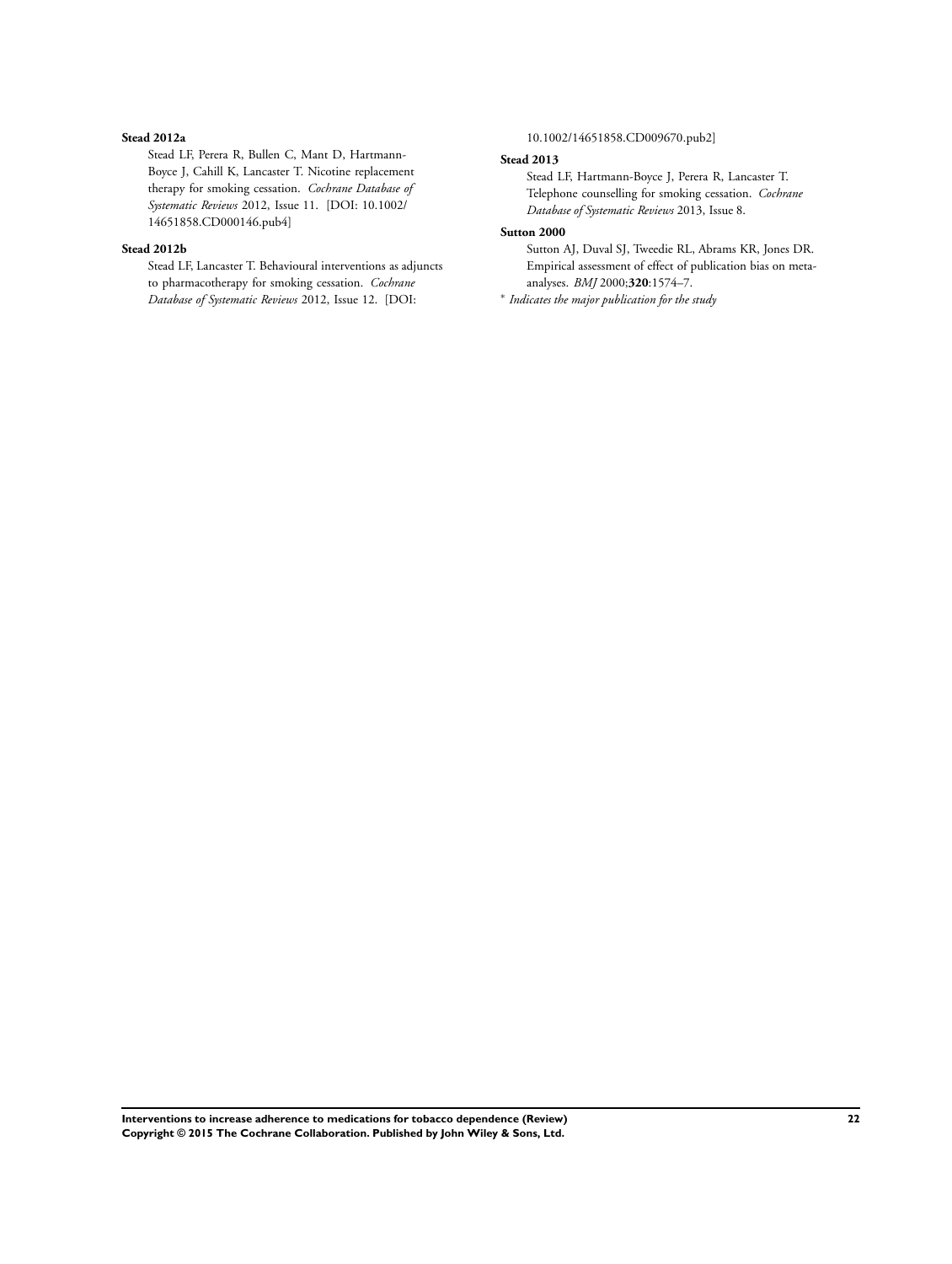# <span id="page-24-0"></span>**CHARACTERISTICS OF STUDIES**

# **Characteristics of included studies** *[ordered by study ID]*

# **Chan 2010**

| Methods       | Design: Randomised controlled trial<br>Country: Hong Kong, China<br>Recruitment methods: Mass media publicity and referrals from hospitals/clinics and<br>physicians<br>Setting: No information other than a non-clinical setting                                                                                                                                                                                                                                                                                                                                                                                                                                                                                                                                                                                                                                                                                                                                                                                                                                                                                                                                                                                                                                                                                                                                                                                               |
|---------------|---------------------------------------------------------------------------------------------------------------------------------------------------------------------------------------------------------------------------------------------------------------------------------------------------------------------------------------------------------------------------------------------------------------------------------------------------------------------------------------------------------------------------------------------------------------------------------------------------------------------------------------------------------------------------------------------------------------------------------------------------------------------------------------------------------------------------------------------------------------------------------------------------------------------------------------------------------------------------------------------------------------------------------------------------------------------------------------------------------------------------------------------------------------------------------------------------------------------------------------------------------------------------------------------------------------------------------------------------------------------------------------------------------------------------------|
| Participants  | Inclusion criteria: Male; Chinese; 18+ years old; Self-reported erectile dysfunction;<br>Smoked at least 1 cigarette per day; Intended to quit smoking within 7 days of first<br>contact; Willing to use NRT; Not following any other smoking cessation regime<br>Exclusion criteria: Psychologically or physically unable to communicate; Taking regular<br>psychotropic medications; Serious health problems preventing use of NRT<br>Participants randomised: 501 participants in eligible groups (mean age = 48.8 years (s.<br>d.=11.5); 0% female; 100% Chinese)                                                                                                                                                                                                                                                                                                                                                                                                                                                                                                                                                                                                                                                                                                                                                                                                                                                           |
| Interventions | Aim of intervention: To increase adherence to NRT and smoking cessation<br>Nature of intervention: Additional counselling component focused on medication ad-<br>herence, delivered by trained male counsellor. Patient centred approach, utilising moti-<br>vational interviewing techniques and the 4R approach. The NRT adherence interven-<br>tion was developed from WHO guidelines on adherence interventions which emphasize<br>the importance of adhering to the prescribed dosage, assessed and discussed ways to<br>overcome barriers and delivered problem-oriented interventions to improve adherence<br>Participants received 15 minutes face-to-face smoking cessation counselling and 3 min-<br>utes NRT adherence counselling, plus 1 week of free NRT (gum or patch) at first contact.<br>They were tested for carbon monoxide (CO) and given a self-help quitting pamphlet.<br>They also received a telephone hotline number of a counsellor. There was further coun-<br>selling and CO testing at 1 week and 4 weeks, plus 1 week of NRT at 1 week. At 1 week,<br>NRT usage was checked and additional adherence counselling was given. At 4 weeks<br>NRT usage was checked and additional counselling given as needed<br>Nature of control: The control group received the same content apart from the NRT<br>adherence counselling at baseline and the NRT checking and adherence counselling at<br>week 1 |
| Outcomes      | Primary adherence outcome (dichotomous data): Continuous use of NRT for 4 weeks,<br>assessed at 3 months (ITT data). Checked by self-report via telephone contact and<br>possibly pill counts of medication also used, although procedure unclear<br>Other adherence outcomes: 8-week NRT adherence rate at 3 months. Checked by<br>telephone call at 3 months. This outcome relates to adherence beyond the treatment<br>period with no NRT being supplied<br>Secondary outcomes: Self-reported 7-day point prevalent abstinence, assessed at 6<br>months; Biochemically validated quit rate, assessed at 6 months (selected as abstinence<br>outcome by review authors); Self-reported reduction $(\geq 50\%)$ in cigarette consumption,<br>assessed at 6 months                                                                                                                                                                                                                                                                                                                                                                                                                                                                                                                                                                                                                                                              |

**Interventions to increase adherence to medications for tobacco dependence (Review) 23 Copyright © 2015 The Cochrane Collaboration. Published by John Wiley & Sons, Ltd.**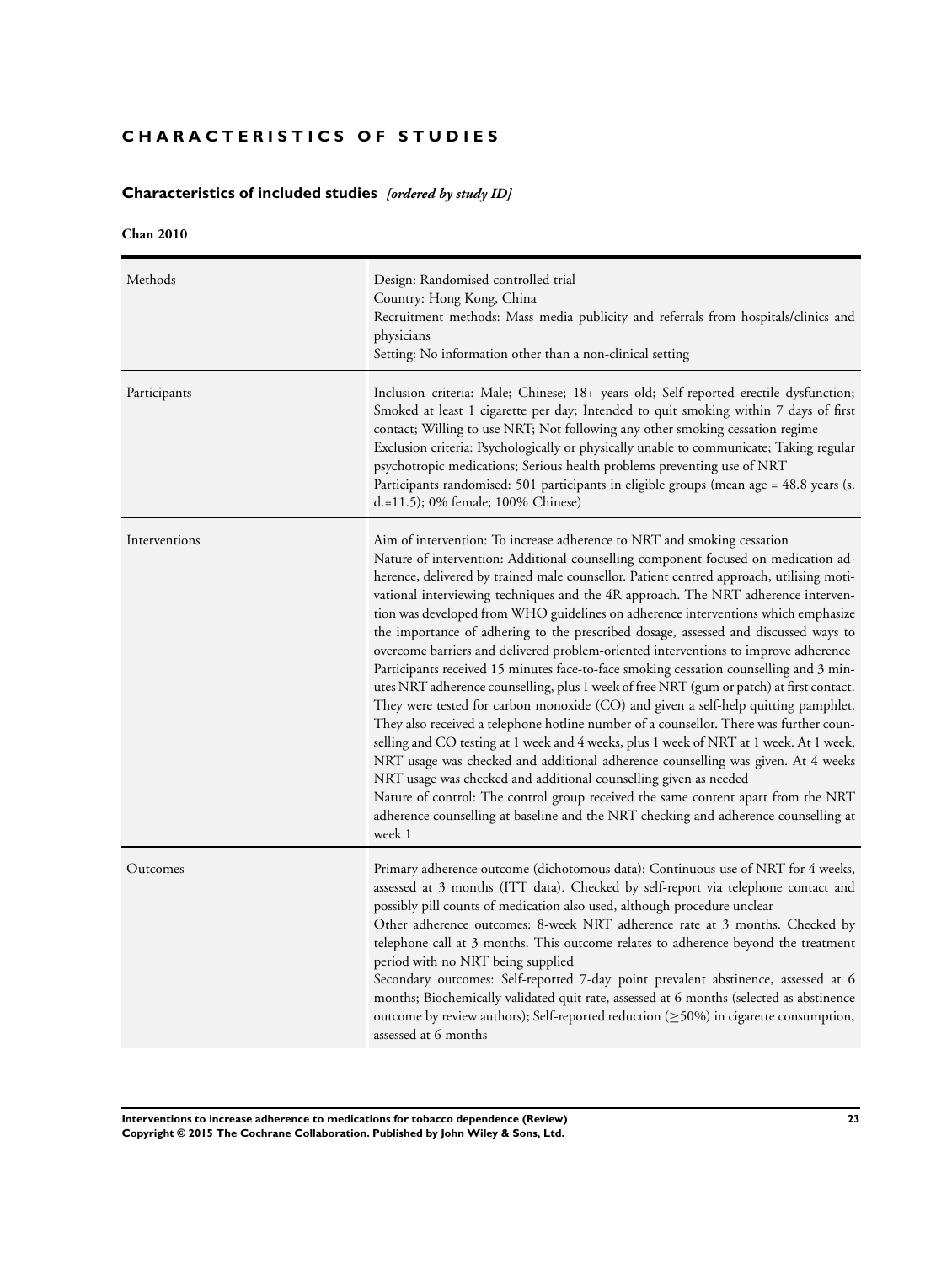# **Chan 2010** (*Continued)*

| <b>Notes</b> | An additional 218 participants were randomised to a third arm which was ineligible |
|--------------|------------------------------------------------------------------------------------|
|              | for this review. Abstinence outcome not reported by arm and so not useable data in |
|              | report. Study authors were contacted and supplied data 4/2014, confirming that the |
|              | biochemically validated quit rate for group A1 and group A2 was 13.3% (33/249) and |
|              | $9.5\%$ (24/252), respectively                                                     |
|              |                                                                                    |

# *Risk of bias*

| <b>Bias</b>                                                                               | Authors' judgement | Support for judgement                                                                                                                                                                                                          |
|-------------------------------------------------------------------------------------------|--------------------|--------------------------------------------------------------------------------------------------------------------------------------------------------------------------------------------------------------------------------|
| Random sequence generation (selection Unclear risk<br>bias)                               |                    | No details given to enable judgement<br>beyond stating that it was randomised<br>(pg252, para 7)                                                                                                                               |
| Allocation concealment (selection bias)                                                   | Unclear risk       | No details given to enable judgement.                                                                                                                                                                                          |
| Blinding of participants and personnel Unclear risk<br>(performance bias)<br>All outcomes |                    | No details given to enable judgement.                                                                                                                                                                                          |
| Blinding of outcome assessment (detection Unclear risk<br>bias)<br>All outcomes           |                    | Insufficient details of procedure to enable<br>judgement although longer-term follow-<br>up by telephone was conducted by staff<br>blinded to assignment (pg253, para 2)                                                       |
| Incomplete outcome data (attrition bias)<br>All outcomes                                  | Low risk           | ITT analysis was used and reported (pg253,<br>para 7). There were no differences in attri-<br>tion between arms (pg253, paragraph 8)                                                                                           |
| Selective reporting (reporting bias)                                                      | Low risk           | Trial<br>pre-registered<br>IS-<br>was<br>RCTN13070778 with specified outcomes<br>remaining consistent for the study report                                                                                                     |
| Validity and reliability of outcome mea- Unclear risk<br>sures                            |                    | Adherence outcomes may have included<br>pill counts of medication used as well as<br>self-report by telephone but procedure un-<br>clear (pg253, para 1). Abstinence outcome<br>was biochemically validated (pg253, para<br>3) |
| Baseline comparability                                                                    | Low risk           | No reported differences between arms in<br>baseline demographic and smoking charac-<br>teristics (pg253, para 7)                                                                                                               |
| Consistency in intervention delivery                                                      | Unclear risk       | No details given to enable judgement.                                                                                                                                                                                          |
| Summary risk of bias                                                                      | Unclear risk       | Summary risk of bias assessed as unclear.                                                                                                                                                                                      |

**Interventions to increase adherence to medications for tobacco dependence (Review) 24 Copyright © 2015 The Cochrane Collaboration. Published by John Wiley & Sons, Ltd.**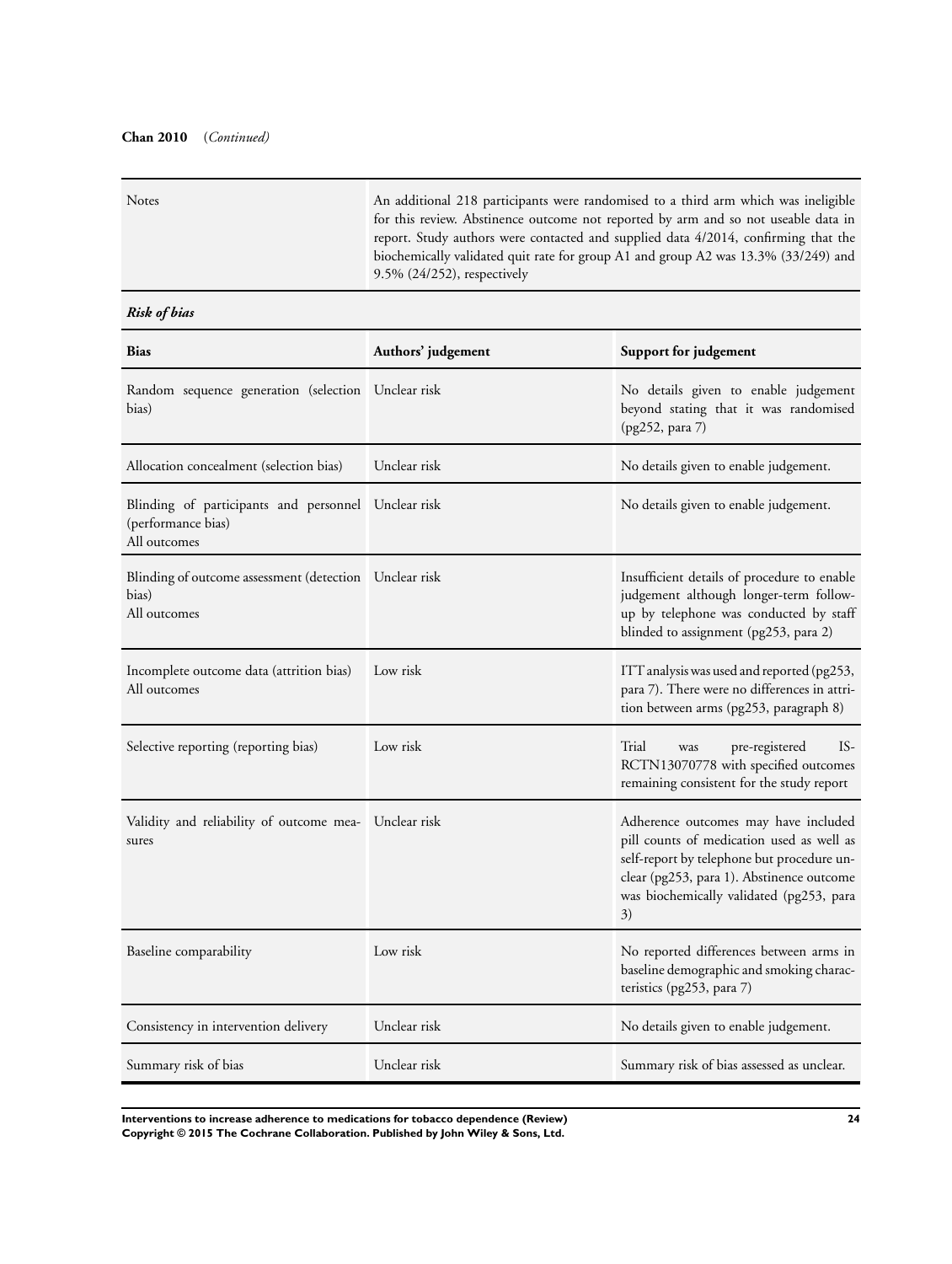| Methods             | Design: Randomised controlled trial<br>Country: Hong Kong, China<br>Recruitment methods: Local media publicity and by contacting previous cohorts of<br>smokers who had cessation counselling but failed to quit<br>Setting: No information but appears to be smoking cessation clinic                                                                                                                                                                                                                                                                                                                                                                                                                                                                                                                                                                                                                                                                                                                                                                                                                                                                                                                                                                                                                                                                                                                                                                                                                                                                                                                                        |
|---------------------|-------------------------------------------------------------------------------------------------------------------------------------------------------------------------------------------------------------------------------------------------------------------------------------------------------------------------------------------------------------------------------------------------------------------------------------------------------------------------------------------------------------------------------------------------------------------------------------------------------------------------------------------------------------------------------------------------------------------------------------------------------------------------------------------------------------------------------------------------------------------------------------------------------------------------------------------------------------------------------------------------------------------------------------------------------------------------------------------------------------------------------------------------------------------------------------------------------------------------------------------------------------------------------------------------------------------------------------------------------------------------------------------------------------------------------------------------------------------------------------------------------------------------------------------------------------------------------------------------------------------------------|
| Participants        | Inclusion criteria: 18+ years old; Chinese; Smoked at least 2 cigarettes per day; No<br>intention to quit in the next 4 weeks but interested in reducing smoking; Not following<br>any other smoking cessation regime; No contraindication to NRT<br>Exclusion criteria: Psychologically or physically unable to communicate; Taking regular<br>psychotropic medications; Serious health problems preventing use of NRT; Pregnant /<br>intending to become pregnant in next 6 months<br>Participants randomised: 928 participants in eligible groups (mean age = 41.9 years (s.<br>d.=10.3); 19.4% female; 100% Chinese)                                                                                                                                                                                                                                                                                                                                                                                                                                                                                                                                                                                                                                                                                                                                                                                                                                                                                                                                                                                                      |
| Interventions       | Aim of intervention: To increase adherence to NRT, and smoking reduction and cessation<br>Nature of intervention: Additional counselling component focused on medication adher-<br>ence, delivered by trained smoking cessation counsellor. Patient centred approach, util-<br>ising motivational interviewing techniques and the 5R approach. The NRT adherence<br>intervention was developed from WHO guidelines on adherence interventions which<br>emphasise the importance of adhering to the prescribed dosage, assessed and discussed<br>ways to overcome barriers and delivered problem-oriented interventions to improve ad-<br>herence<br>Participants received 15 minutes face-to-face smoking reduction intervention, includ-<br>ing information on the health consequences of smoking and counselling emphasising<br>achieving the goal of cessation by focusing on reduction before quitting, highlighting<br>how reduction is effective when quitting is difficult and how to reduce their smoking.<br>They also received 3 minutes NRT adherence counselling plus 1 week of free NRT (gum<br>or patch) at first contact. They were tested for carbon monoxide (CO) and given a self-<br>help quitting pamphlet. There was further smoking reduction and adherence counselling<br>and CO testing at 1 week, plus administration of a further 3 weeks of NRT. NRT usage<br>was also checked. At 4 weeks, participants received a similar intervention as at 1 week<br>Nature of control: The control group received the same content apart from the NRT<br>adherence counselling at baseline, week 1 and week 4 |
| Outcomes            | Primary adherence outcome (dichotomous data): Continuous use of NRT over 8 weeks,<br>assessed at 3 months (ITT data). Checked by self-report via telephone contact but<br>possibly also by pill counts and procedure not clear<br>Other adherence outcomes: Continuous use of NRT over 4 weeks, assessed at 3 months<br>Secondary outcomes: Self-reported 7-day point prevalent abstinence, assessed at 6<br>months; Biochemically validated quit rate, assessed at 6 months (selected as abstinence<br>outcome by review authors); Self-reported 7-day point prevalent abstinence, assessed<br>at 3 months; Self-reported reduction $(\geq 50\%)$ in cigarette consumption, assessed at 6<br>months                                                                                                                                                                                                                                                                                                                                                                                                                                                                                                                                                                                                                                                                                                                                                                                                                                                                                                                          |
| Notes               | An additional 226 participants were randomised to a third arm which was ineligible for<br>this review                                                                                                                                                                                                                                                                                                                                                                                                                                                                                                                                                                                                                                                                                                                                                                                                                                                                                                                                                                                                                                                                                                                                                                                                                                                                                                                                                                                                                                                                                                                         |
| <b>Risk of bias</b> |                                                                                                                                                                                                                                                                                                                                                                                                                                                                                                                                                                                                                                                                                                                                                                                                                                                                                                                                                                                                                                                                                                                                                                                                                                                                                                                                                                                                                                                                                                                                                                                                                               |

**Interventions to increase adherence to medications for tobacco dependence (Review) 25 Copyright © 2015 The Cochrane Collaboration. Published by John Wiley & Sons, Ltd.**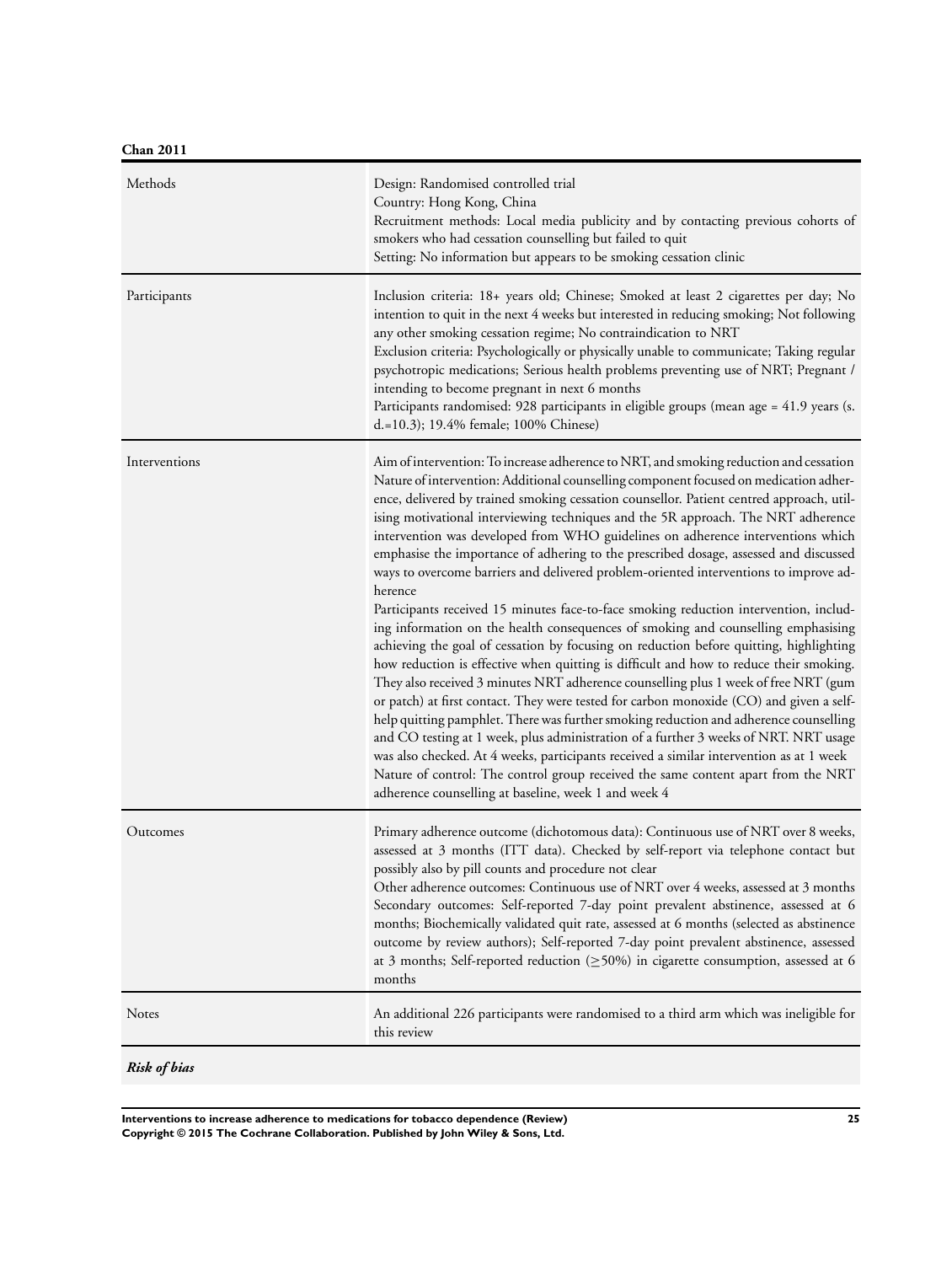| <b>Bias</b>                                                                               | Authors' judgement | Support for judgement                                                                                                                                                                                                                                                                                  |
|-------------------------------------------------------------------------------------------|--------------------|--------------------------------------------------------------------------------------------------------------------------------------------------------------------------------------------------------------------------------------------------------------------------------------------------------|
| Random sequence generation (selection Low risk<br>bias)                                   |                    | Used random numbers generated by a<br>computer prior to participant recruitment<br>(pg1156, para 6)                                                                                                                                                                                                    |
| Allocation concealment (selection bias)                                                   | Low risk           | Allocation sequence was determined by a<br>research assistant not conducting the in-<br>tervention. Assignment was by opening<br>sealed, opaque envelopes and followed in-<br>formed consent (pg1156, para 6)                                                                                          |
| Blinding of participants and personnel Unclear risk<br>(performance bias)<br>All outcomes |                    | Counsellors were inevitably not blind to<br>the intervention but it is not clear that this<br>is likely to influence the treatment                                                                                                                                                                     |
| Blinding of outcome assessment (detection Unclear risk<br>bias)<br>All outcomes           |                    | Research assistants contacting participants<br>at follow-up were blinded to arm allocation<br>(pg1157, para 2) but it is not clear that this<br>was the only means by which the primary<br>outcome was assessed                                                                                        |
| Incomplete outcome data (attrition bias)<br>All outcomes                                  | Low risk           | ITT analysis was used and reported with<br>non-respondents at follow-up treated con-<br>servatively as non-adherent and continu-<br>ing smokers (pg1158, para 1). There were<br>no differences in attrition between arms<br>(pg1158, para 2)                                                           |
| Selective reporting (reporting bias)                                                      | Low risk           | Trial<br>IS-<br>pre-registered<br>was<br>RCTN05172176 with specified outcomes<br>remaining consistent for the study report                                                                                                                                                                             |
| Validity and reliability of outcome mea- Unclear risk<br>sures                            |                    | Adherence<br>seemingly<br>outcome<br>was<br>checked by self-report but combination of<br>pill counts of medication used and self-re-<br>port may have been used and procedure not<br>clear (pg1156, paragraph 6; pg1157 para<br>2). Abstinence outcome was biochemically<br>validated (pg1157, para 5) |
| Baseline comparability                                                                    | Unclear risk       | Reported difference between arms in base-<br>line CO level and it is not mentioned if this<br>is adjusted for in the analysis (pg253, para<br>7)                                                                                                                                                       |
| Consistency in intervention delivery                                                      | Low risk           | Some sessions conducted by each of the<br>counsellors were recorded and validated by                                                                                                                                                                                                                   |

**Interventions to increase adherence to medications for tobacco dependence (Review) 26 Copyright © 2015 The Cochrane Collaboration. Published by John Wiley & Sons, Ltd.**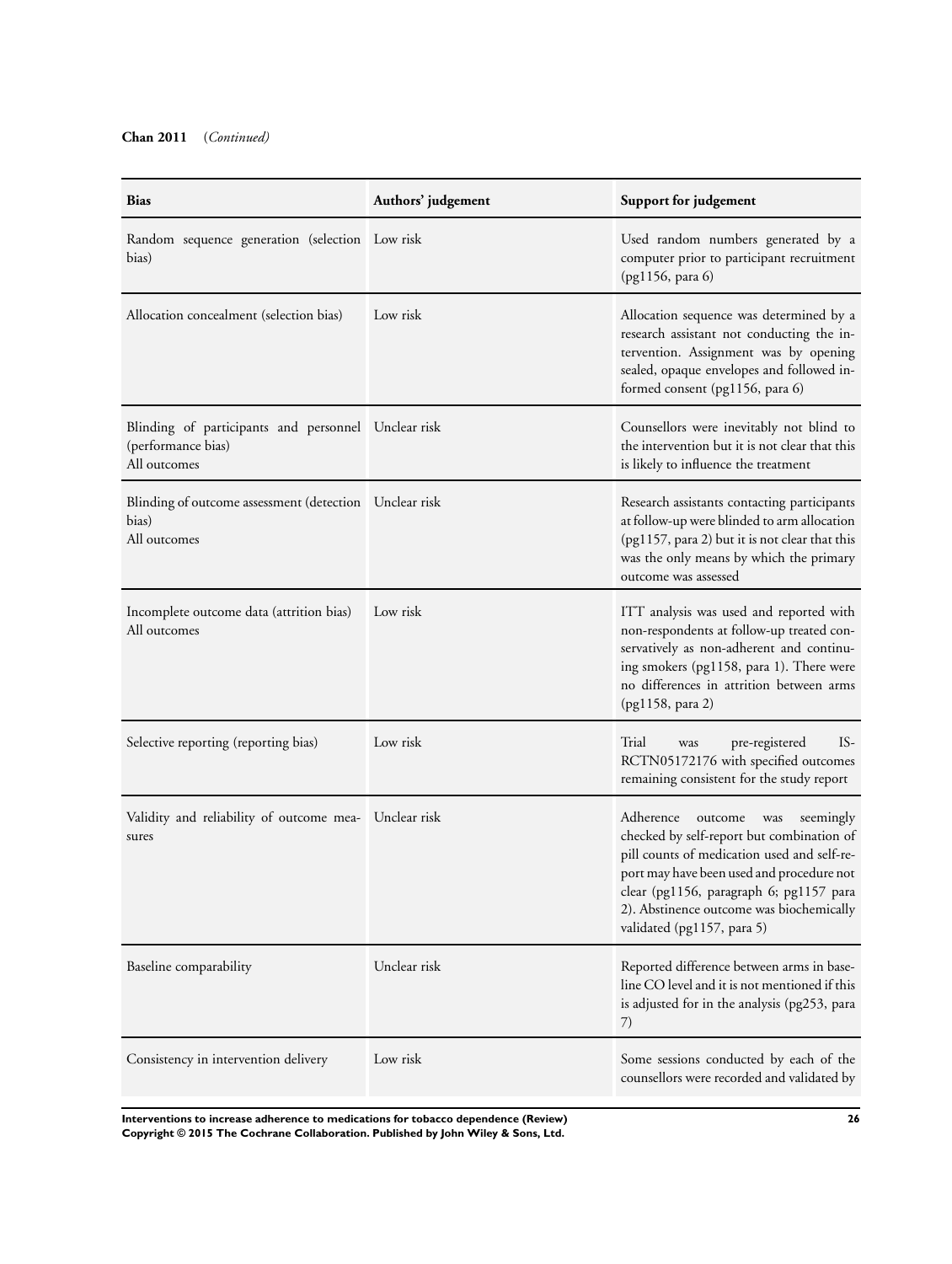# **Chan 2011** (*Continued)*

|                      |                                             | an experienced nurse supervisor                                                                                                                                                                                                                                                                                                                                                                                                                                                                                                                                                                                                                                                                                                                                                                                                                                                                                                                                                                                                                                                                                                                                                                                                                                                                                                                                                                                                                                                    |  |
|----------------------|---------------------------------------------|------------------------------------------------------------------------------------------------------------------------------------------------------------------------------------------------------------------------------------------------------------------------------------------------------------------------------------------------------------------------------------------------------------------------------------------------------------------------------------------------------------------------------------------------------------------------------------------------------------------------------------------------------------------------------------------------------------------------------------------------------------------------------------------------------------------------------------------------------------------------------------------------------------------------------------------------------------------------------------------------------------------------------------------------------------------------------------------------------------------------------------------------------------------------------------------------------------------------------------------------------------------------------------------------------------------------------------------------------------------------------------------------------------------------------------------------------------------------------------|--|
| Summary risk of bias | Unclear risk                                | Summary risk of bias assessed as unclear.                                                                                                                                                                                                                                                                                                                                                                                                                                                                                                                                                                                                                                                                                                                                                                                                                                                                                                                                                                                                                                                                                                                                                                                                                                                                                                                                                                                                                                          |  |
| Marteau 2012         |                                             |                                                                                                                                                                                                                                                                                                                                                                                                                                                                                                                                                                                                                                                                                                                                                                                                                                                                                                                                                                                                                                                                                                                                                                                                                                                                                                                                                                                                                                                                                    |  |
| Methods              | Country: UK                                 | Design: Randomised controlled trial<br>Recruitment methods: Participants were recruited through NHS primary care practices.<br>Smokers were identified through practice registers and sent a letter offering assistance to<br>quit and an invitation to participate in the trial<br>Setting: Smoking cessation clinics in primary care                                                                                                                                                                                                                                                                                                                                                                                                                                                                                                                                                                                                                                                                                                                                                                                                                                                                                                                                                                                                                                                                                                                                             |  |
| Participants         | years old<br>female; 90.2% white            | Inclusion criteria: Smoking at least 10 cigarettes per day; Wanting to quit smoking; 18+<br>Exclusion criteria: None stated<br>Participants randomised: 633 participants (mean age = 47.3 years (s.d.=13.3); 54.3%                                                                                                                                                                                                                                                                                                                                                                                                                                                                                                                                                                                                                                                                                                                                                                                                                                                                                                                                                                                                                                                                                                                                                                                                                                                                 |  |
| Interventions        | (FTND score)<br>FTND score                  | Aim of intervention: To increase adherence to NRT by informing participants that their<br>oral dose is tailored based on an analysis of their genotype, rather than their phenotype<br>Nature of intervention: Communicating different means of tailoring prescribed medi-<br>cation, delivered by trained research nurses. Behavioural support (based on withdrawal<br>orientated therapy) and nicotine patches were provided (with the patch dose tailored<br>in relation to cigarettes per day) to all participants. Participants were also prescribed an<br>oral NRT product of their choice. The dose of oral NRT in the intervention arm was<br>tailored based on gene variant. Participants were given both forms of NRT one day pre-<br>quit and told the basis for their dosage. They were also provided with a personalised<br>booklet and an appointment card documenting the dose of NRT to use daily and giving<br>the reason for the dose. The rationale for the dose was reiterated at each subsequent<br>clinic. Behavioural support was offered twice prior to quit day, weekly afterwards for 4<br>weeks and then at 8 weeks. The quit day was set two weeks and a day after baseline.<br>Support sessions lasted 10-30 minutes, depending on progress and stage of quit attempt<br>Nature of control: The control group received the same content apart from the dose of<br>oral NRT and the corresponding communication of the rationale was tailored based on |  |
| Outcomes             | of medication used<br>of NRT beyond 28 days | Primary adherence outcome (continuous data): Proportion of all prescribed NRT taken<br>over 28 days, assessed at 28 days of treatment period (ITT data). Checked by pill counts<br>Other adherence outcomes: Proportion of all prescribed NRT taken over 7 days; Pro-<br>portion of participants showing no use of NRT; Proportion of participants showing use<br>Secondary outcomes: Biochemically validated prolonged abstinence at 28 days; Bio-<br>chemically validated prolonged abstinence at 6 months; Anxiety assessed using the short-<br>form Spielberger State-Trait Anxiety Inventory (STAI-6)                                                                                                                                                                                                                                                                                                                                                                                                                                                                                                                                                                                                                                                                                                                                                                                                                                                                         |  |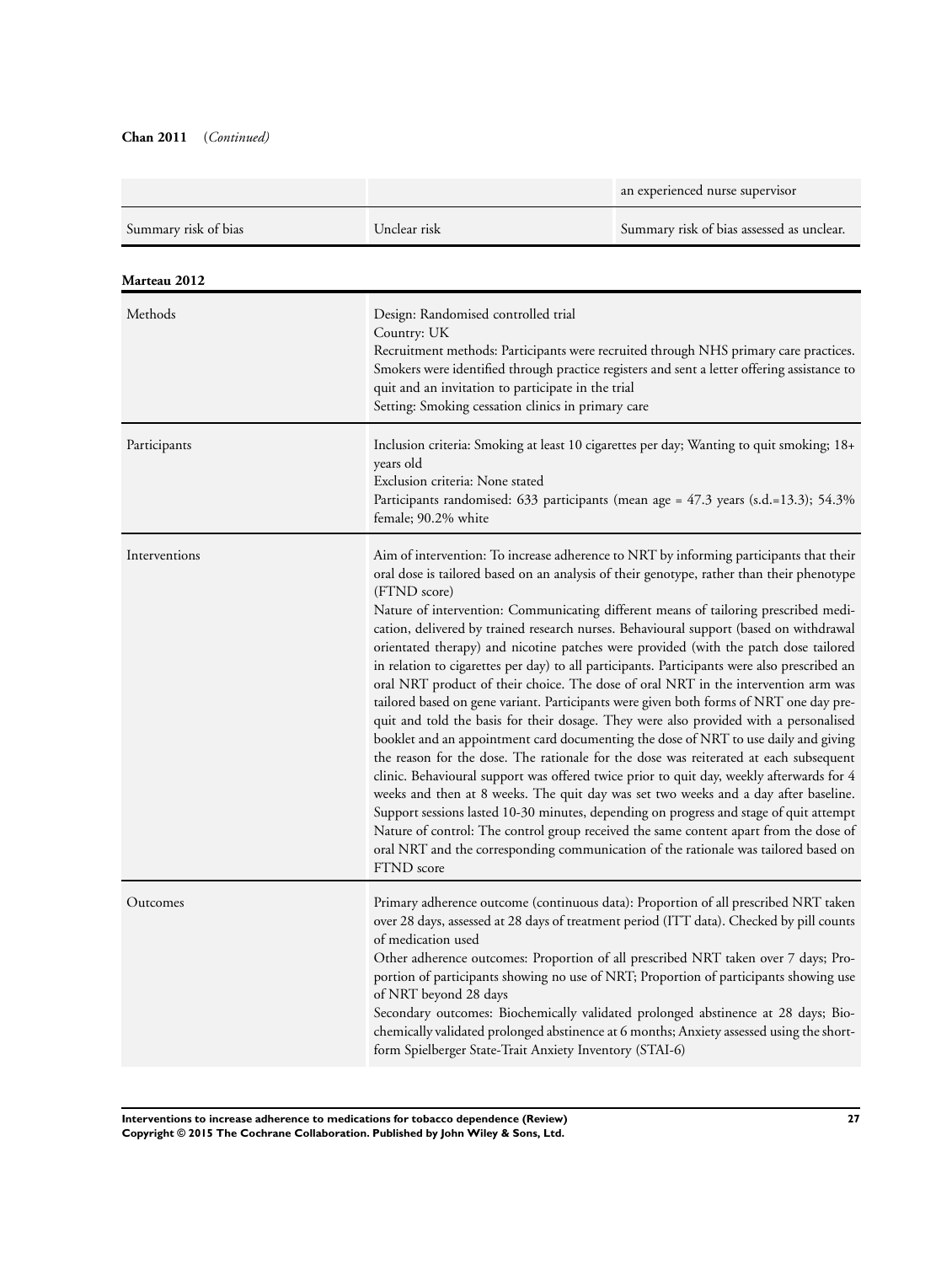# **Marteau 2012** (*Continued)*

Notes Phenotype arm is regarded as control arm as it is more similar to standard care

| <b>Risk of bias</b> |  |
|---------------------|--|
|                     |  |
|                     |  |

| <b>Bias</b>                                                                               | Authors' judgement | Support for judgement                                                                                                                                                                                                                                                                     |
|-------------------------------------------------------------------------------------------|--------------------|-------------------------------------------------------------------------------------------------------------------------------------------------------------------------------------------------------------------------------------------------------------------------------------------|
| Random sequence generation (selection Low risk<br>bias)                                   |                    | Random sequence was computer generated<br>(pg4, para2)                                                                                                                                                                                                                                    |
| Allocation concealment (selection bias)                                                   | Low risk           | Allocation was conducted from a central<br>isolated location, separate from trial co-or-<br>dination and participant recruitment (pg4,<br>para 2). The randomisation sequence was<br>revealed sequentially and concealed from<br>the trial team, nurses and participants (pg4,<br>para 3) |
| Blinding of participants and personnel Unclear risk<br>(performance bias)<br>All outcomes |                    | After assignment, nurses were inevitably<br>not blind to the intervention but it is not<br>clear that this is likely to influence the treat-<br>ment (pg4, para 3)                                                                                                                        |
| Blinding of outcome assessment (detection Unclear risk<br>bias)<br>All outcomes           |                    | Outcome assessors for primary outcome<br>were not blinded, but because pill counts<br>were used it is unclear if this constitutes<br>a clear risk of bias. Outcome assessors for<br>longer-term follow-up were blinded to al-<br>location (pg4, para 3)                                   |
| Incomplete outcome data (attrition bias)<br>All outcomes                                  | Low risk           | ITT analysis was used and reported with<br>non-respondents at follow-up treated con-<br>servatively as non-adherent and continu-<br>ing smokers (pg4, para 11). There were no<br>differences in attrition between arms (pg7,<br>para 3)                                                   |
| Selective reporting (reporting bias)                                                      | Low risk           | Study was pre-registered including speci-<br>fied outcomes and these were unchanged<br>in study report (ISRCTN14352545). This<br>is also clear in a published protocol                                                                                                                    |
| Validity and reliability of outcome mea- Low risk<br>sures                                |                    | Primary adherence outcome was checked<br>by pill counts of medication used (pg3, para<br>5). Abstinence outcomes were biochemi-<br>cally validated (pg3, para 13)                                                                                                                         |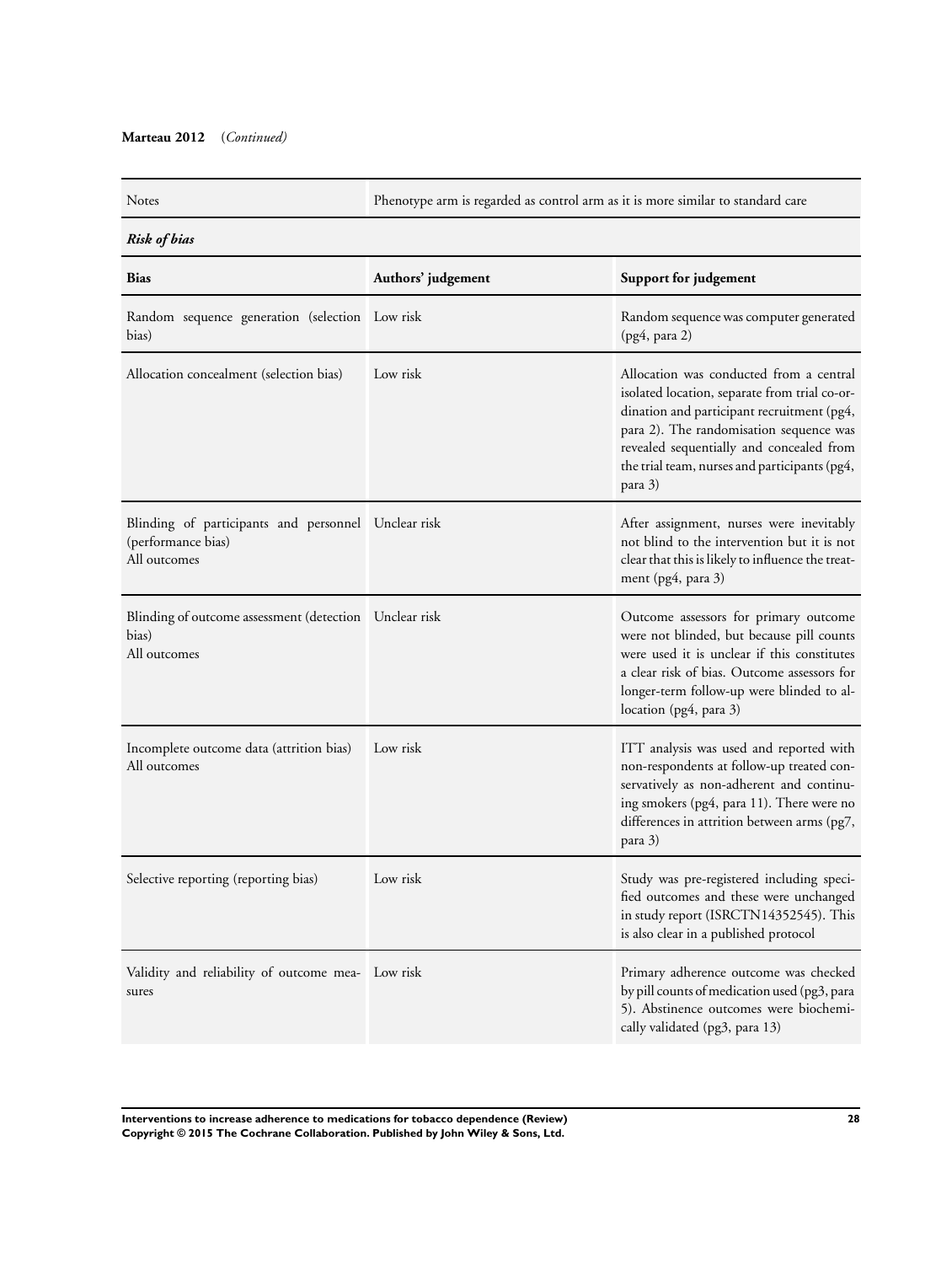# **Marteau 2012** (*Continued)*

| Baseline comparability               | Low risk                                                                                                                                                                                                                                                                                                                                                                                                                                                                                                                                                                                                                                                                                                                                                                                                                                                                                                                                                                                                                                                                                                                                                                                                                                                                                                                                                                                                                                                                                                                                                                                                                                                                                                                   | No reported differences between arms in<br>baseline demographic and smoking charac-<br>teristics (pg6, Table 1)                        |  |
|--------------------------------------|----------------------------------------------------------------------------------------------------------------------------------------------------------------------------------------------------------------------------------------------------------------------------------------------------------------------------------------------------------------------------------------------------------------------------------------------------------------------------------------------------------------------------------------------------------------------------------------------------------------------------------------------------------------------------------------------------------------------------------------------------------------------------------------------------------------------------------------------------------------------------------------------------------------------------------------------------------------------------------------------------------------------------------------------------------------------------------------------------------------------------------------------------------------------------------------------------------------------------------------------------------------------------------------------------------------------------------------------------------------------------------------------------------------------------------------------------------------------------------------------------------------------------------------------------------------------------------------------------------------------------------------------------------------------------------------------------------------------------|----------------------------------------------------------------------------------------------------------------------------------------|--|
| Consistency in intervention delivery | Low risk                                                                                                                                                                                                                                                                                                                                                                                                                                                                                                                                                                                                                                                                                                                                                                                                                                                                                                                                                                                                                                                                                                                                                                                                                                                                                                                                                                                                                                                                                                                                                                                                                                                                                                                   | A standardised script was used, detailed in<br>the published protocol (pg3, para 3)                                                    |  |
| Summary risk of bias                 | Unclear risk                                                                                                                                                                                                                                                                                                                                                                                                                                                                                                                                                                                                                                                                                                                                                                                                                                                                                                                                                                                                                                                                                                                                                                                                                                                                                                                                                                                                                                                                                                                                                                                                                                                                                                               | Summary risk of bias assessed as unclear.                                                                                              |  |
| Mooney 2005                          |                                                                                                                                                                                                                                                                                                                                                                                                                                                                                                                                                                                                                                                                                                                                                                                                                                                                                                                                                                                                                                                                                                                                                                                                                                                                                                                                                                                                                                                                                                                                                                                                                                                                                                                            |                                                                                                                                        |  |
| Methods                              | Design: Randomised controlled trial<br>Country: USA<br>advertisements                                                                                                                                                                                                                                                                                                                                                                                                                                                                                                                                                                                                                                                                                                                                                                                                                                                                                                                                                                                                                                                                                                                                                                                                                                                                                                                                                                                                                                                                                                                                                                                                                                                      | Recruitment methods: Recruited from community via radio, newspaper and handbill<br>Setting: Research clinic at tobacco research centre |  |
| Participants                         | Inclusion criteria: Aged 18-65; Physically healthy; Smoking 15-50 cigarettes per day for<br>at least one year; No untreated major mental illness; No contraindications for nicotine<br>gum use; No concurrent use of other nicotine or tobacco products; Have experienced<br>past nicotine withdrawal syndrome according to DSM<br>Exclusion criteria: Pregnancy<br>Participants randomised: 63 participants (mean age = 34.6 years (s.d.=10.9); 55.6%<br>female; 87.3% Caucasian)                                                                                                                                                                                                                                                                                                                                                                                                                                                                                                                                                                                                                                                                                                                                                                                                                                                                                                                                                                                                                                                                                                                                                                                                                                         |                                                                                                                                        |  |
| Interventions                        | Aim of intervention: A brief low-cost intervention to increase compliance to NRT<br>Nature of intervention: Additional personalised feedback component focused on medi-<br>cation use / adherence, delivered by smoking cessation counsellors. Participants initially<br>received a presentation on the benefits of quitting, a review of coping skills and support<br>and encouragement. Personalised feedback was then delivered that addressed the effec-<br>tiveness, safety and necessity of nicotine replacement. First, facts were presented about<br>NRT followed by personalised feedback based on responses to three questionnaires com-<br>pleted at visit 1- the beliefs about medicines questionnaire, the attitudes about nicotine<br>replacement questionnaire, and the perceived risks of nicotine replacement question-<br>naire. Tailored scripts were used to reinforce correct knowledge and pro-medication be-<br>liefs. In contrast incorrect knowledge, negative or ambivalent positions were raised using<br>nonconfrontational language that allowed for engagement, reflection and clarification.<br>A clarifying statement would then be offered. The broader goal was to define the pros<br>and cons of treatment and shift the decisional balance toward adequate use of gum. The<br>intervention was a single session of approximately 20 minutes<br>Nature of control: Participants received a presentation on the benefits of quitting, a review<br>of coping skills and support and encouragement. A smoking history section reviewed<br>general smoking experiences. This section was intended as a 'placebo' topic with some<br>face relevance but little probable influence on gum use |                                                                                                                                        |  |
| Outcomes                             | Primary adherence outcomes (dichotomous and continuous data): Rates of gum compli-<br>ance of 12 pieces per day (for those who received medication and started the treatment<br>phase, not ITT); Total gum use (in participants completing the treatment phase, not                                                                                                                                                                                                                                                                                                                                                                                                                                                                                                                                                                                                                                                                                                                                                                                                                                                                                                                                                                                                                                                                                                                                                                                                                                                                                                                                                                                                                                                        |                                                                                                                                        |  |

**Interventions to increase adherence to medications for tobacco dependence (Review) 29 Copyright © 2015 The Cochrane Collaboration. Published by John Wiley & Sons, Ltd.**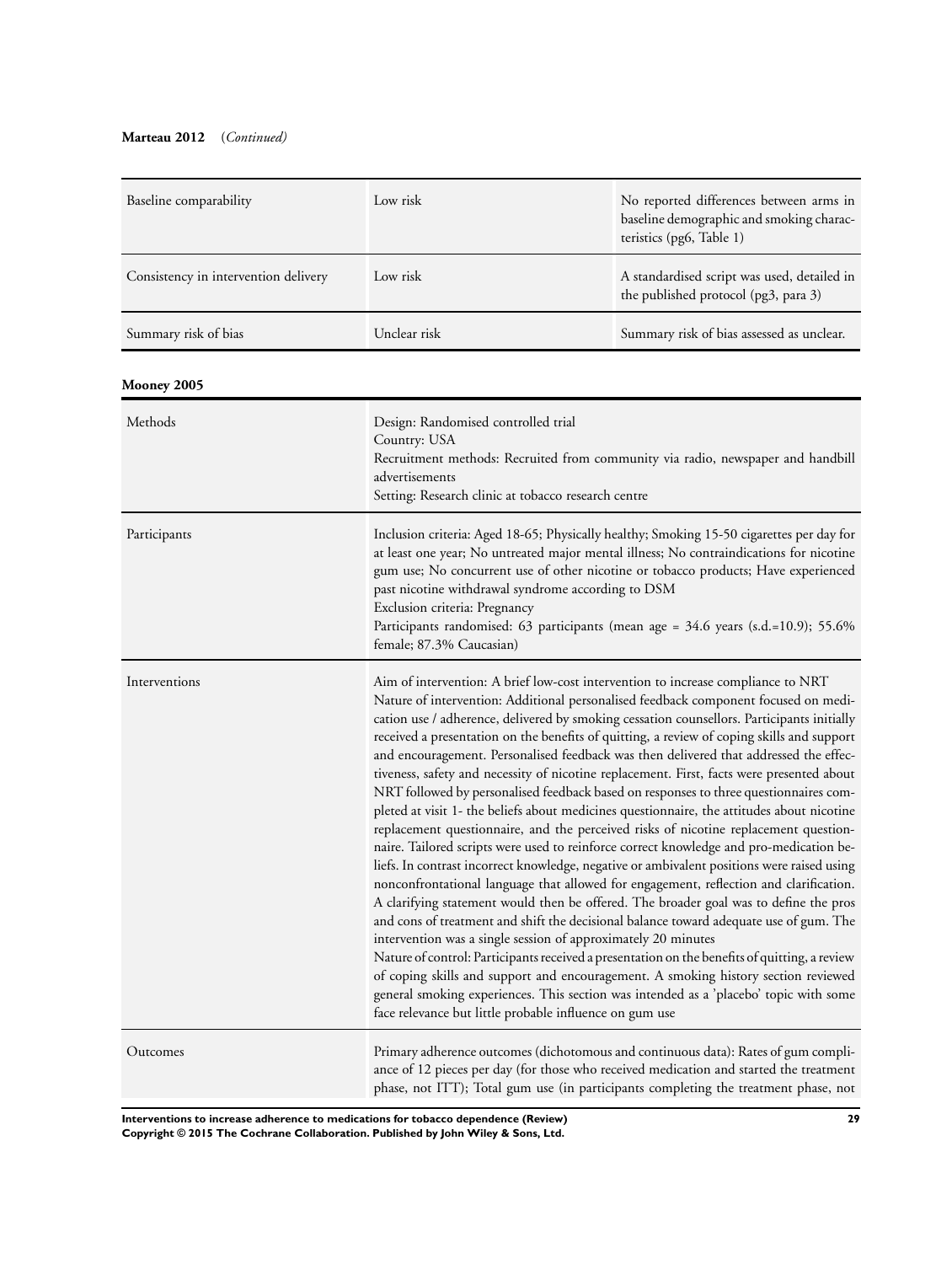# **Mooney 2005** (*Continued)*

|              | ITT). These two outcomes were selected as primary outcomes by review authors as most<br>stringent dichotomous data and continuous data, respectively. Checked by pill counts<br>of medication used. Assessed for days 1-15<br>Other adherence outcomes: Daily gum use<br>Secondary outcomes: Biochemically validated point-prevalent abstinence at 1 week; Bio-<br>chemically validated point-prevalent abstinence at 2 weeks (selected by the review au-<br>thors as most stringent and consistent with adherence outcome timepoint); Self-reported<br>point-prevalent abstinence at 4,5,6 and 7 weeks; NHLBI defined abstinence at 3 and 6<br>weeks;<br>Additional secondary outcome measures for which the data are not reported were as<br>follows: Three measures of attitudes and knowledge about nicotine replacement therapy<br>at weeks 1, 6 and 7 - BMQ, ANRT-12, PRNR; The Minnesota Nicotine Withdrawal<br>Scale<br>Adverse events relating to nicotine toxicity and nicotine gum were also assessed |
|--------------|------------------------------------------------------------------------------------------------------------------------------------------------------------------------------------------------------------------------------------------------------------------------------------------------------------------------------------------------------------------------------------------------------------------------------------------------------------------------------------------------------------------------------------------------------------------------------------------------------------------------------------------------------------------------------------------------------------------------------------------------------------------------------------------------------------------------------------------------------------------------------------------------------------------------------------------------------------------------------------------------------------------|
| <b>Notes</b> | An additional 34 participants were randomised to an additional arm not eligible for<br>inclusion in this review                                                                                                                                                                                                                                                                                                                                                                                                                                                                                                                                                                                                                                                                                                                                                                                                                                                                                                  |

# *Risk of bias*

| <b>Bias</b>                                                                               | Authors' judgement | Support for judgement                                                                                                                                                                                                                                                                                                                                                                                         |
|-------------------------------------------------------------------------------------------|--------------------|---------------------------------------------------------------------------------------------------------------------------------------------------------------------------------------------------------------------------------------------------------------------------------------------------------------------------------------------------------------------------------------------------------------|
| Random sequence generation (selection Unclear risk<br>bias)                               |                    | No details given to enable judgement.                                                                                                                                                                                                                                                                                                                                                                         |
| Allocation concealment (selection bias)                                                   | Unclear risk       | No details given to enable judgement.                                                                                                                                                                                                                                                                                                                                                                         |
| Blinding of participants and personnel Unclear risk<br>(performance bias)<br>All outcomes |                    | Counsellors were inevitably not blind to<br>the intervention but it is not clear that this<br>is likely to influence the treatment                                                                                                                                                                                                                                                                            |
| Blinding of outcome assessment (detection Unclear risk<br>bias)<br>All outcomes           |                    | Not clear that outcome assessors were<br>blinded, but because pill counts were used<br>it is unclear if this constitutes a clear risk of<br>bias                                                                                                                                                                                                                                                              |
| Incomplete outcome data (attrition bias)<br>All outcomes                                  | High risk          | There were no significant differences in<br>attrition over time across all three arms<br>(pg571, para 4), but the two arms of inter-<br>est had substantial and differing attrition<br>levels over the treatment period of 31%<br>(intervention) and 55% (control). Data re-<br>ported for the primary outcome does not<br>refer to all randomised participants and rea-<br>sons for dropout are not detailed |
| Selective reporting (reporting bias)                                                      | Unclear risk       | Unable to find any trial registration or pub-<br>lished protocol                                                                                                                                                                                                                                                                                                                                              |

**Interventions to increase adherence to medications for tobacco dependence (Review) 30 Copyright © 2015 The Cochrane Collaboration. Published by John Wiley & Sons, Ltd.**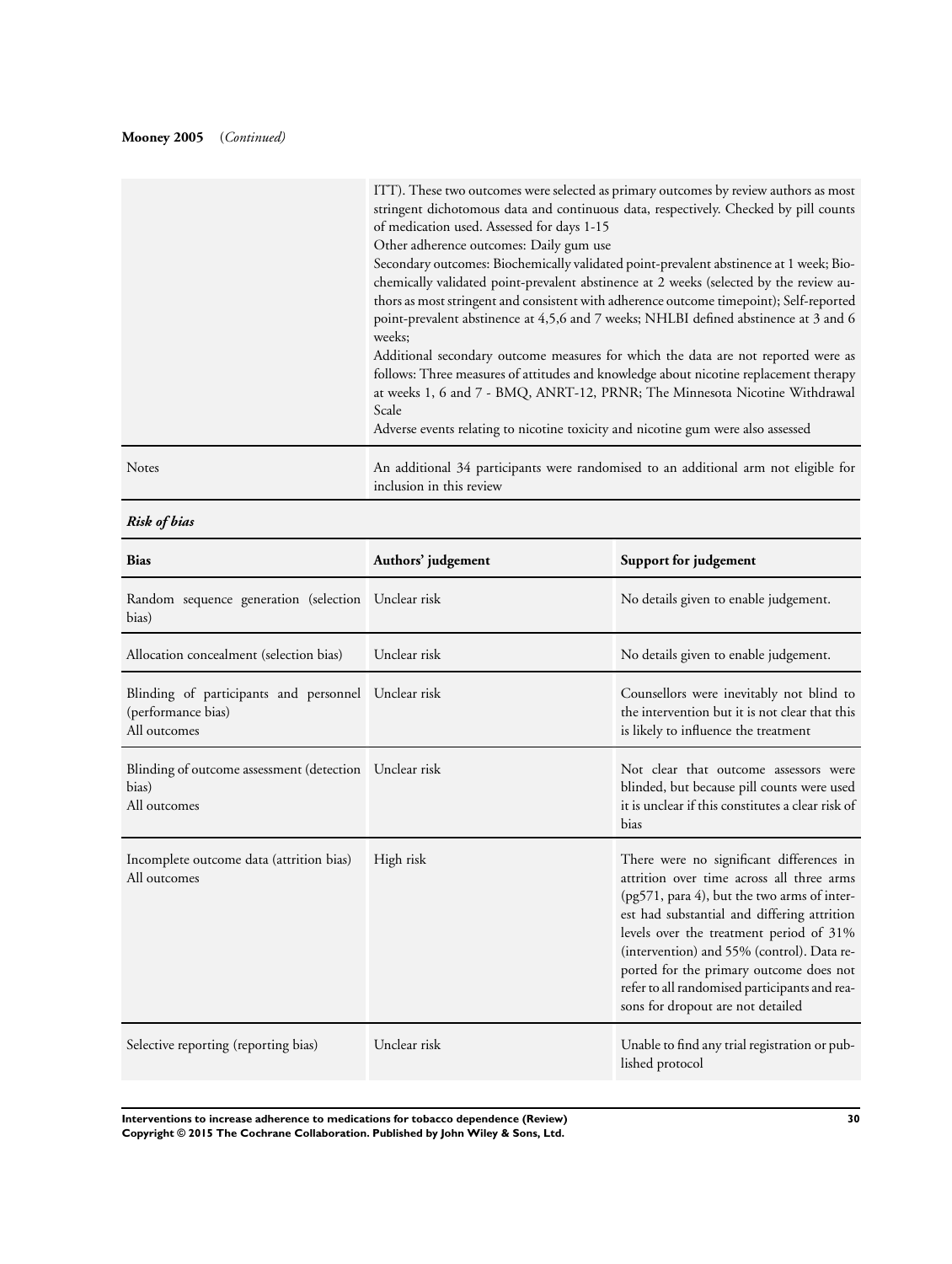| Validity and reliability of outcome mea- Low risk<br>sures |                                                                                                                                                                                                                                                                                                                                                                                                                                                                                                                                                                                                                                                                                                                                                                                                                                                                                                                                                                                                                                                                                                                                                                                                                                                                                                                                                                                                                                                                                                                        | Primary adherence outcome was checked<br>by pill counts of medication used (pg569,<br>para 5). Abstinence outcomes were bio-<br>chemically validated (pg570, para 3) |
|------------------------------------------------------------|------------------------------------------------------------------------------------------------------------------------------------------------------------------------------------------------------------------------------------------------------------------------------------------------------------------------------------------------------------------------------------------------------------------------------------------------------------------------------------------------------------------------------------------------------------------------------------------------------------------------------------------------------------------------------------------------------------------------------------------------------------------------------------------------------------------------------------------------------------------------------------------------------------------------------------------------------------------------------------------------------------------------------------------------------------------------------------------------------------------------------------------------------------------------------------------------------------------------------------------------------------------------------------------------------------------------------------------------------------------------------------------------------------------------------------------------------------------------------------------------------------------------|----------------------------------------------------------------------------------------------------------------------------------------------------------------------|
| Baseline comparability                                     | Low risk                                                                                                                                                                                                                                                                                                                                                                                                                                                                                                                                                                                                                                                                                                                                                                                                                                                                                                                                                                                                                                                                                                                                                                                                                                                                                                                                                                                                                                                                                                               | No differences were observed at baseline<br>(pg571, para 3).                                                                                                         |
| Consistency in intervention delivery                       | Low risk                                                                                                                                                                                                                                                                                                                                                                                                                                                                                                                                                                                                                                                                                                                                                                                                                                                                                                                                                                                                                                                                                                                                                                                                                                                                                                                                                                                                                                                                                                               | A standardised script and checklist was used<br>(pg568 para 7)                                                                                                       |
| Summary risk of bias                                       | High risk                                                                                                                                                                                                                                                                                                                                                                                                                                                                                                                                                                                                                                                                                                                                                                                                                                                                                                                                                                                                                                                                                                                                                                                                                                                                                                                                                                                                                                                                                                              | Summary risk of bias assessed as high.                                                                                                                               |
| Mooney 2007                                                |                                                                                                                                                                                                                                                                                                                                                                                                                                                                                                                                                                                                                                                                                                                                                                                                                                                                                                                                                                                                                                                                                                                                                                                                                                                                                                                                                                                                                                                                                                                        |                                                                                                                                                                      |
| Methods                                                    | Design: Randomised controlled trial<br>Country: USA<br>Recruitment methods: Not reported.<br>Setting: Outpatient research clinic, located at a university medical centre                                                                                                                                                                                                                                                                                                                                                                                                                                                                                                                                                                                                                                                                                                                                                                                                                                                                                                                                                                                                                                                                                                                                                                                                                                                                                                                                               |                                                                                                                                                                      |
| Participants                                               | Inclusion criteria: Female; Aged 20-65; Physically healthy; Smoking a minimum of 10<br>cigarettes per day; No current DSM-IV Axis 1 disorder<br>Exclusion criteria: Pregnancy / nursing; Current treatment with bupropion or other<br>smoking cessation medication<br>Participants randomised: 55 participants (mean age = 42.1 years (s.d.=10); 100% female;<br>61.8% Caucasian)                                                                                                                                                                                                                                                                                                                                                                                                                                                                                                                                                                                                                                                                                                                                                                                                                                                                                                                                                                                                                                                                                                                                      |                                                                                                                                                                      |
| Interventions                                              | Aim of intervention: To provide feedback on medication use (using electronic Medication<br>Event Monitoring Systems (MEMS) to increase bupropion compliance<br>Nature of intervention: Provision of additional feedback on adherence levels, given by<br>a CBT therapist. Following baseline assessment all participants began 7 weeks of open-<br>label treatment with bupropion SR (300mg) dispensed in Medication Event Monitoring<br>bottles (containing a computer chip that records the times when bottle opening occurs)<br>. In addition, all participants received individual weekly CBT sessions for smoking<br>cessation, focusing on identification of high risk situation for smoking, coping skills<br>training and lapse recovery strategies. In the intervention condition the weekly CBT<br>was increased in duration by 10 minutes a session, during which time the MEMS<br>feedback was given in graphical form and the treatment regimen was clarified. Problem<br>solving techniques were used to help the participant to tailor the regime to their schedule<br>by associating medication taking with regular activities or routines. Secondly potential<br>barriers to compliance were identified and strategies for removing barriers discussed.<br>Third participants were encouraged to self-monitor pill consumption on daily diaries<br>reviewed at the next therapy session<br>Nature of control: As above but without the extra 10 minutes added to each session for<br>enhanced therapy |                                                                                                                                                                      |

**Interventions to increase adherence to medications for tobacco dependence (Review) 31 Copyright © 2015 The Cochrane Collaboration. Published by John Wiley & Sons, Ltd.**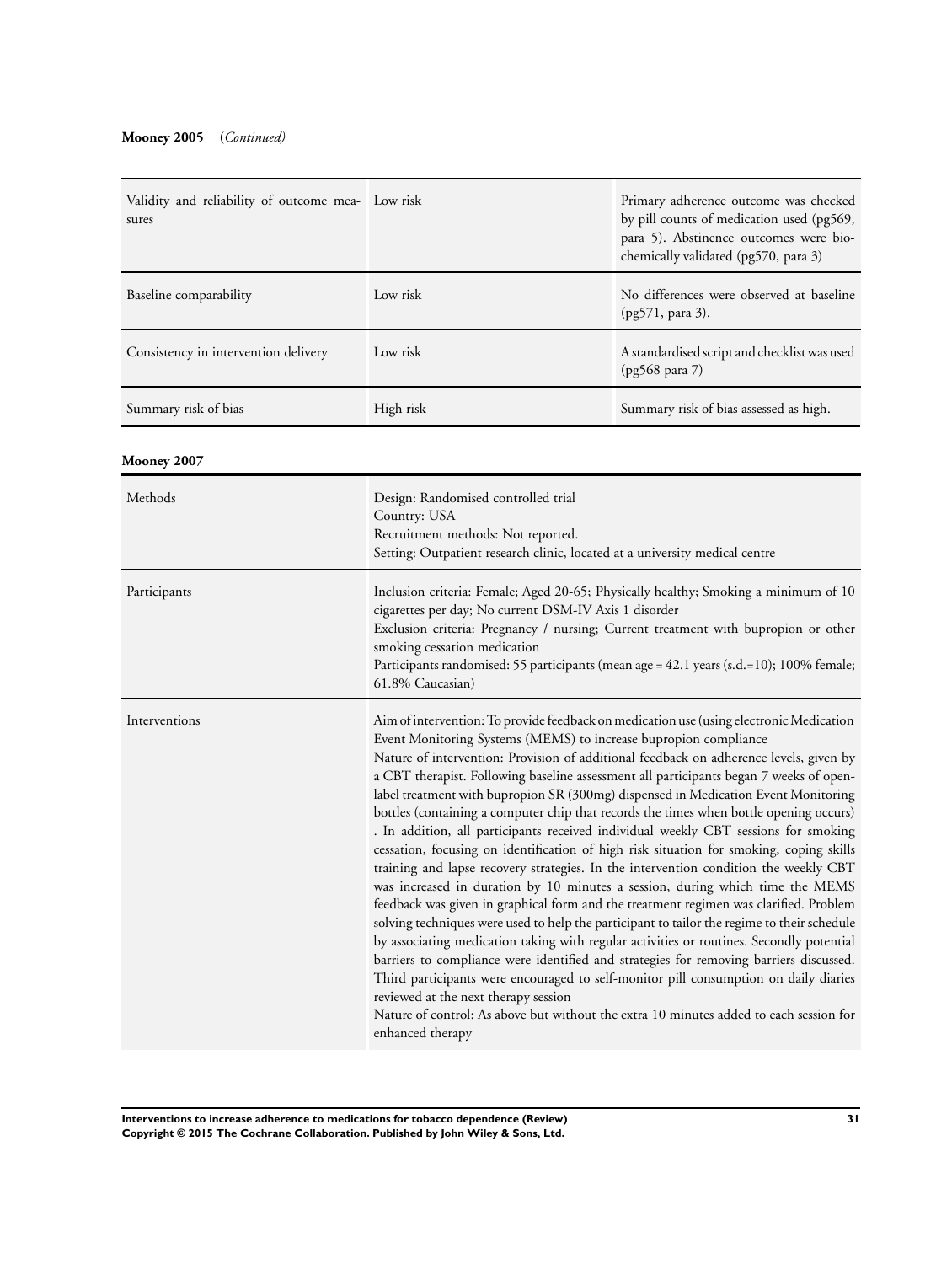# **Mooney 2007** (*Continued)*

| Outcomes     | Primary adherence outcome (dichotomous data): Rates of full compliance i.e. two doses    |
|--------------|------------------------------------------------------------------------------------------|
|              | taken per day in an optimal schedule (ITT data). Assessed daily over 7-week treatment    |
|              | period, objectively using Medication Event Monitoring bottles                            |
|              | Other adherence outcomes: Rates of dose compliance i.e. two doses taken per day over     |
|              | 7-week treatment period                                                                  |
|              | Secondary outcomes: Biochemically validated abstinence at week 6 (selected as abstinence |
|              | outcome by review authors. as most consistent with adherence outcome timepoint but       |
|              | there is no useable data in the report); Biochemically validated abstinence at week 3    |
|              |                                                                                          |
| <b>Notes</b> | Authors contacted to attempt to obtain data for secondary abstinence outcome but no      |
|              | response received                                                                        |

# *Risk of bias*

| <b>Bias</b>                                                                               | Authors' judgement | Support for judgement                                                                                                                                                 |
|-------------------------------------------------------------------------------------------|--------------------|-----------------------------------------------------------------------------------------------------------------------------------------------------------------------|
| Random sequence generation (selection Unclear risk<br>bias)                               |                    | No details given to enable judgement.                                                                                                                                 |
| Allocation concealment (selection bias)                                                   | Unclear risk       | No details given to enable judgement.                                                                                                                                 |
| Blinding of participants and personnel Unclear risk<br>(performance bias)<br>All outcomes |                    | Therapists were inevitably not blind to the<br>intervention but it is not clear that this is<br>likely to influence the treatment                                     |
| Blinding of outcome assessment (detection Unclear risk<br>bias)<br>All outcomes           |                    | Not clear that outcome assessors were<br>blinded, but because MEMS monitoring<br>data used it is unlikely that this constitutes<br>a clear risk of bias               |
| Incomplete outcome data (attrition bias)<br>All outcomes                                  | Low risk           | There were no differences in attrition be-<br>tween arms (pg878, para 2). Data reported<br>for the primary outcome appears to refer to<br>all randomised participants |
| Selective reporting (reporting bias)                                                      | Unclear risk       | Unable to find any trial registration or pub-<br>lished protocol                                                                                                      |
| Validity and reliability of outcome mea- Low risk<br>sures                                |                    | Primary adherence outcome was only mea-<br>sured objectively using MEMS monitoring<br>data. Abstinence biochemically validated                                        |
| Baseline comparability                                                                    | Unclear risk       | No details given to enable judgement                                                                                                                                  |
| Consistency in intervention delivery                                                      | Unclear risk       | No details given to enable judgement                                                                                                                                  |
| Summary risk of bias                                                                      | Unclear risk       | Summary risk of bias assessed as unclear.                                                                                                                             |

**Interventions to increase adherence to medications for tobacco dependence (Review) 32 Copyright © 2015 The Cochrane Collaboration. Published by John Wiley & Sons, Ltd.**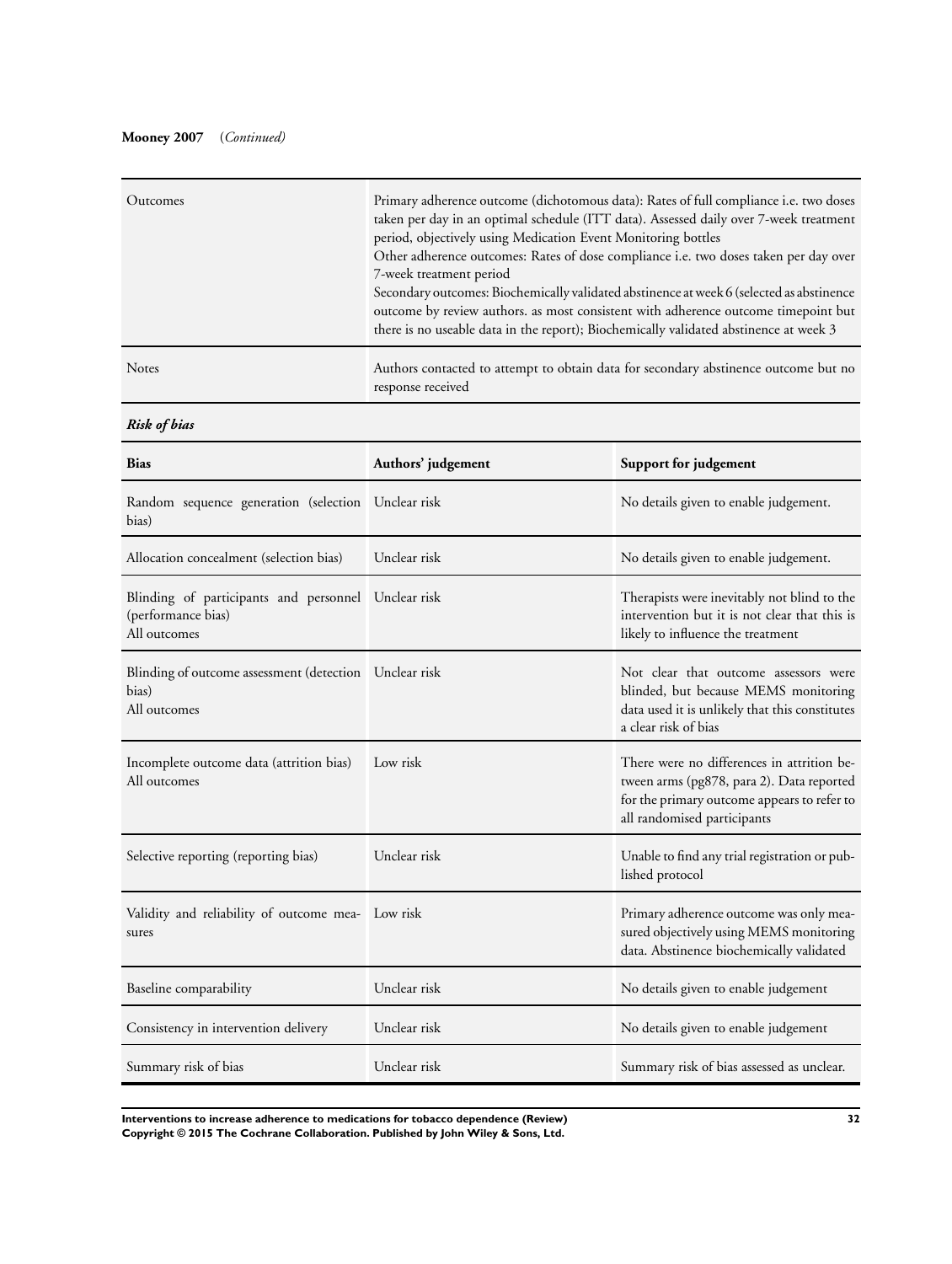| Methods       | Design: Randomised controlled trial<br>Country: USA<br>Recruitment methods: Not detailed.<br>Setting: Community-based clinic serving a predominantly black population                                                                                                                                                                                                                                                                                                                                                                                                                                                                                                                                                                                                                                                                                                                                                                                                                                                                                                                                                                                                                                                                                                                                                                                                                                                                                                                                                                                                                                                                                                                                                                                                                                                                                                                                                                                                                                                              |
|---------------|------------------------------------------------------------------------------------------------------------------------------------------------------------------------------------------------------------------------------------------------------------------------------------------------------------------------------------------------------------------------------------------------------------------------------------------------------------------------------------------------------------------------------------------------------------------------------------------------------------------------------------------------------------------------------------------------------------------------------------------------------------------------------------------------------------------------------------------------------------------------------------------------------------------------------------------------------------------------------------------------------------------------------------------------------------------------------------------------------------------------------------------------------------------------------------------------------------------------------------------------------------------------------------------------------------------------------------------------------------------------------------------------------------------------------------------------------------------------------------------------------------------------------------------------------------------------------------------------------------------------------------------------------------------------------------------------------------------------------------------------------------------------------------------------------------------------------------------------------------------------------------------------------------------------------------------------------------------------------------------------------------------------------------|
| Participants  | Inclusion criteria: Black; $\geq 18$ years of age; smoking >10 cpd; wanting to quit; willing<br>to take varenicline<br>Exclusion criteria: Planning to move from the area within three months; had contraindi-<br>cations to the use of varenicline, including a cardiovascular event in the month prior<br>to enrolment, renal impairment, taking insulin for diabetes but unwilling to closely<br>monitor blood sugar, or history of clinically significant allergic reactions to varenicline;<br>a major depressive disorder in the past year requiring treatment; history of alcohol or<br>drug dependency in the past year; history of psychosis, panic disorder, bipolar disorder,<br>or any eating disorders; current breast feeding, pregnancy, or plans to get pregnant in<br>the next three months<br>Participants randomised: 72 participants (mean age = 46.8 years (SD=11.3); 62.5%<br>female; 100% black)                                                                                                                                                                                                                                                                                                                                                                                                                                                                                                                                                                                                                                                                                                                                                                                                                                                                                                                                                                                                                                                                                                            |
| Interventions | Aim of intervention: To improve varenicline use.<br>Nature of intervention: The intervention arm received standard components which were<br>also received by the control arm, plus additional adherence support counselling. These<br>were delivered by study counsellors although their disciplinary backgrounds/training are<br>not detailed<br>The standard components comprised i) A culturally targeted quit smoking guide address-<br>ing the health consequences of smoking, benefits of quitting, and strategies to promote<br>abstinence; ii) a one-month supply of varenicline in a monthly pill box. Participants<br>were verbally instructed on how to take the medication. Participants were encouraged<br>to initiate varenicline on Day 1, set a quit date on Day 8 and to not smoke cigarettes<br>during the 3-month treatment phase. Participants returned to the clinic at the end of<br>months 1 and 2 for medication refills; iii) Standard counselling: All participants met with<br>a study counsellor during the randomisation visit to develop a plan for quitting on day<br>8. Counsellors followed semi-structured scripts to provide information about the risks<br>of continued smoking, benefits of quitting, discuss strategies for coping with withdrawal<br>and assist participants in developing a quit plan<br>The additional adherence support counselling comprised five additional counselling ses-<br>sions on days 8, 12, 20, 30, and 60 of the treatment period. Using the Information-Mo-<br>tivation-Behavioural skills model of adherence behaviour change, counsellors provided<br>information to enhance participants' motivation in their ability to take the medication<br>as prescribed (e.g., consequences of adherence/nonadherence) and behavioural skills for<br>managing side effects (e.g., nausea) and remembering to take their medication (e.g.,<br>timing doses with daily activities)<br>Nature of control: The control arm received the three standard components only |
| Outcomes      | Primary adherence outcome (continuous data): Percentage of prescribed varenicline doses<br>taken at three months (for those remaining engaged to provide data). Assessed during<br>monthly medication refill clinic visits by research staff with pill counts<br>Other adherence outcomes: Percentage of prescribed varenicline doses taken at one<br>month; Percentage of prescribed varenicline doses at two months<br>Secondary outcomes: Biochemically validated 7-day point-prevalence abstinence at three<br>months, verified by salivary cotinine (selected as abstinence outcome by review authors                                                                                                                                                                                                                                                                                                                                                                                                                                                                                                                                                                                                                                                                                                                                                                                                                                                                                                                                                                                                                                                                                                                                                                                                                                                                                                                                                                                                                         |

**Interventions to increase adherence to medications for tobacco dependence (Review) 33 Copyright © 2015 The Cochrane Collaboration. Published by John Wiley & Sons, Ltd.**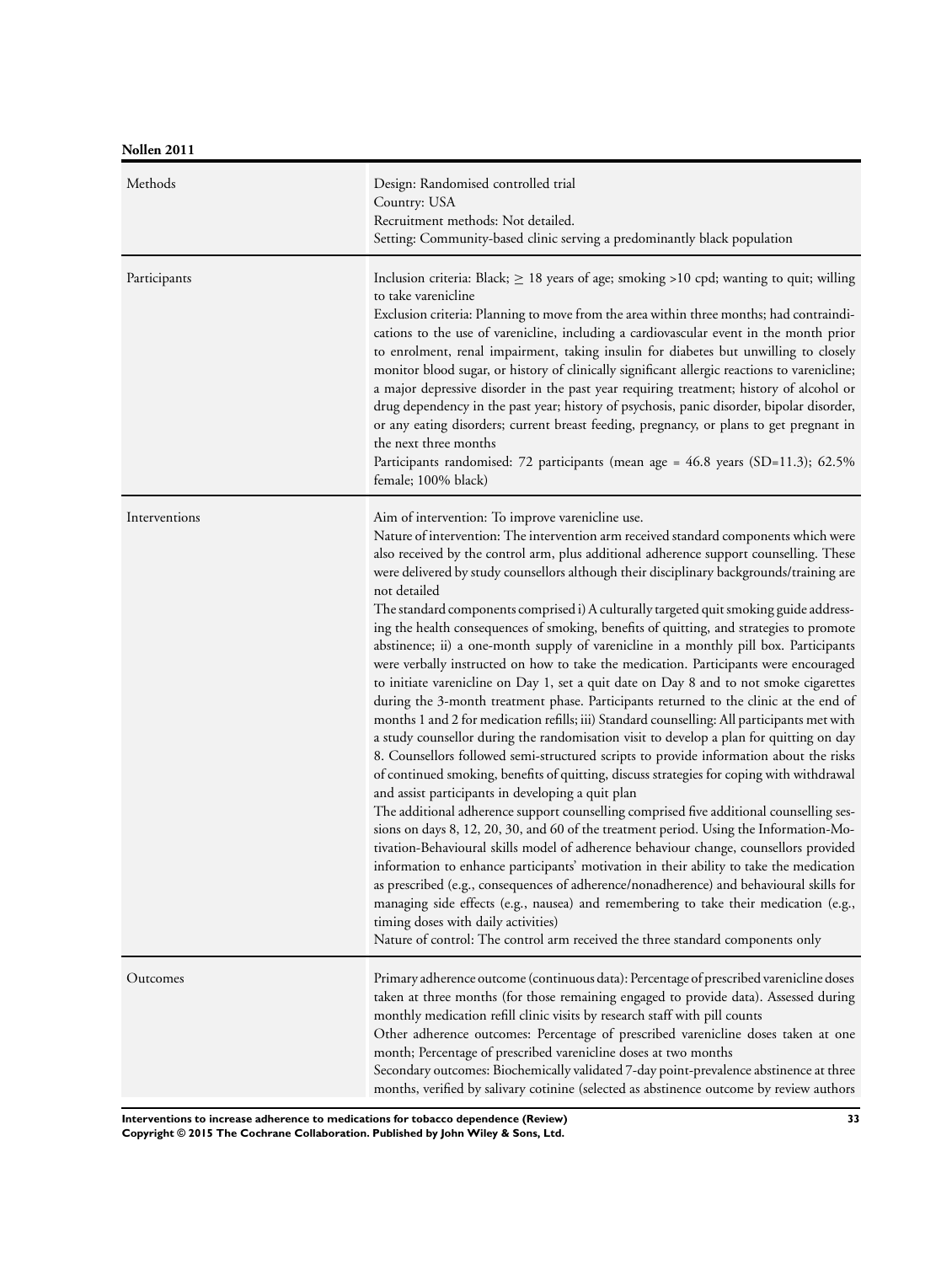# **Nollen 2011** (*Continued)*

|              | as most consistent with adherence outcome timepoint); biochemically validated 7-day<br>point-prevalence abstinence at one month, verified by CO; biochemically validated 7-day<br>point-prevalence abstinence at two months, verified by CO. Reduction in self-reported<br>cigarettes per day from baseline, assessed at three months. Adverse events were assessed |
|--------------|---------------------------------------------------------------------------------------------------------------------------------------------------------------------------------------------------------------------------------------------------------------------------------------------------------------------------------------------------------------------|
| <b>Notes</b> | Participants numbers per arm are not given for primary outcome in published paper. We<br>contacted the authors for clarification and they confirmed that n=29 for control arm,<br>and $n=32$ for intervention arm $(8/2014)$                                                                                                                                        |

# *Risk of bias*

| <b>Bias</b>                                                                               | Authors' judgement | Support for judgement                                                                                                                                                                                                                                                                                          |
|-------------------------------------------------------------------------------------------|--------------------|----------------------------------------------------------------------------------------------------------------------------------------------------------------------------------------------------------------------------------------------------------------------------------------------------------------|
| Random sequence generation (selection Unclear risk<br>bias)                               |                    | Method of allocation sequence not de-<br>tailed.                                                                                                                                                                                                                                                               |
| Allocation concealment (selection bias)                                                   | Low risk           | Allocation was determined by drawing a<br>sealed envelope with preassigned randomi-<br>sation numbers, at the randomisation visit<br>(pg869, para 4)                                                                                                                                                           |
| Blinding of participants and personnel Unclear risk<br>(performance bias)<br>All outcomes |                    | Counsellors were inevitably not blind to<br>the intervention but it is not clear that this<br>is likely to influence the treatment                                                                                                                                                                             |
| Blinding of outcome assessment (detection Unclear risk<br>bias)<br>All outcomes           |                    | Not clear that outcome assessors were<br>blinded, but because pill counts were used<br>it is unclear if this constitutes a clear risk of<br>bias                                                                                                                                                               |
| Incomplete outcome data (attrition bias)<br>All outcomes                                  | Unclear risk       | The overall level of attrition is moderate<br>across the treatment period (15-21%) but<br>reasons for dropout are not detailed. No<br>reported differences in attrition by arm<br>(pg870, Results para 1). Data reported for<br>the primary outcome does not appear to<br>refer to all randomised participants |
| Selective reporting (reporting bias)                                                      | Unclear risk       | Unable to find any trial registration or pub-<br>lished protocol                                                                                                                                                                                                                                               |
| Validity and reliability of outcome mea- Low risk<br>sures                                |                    | Primary adherence outcome was by pill<br>counts. Abstinence was biochemically val-<br>idated                                                                                                                                                                                                                   |
| Baseline comparability                                                                    | Low risk           | No significant differences at baseline were<br>reported                                                                                                                                                                                                                                                        |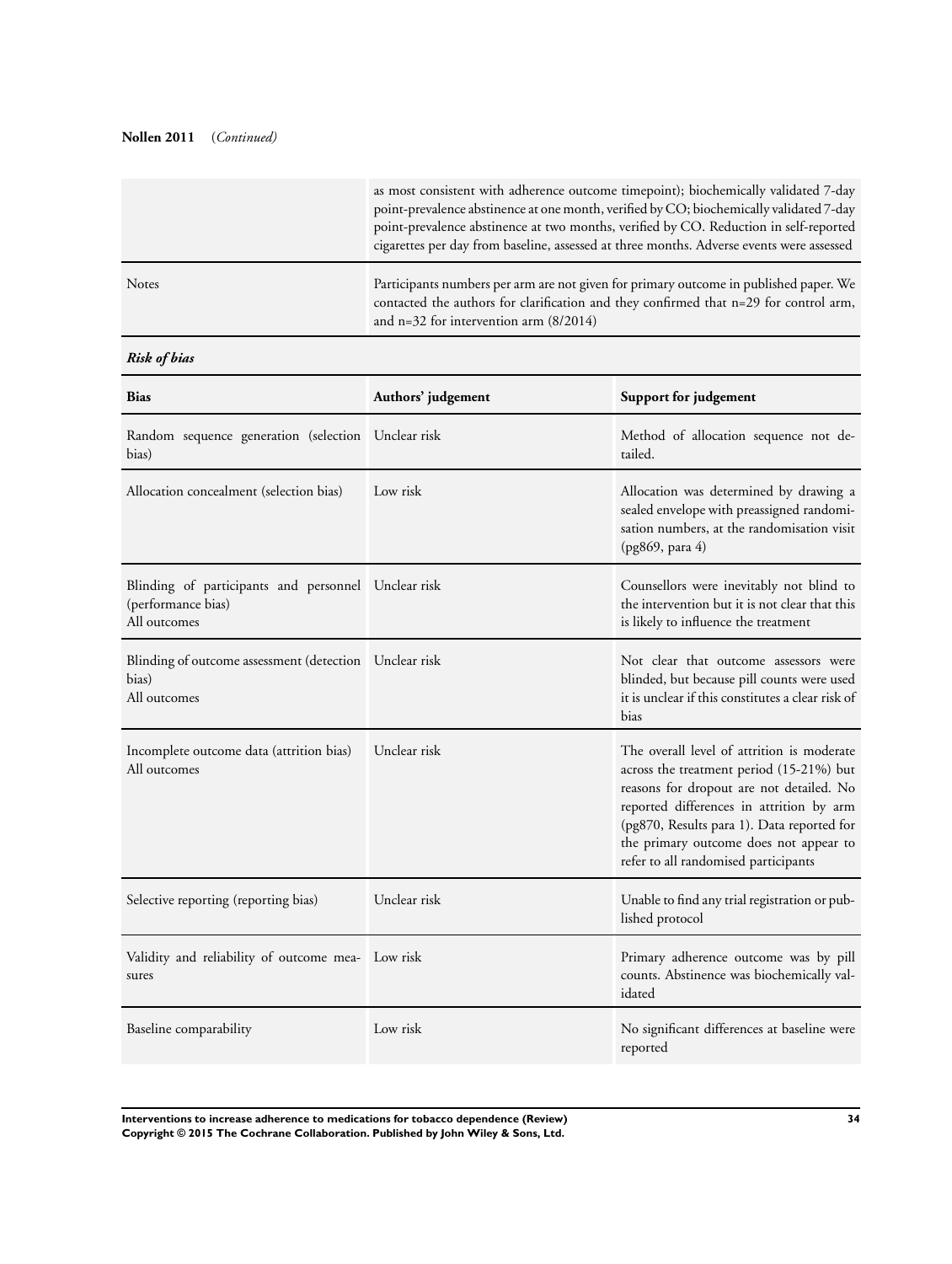# **Nollen 2011** (*Continued)*

| Consistency in intervention delivery | Low risk                                                                                                                                                                                                                                                                                                                                                                                                                                                                                                                                                                                                                                                                                                                                                                                                                                                                                                                                                                                                                                                                                                                                                                                                                                                                                                                                                                                                 | Standard counselling was delivered accord-<br>ing to semi-structured scripts. Adherence<br>counselling was delivered based on a model<br>of adherence behaviour change. All coun-<br>selling sessions were audiotaped and in-<br>tegrity of protocols was checked by weekly<br>supervision of audiotaped sessions |
|--------------------------------------|----------------------------------------------------------------------------------------------------------------------------------------------------------------------------------------------------------------------------------------------------------------------------------------------------------------------------------------------------------------------------------------------------------------------------------------------------------------------------------------------------------------------------------------------------------------------------------------------------------------------------------------------------------------------------------------------------------------------------------------------------------------------------------------------------------------------------------------------------------------------------------------------------------------------------------------------------------------------------------------------------------------------------------------------------------------------------------------------------------------------------------------------------------------------------------------------------------------------------------------------------------------------------------------------------------------------------------------------------------------------------------------------------------|-------------------------------------------------------------------------------------------------------------------------------------------------------------------------------------------------------------------------------------------------------------------------------------------------------------------|
| Summary risk of bias                 | Unclear risk                                                                                                                                                                                                                                                                                                                                                                                                                                                                                                                                                                                                                                                                                                                                                                                                                                                                                                                                                                                                                                                                                                                                                                                                                                                                                                                                                                                             | Summary risk of bias assessed as unclear.                                                                                                                                                                                                                                                                         |
| Schmitz 2005                         |                                                                                                                                                                                                                                                                                                                                                                                                                                                                                                                                                                                                                                                                                                                                                                                                                                                                                                                                                                                                                                                                                                                                                                                                                                                                                                                                                                                                          |                                                                                                                                                                                                                                                                                                                   |
| Methods                              | Design: Randomised controlled trial<br>Country: USA<br>Recruitment methods: Advertisements in local papers and radio announcements<br>Setting: Outpatient research clinic, located at a university medical centre                                                                                                                                                                                                                                                                                                                                                                                                                                                                                                                                                                                                                                                                                                                                                                                                                                                                                                                                                                                                                                                                                                                                                                                        |                                                                                                                                                                                                                                                                                                                   |
| Participants                         | Inclusion criteria: English-speaking; Female; Aged 30-70; Physically healthy; Smoking<br>a minimum of 10 cigarettes per day<br>Exclusion criteria: Dependence on other substances; Evidence of psychotic, depressive<br>or anxiety disorders; Pregnancy / nursing; Serious medical problems<br>Participants randomised: 97 participants (mean age = 49 (s.d.=9.9); 100% female; 72%<br>Caucasian)                                                                                                                                                                                                                                                                                                                                                                                                                                                                                                                                                                                                                                                                                                                                                                                                                                                                                                                                                                                                        |                                                                                                                                                                                                                                                                                                                   |
| Interventions                        | Aim of intervention: To determine whether pill taking instructions and personalised<br>feedback using MEMS (Medication Event Monitoring System) enhances bupropion<br>compliance<br>Nature of intervention: Provision of additional feedback on adherence levels, given by a<br>clinic nurse. Participants received written and verbal instructions on proper administra-<br>tion of bupropion. All doses were administered in MEMS bottles (containing a computer<br>chip that records the times when bottle opening occurs) in the morning and one in the<br>evening with at least 8hrs (but not more than 12hr) between. Participants in the inter-<br>vention group were told about the recording device in the bottle cap - specifically that the<br>cap would record the time and date that they took the medication. MEMS feedback was<br>given in graphical form weekly with repeated instructions to increase compliance and a<br>check of side effects. Feedback sessions lasted approximately 5-10 mins. The treatment<br>regime was 7 weeks in duration with weekly counselling visits<br>Nature of control: Participants did not receive any particular information, direction or<br>feedback beyond the standard dosing instructions. Participants met briefly with nurse<br>for a weekly check of side effects. The control arm was designed to typify usual care in<br>a medical setting |                                                                                                                                                                                                                                                                                                                   |
| Outcomes                             | Primary adherence outcome (dichotomous data): Rates of full compliance i.e. two doses<br>taken per day in an optimal schedule (ITT data). Assessed daily over 7-week treatment<br>period, objectively using Medication Event Monitoring bottles<br>Other adherence outcomes: Rates of dose compliance i.e. two doses taken per day over<br>7-week treatment period<br>Secondary outcomes: None reported                                                                                                                                                                                                                                                                                                                                                                                                                                                                                                                                                                                                                                                                                                                                                                                                                                                                                                                                                                                                  |                                                                                                                                                                                                                                                                                                                   |

**Interventions to increase adherence to medications for tobacco dependence (Review) 35 Copyright © 2015 The Cochrane Collaboration. Published by John Wiley & Sons, Ltd.**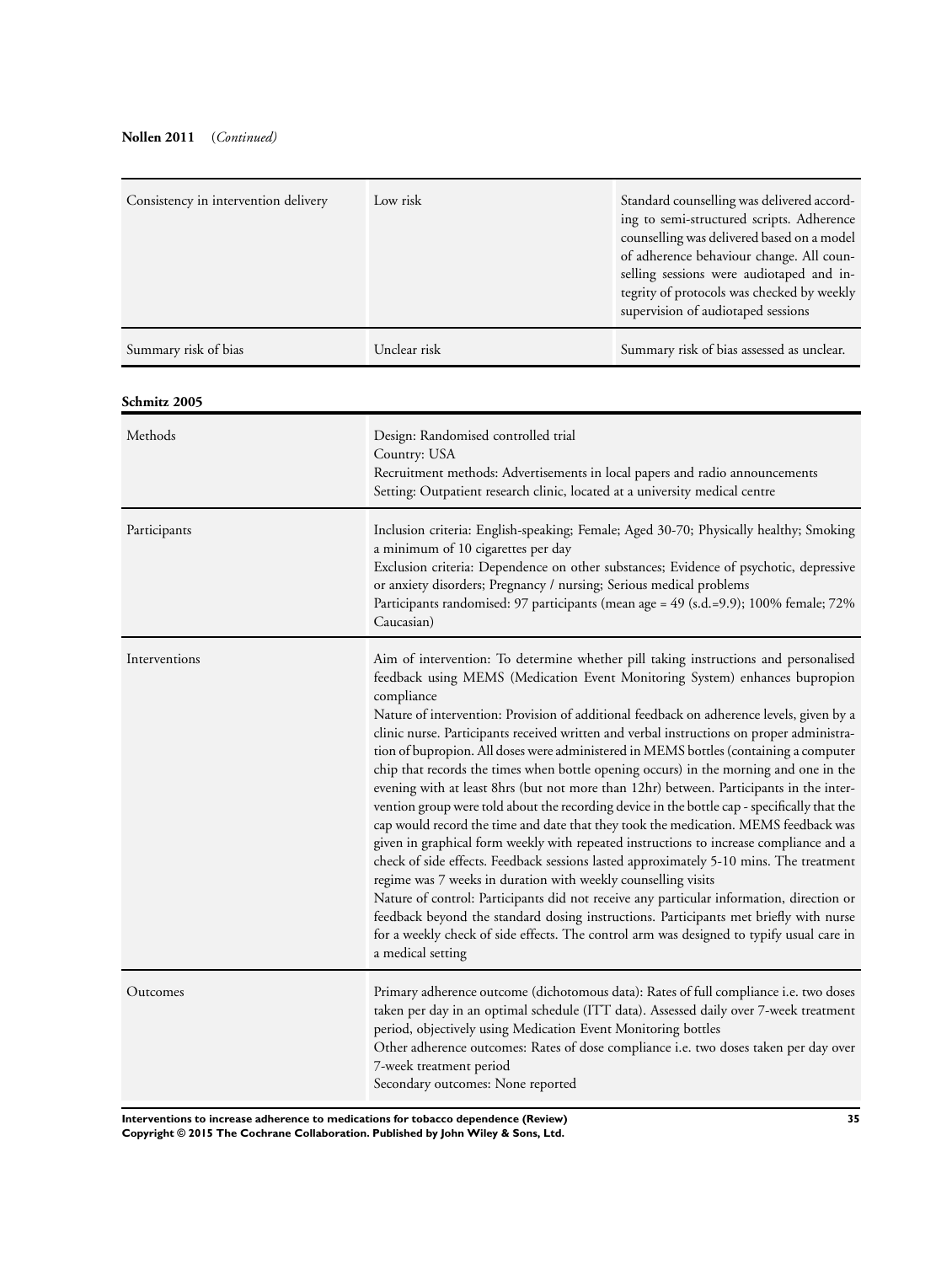# **Schmitz 2005** (*Continued)*

Notes

*Risk of bias*

| <b>Bias</b>                                                                               | Authors' judgement | Support for judgement                                                                                                                                                                                                                       |
|-------------------------------------------------------------------------------------------|--------------------|---------------------------------------------------------------------------------------------------------------------------------------------------------------------------------------------------------------------------------------------|
| Random sequence generation (selection Unclear risk<br>bias)                               |                    | No details given to enable judgement.                                                                                                                                                                                                       |
| Allocation concealment (selection bias)                                                   | Unclear risk       | No details given to enable judgement.                                                                                                                                                                                                       |
| Blinding of participants and personnel Unclear risk<br>(performance bias)<br>All outcomes |                    | Nurses were inevitably not blind to the in-<br>tervention but it is not clear that this is<br>likely to influence the treatment                                                                                                             |
| Blinding of outcome assessment (detection Unclear risk<br>bias)<br>All outcomes           |                    | Not clear that outcome assessors were<br>blinded, but because MEMS monitoring<br>data used it is unlikely that this constitutes<br>a clear risk of bias                                                                                     |
| Incomplete outcome data (attrition bias)<br>All outcomes                                  | Low risk           | There were no differences in attrition be-<br>tween arms (pg142, para 7). We assume<br>that data reported refers to all randomised<br>participants (given wording used and con-<br>sistent with reported degrees of freedom for<br>F-tests) |
| Selective reporting (reporting bias)                                                      | Unclear risk       | Unable to find any trial registration or pub-<br>lished protocol                                                                                                                                                                            |
| Validity and reliability of outcome mea- Low risk<br>sures                                |                    | Primary adherence outcome was only mea-<br>sured objectively using MEMS monitoring<br>data. Abstinence biochemically validated                                                                                                              |
| Baseline comparability                                                                    | Low risk           | No reported differences between arms in<br>baseline demographic and smoking charac-<br>teristics (pg142, para 5)                                                                                                                            |
| Consistency in intervention delivery                                                      | Unclear risk       | No details given to enable judgement                                                                                                                                                                                                        |
| Summary risk of bias                                                                      | Unclear risk       | Summary risk of bias assessed as unclear.                                                                                                                                                                                                   |

**Interventions to increase adherence to medications for tobacco dependence (Review) 36 Copyright © 2015 The Cochrane Collaboration. Published by John Wiley & Sons, Ltd.**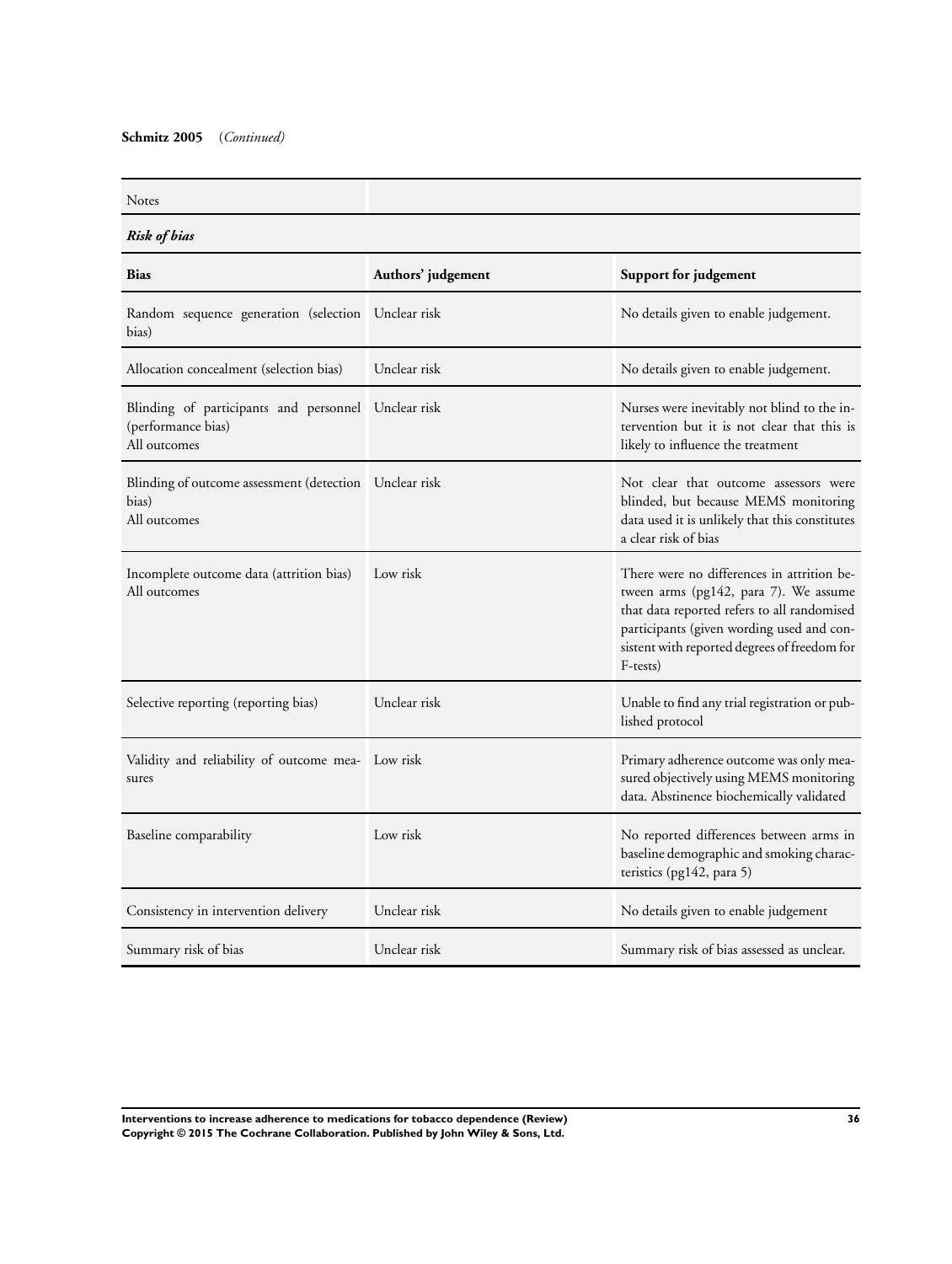| Methods       | Design: Randomised controlled trial. The study was a 2 x 2 x 2 factorial design examining<br>three manipulations, only one of which is relevant to this review<br>Country: USA<br>Recruitment methods: Participants were recruited from people who called the Wisconsin<br>Tobacco Quit Line (WTQL), who were invited to participate in the study. There was<br>no additional advertising or targeted recruitment<br>Setting: Counselling intervention conducted over the telephone                                                                                                                                                                                                                                                                                                                                                                                                                                                                                                                                                                                                                                                                                                                                                                                                                                                                                                                                                                                                                                                                                                                                                                                                                 |
|---------------|-----------------------------------------------------------------------------------------------------------------------------------------------------------------------------------------------------------------------------------------------------------------------------------------------------------------------------------------------------------------------------------------------------------------------------------------------------------------------------------------------------------------------------------------------------------------------------------------------------------------------------------------------------------------------------------------------------------------------------------------------------------------------------------------------------------------------------------------------------------------------------------------------------------------------------------------------------------------------------------------------------------------------------------------------------------------------------------------------------------------------------------------------------------------------------------------------------------------------------------------------------------------------------------------------------------------------------------------------------------------------------------------------------------------------------------------------------------------------------------------------------------------------------------------------------------------------------------------------------------------------------------------------------------------------------------------------------|
| Participants  | Inclusion criteria: Age $\geq$ 18 years; English speaking; smoking $\geq$ 10 cigarettes/day; willing<br>to set a quit date within the next 30 days<br>Exclusion criteria: Pregnant or lactating; medical contraindications for study medications<br>(e.g., past 30 days, heart attack or stroke; past 6 months, serious or worsening angina,<br>very rapid or irregular heartbeat requiring medication); unwillingness to use study med-<br>ications<br>Participants randomised: 987 participants (mean age = 41.9 years (s.d.=13.0); 57.6%<br>female; 76.4% Caucasian)                                                                                                                                                                                                                                                                                                                                                                                                                                                                                                                                                                                                                                                                                                                                                                                                                                                                                                                                                                                                                                                                                                                             |
| Interventions | Aim of intervention: To address problematic beliefs or knowledge about NRT that might<br>adversely affect appropriate use of the pharmacotherapies<br>Nature of intervention: All study participants received a standard quit guide in the mail,<br>access to recorded medication information (via phone), and access to an online cessation<br>program maintained by the quitline. They could make ad hoc calls to the quitline<br>for additional assistance. They received standard cessation counselling. During call 1,<br>quitline counsellors discussed smoking history, prior quit attempts, problem-solving and<br>coping strategies, social support, and appropriate use of cessation medications; also, a<br>target quit date was set during this first call. Call 2 occurred on or close to the quit date<br>and focused on management of withdrawal symptoms, appropriate use of medications,<br>strategies to maintain abstinence in high-risk situations, and early relapse prevention.<br>Calls 3 and 4 also addressed relapse prevention but counselling was tailored to address<br>concerns and questions raised by the participant<br>In addition, intervention participants received medication adherence counselling (MAC)<br>during all standard counselling calls. The MAC protocol was developed by study investi-<br>gators and involved the following: (a) prequit assessment of beliefs that might undermine<br>NRT adherence, (b) ongoing medication adherence assessment by counsellors, and (c)<br>tailored coaching based on the ongoing assessments<br>Nature of control: Control participants received the standard quit materials and standard<br>counselling only |
| Outcomes      | Primary adherence outcome (continuous data): Self-reported number of days of nicotine<br>patch use in the first 2 weeks in those remaining engaged at this timepoint (this was the<br>most relevant outcome given the factorial design because all participants irrespective of<br>randomised arm received nicotine patches for at least 2 weeks)<br>Other adherence outcomes: Self-reported number of days of gum use in the first 2 weeks;<br>Self-reported number of weeks of nicotine patch use in the first 6 weeks; Self-reported<br>number of weeks of gum use in the first 6 weeks<br>Secondary outcomes; 30-day PPA at 6 weeks postquit (selected as timepoint most relevant<br>to adherence outcome), 30-day PPA at 12 weeks postquit, 30-day PPA at 26 weeks<br>postquit (selected as longest timepoint). 7-day PPA at 2 weeks postquit; 7-day PPA at<br>6 weeks postquit; 7-day PPA at 12 weeks postquit; 7-day PPA at 26 weeks postquit.                                                                                                                                                                                                                                                                                                                                                                                                                                                                                                                                                                                                                                                                                                                                               |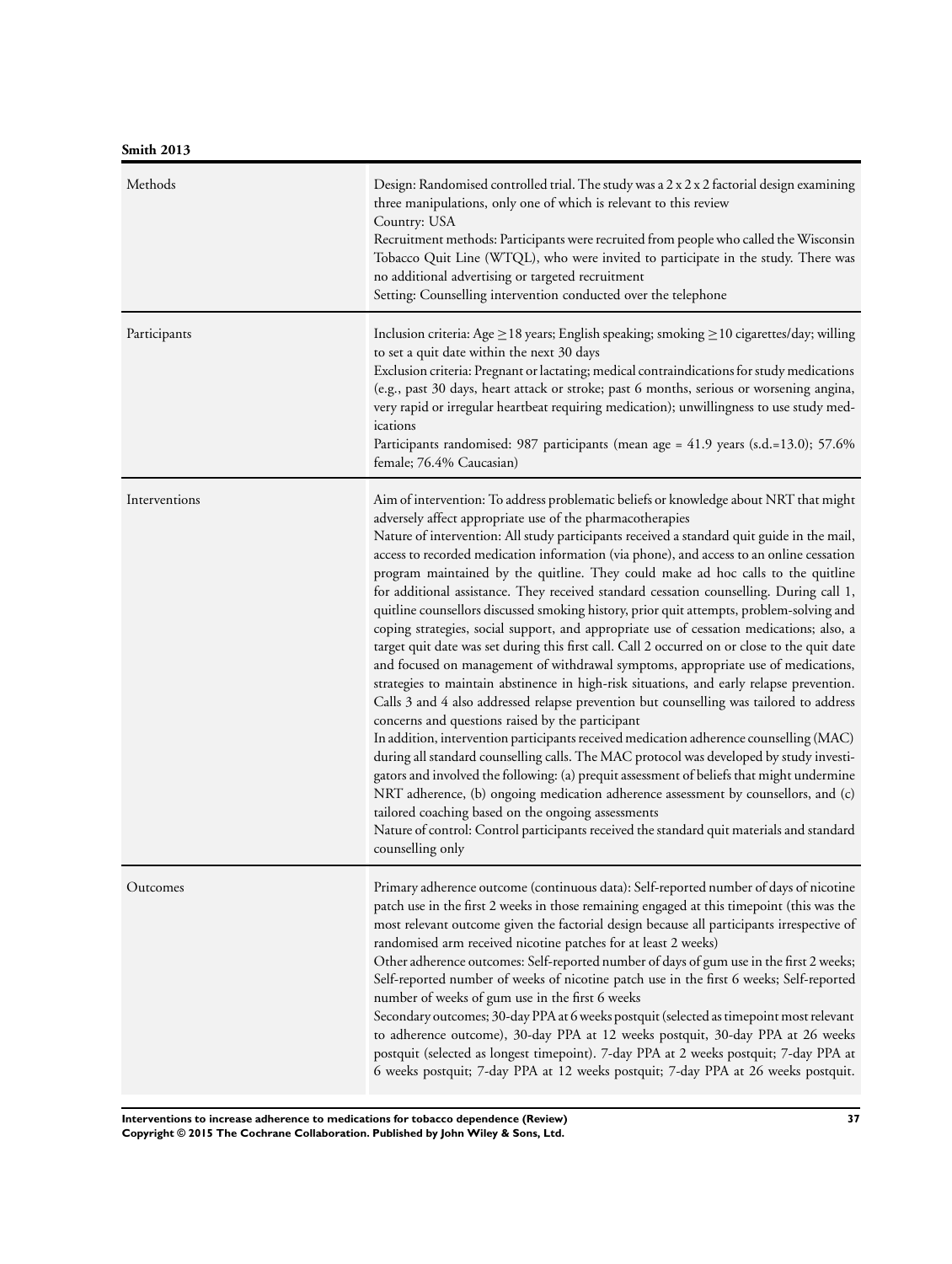|              | Abstinence outcomes were assessed by self-report                                                                                                                                                                                                                                                                                                                                                                                                                                                                                                                                                                                                                                                                                                          |
|--------------|-----------------------------------------------------------------------------------------------------------------------------------------------------------------------------------------------------------------------------------------------------------------------------------------------------------------------------------------------------------------------------------------------------------------------------------------------------------------------------------------------------------------------------------------------------------------------------------------------------------------------------------------------------------------------------------------------------------------------------------------------------------|
| <b>Notes</b> | The study uses a factorial design in order to examine the effect of three different enhance-<br>ments to quitline treatment: i) patch only versus combination (patch plus oral) nicotine<br>replacement therapy (NRT); ii) shorter versus longer duration of NRT; iii) standard<br>counselling versus counselling to increase NRT adherence. We are only interested in the<br>effect of the latter, with data for this comparison collapsing the other factor conditions<br>Study authors contacted and responded 8/2014 in seeking exact number of participants<br>by arm for primary outcome. Their response indicated that there were 386 participants<br>in the standard counselling group and 413 participants in the adherence counselling<br>group |

# *Risk of bias*

| <b>Bias</b>                                                                               | Authors' judgement | Support for judgement                                                                                                                                                                                                           |
|-------------------------------------------------------------------------------------------|--------------------|---------------------------------------------------------------------------------------------------------------------------------------------------------------------------------------------------------------------------------|
| Random sequence generation (selection Low risk<br>bias)                                   |                    | Participants were randomly assigned to the<br>eight treatment combinations via a list of<br>randomised numbers generated by SAS<br>Proc Plan (SAS Institute Inc., Cary, NC)<br>(pg719)                                          |
| Allocation concealment (selection bias)                                                   | Unclear risk       | Insufficient details to determine that allo-<br>cation was adequately concealed                                                                                                                                                 |
| Blinding of participants and personnel Unclear risk<br>(performance bias)<br>All outcomes |                    | Counsellors were responsible for randomi-<br>sation and subsequent pre-quit counselling<br>and so were inevitably not blinded to con-<br>dition (pg719, para 7), but it is not clear<br>that this would influence the treatment |
| Blinding of outcome assessment (detection Unclear risk<br>bias)<br>All outcomes           |                    | Outcome data were collected by univer-<br>sity-based research staff not affiliated with<br>the quitline, but it is unclear if they were<br>blinded (pg720, para 5)                                                              |
| Incomplete outcome data (attrition bias)<br>All outcomes                                  | Low risk           | The level of attrition is moderate (18-20%)<br>and not different between arms (pg721,<br>para 5) and reasons for dropout are given.<br>Not intention to treat (pg720, Analysis<br>plan and statistical methods para 1)          |
| Selective reporting (reporting bias)                                                      | Low risk           | Study was pre-registered including speci-<br>fied primary outcomes and these were un-<br>changed in study report (NCT01087905)                                                                                                  |
| Validity and reliability of outcome mea- High risk<br>sures                               |                    | Primary adherence outcome was only mea-<br>sured by self-report via phone. Abstinence<br>measures were not biochemically validated                                                                                              |

**Interventions to increase adherence to medications for tobacco dependence (Review) 38 Copyright © 2015 The Cochrane Collaboration. Published by John Wiley & Sons, Ltd.**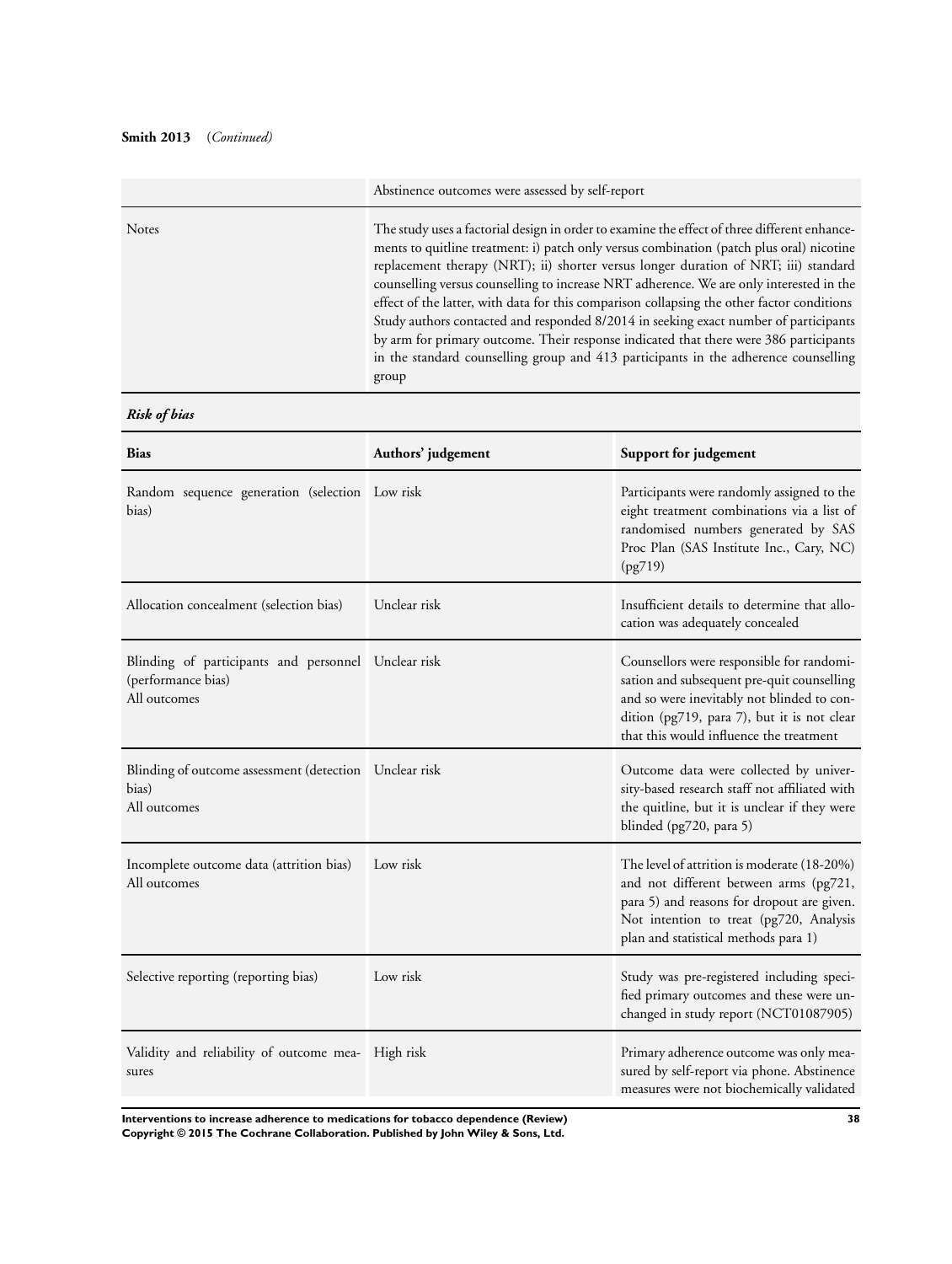<span id="page-40-0"></span>

| Baseline comparability               | Low risk     | No reported differences between arms in<br>baseline demographic and smoking charac-<br>teristics (pg721, para 4)                                                           |
|--------------------------------------|--------------|----------------------------------------------------------------------------------------------------------------------------------------------------------------------------|
| Consistency in intervention delivery | Unclear risk | No details given to enable judgement al-<br>though seemed to (if not clearly stated) fol-<br>low a basic protocol in terms of outlining<br>the intended focus of each call |
| Summary risk of bias                 | High risk    | Summary risk of bias assessed as high.                                                                                                                                     |

# **Characteristics of excluded studies** *[ordered by study ID]*

| Study               | Reason for exclusion                                                                                                                                                                                                                                                                                                                                                              |
|---------------------|-----------------------------------------------------------------------------------------------------------------------------------------------------------------------------------------------------------------------------------------------------------------------------------------------------------------------------------------------------------------------------------|
| Aveyard 2007        | Intervention is not principally focused on increasing adherence to medications for tobacco dependence -<br>the protocol for the behavioural support interventions "did not specify the nature of the support offered".<br>Adherence outcome was of use / not use for specific time periods - assessing "whether NRT was being used in<br>general and not the degree of adherence" |
| Bansal-Travers 2010 | Intervention is not principally focused on increasing adherence to medications for tobacco dependence. Both<br>intervention and control include a focus on medication use                                                                                                                                                                                                         |
| Berlin 2011         | Intervention is not principally focused on increasing adherence to medications for tobacco dependence - it<br>is not suggested that this is an aim for the study or that the intervention is being employed to encourage<br>increased adherence in participants                                                                                                                   |
| <b>Bock 2014</b>    | Intervention is not principally focused on increasing adherence to medications for tobacco dependence                                                                                                                                                                                                                                                                             |
| Brendryen 2008      | Intervention is not principally focused on increasing adherence to medications for tobacco dependence. Par-<br>ticipants in both the intervention and control arms "recommended the use of NRT and contained information<br>about such products and their use"                                                                                                                    |
| Buchanan 2004       | Intervention is not principally focused on increasing adherence to medications for tobacco dependence. Both<br>intervention and control include a focus on medication use and for the intervention arm the component<br>focused on medication use was one of multiple elements relating to smoking cessation                                                                      |
| Gariti 2009         | Intervention is not principally focused on increasing adherence to medications for tobacco dependence. Both<br>intervention and control include a focus on medication use                                                                                                                                                                                                         |
| <b>ICRFGPRG 199</b> | Intervention is not principally focused on increasing adherence to medications for tobacco dependence                                                                                                                                                                                                                                                                             |
| Ingersoll 2009      | Intervention is not principally focused on increasing adherence to medications for tobacco dependence.<br>Intervention and control conditions were two different formats both "designed to provide motivation for                                                                                                                                                                 |

**Interventions to increase adherence to medications for tobacco dependence (Review) 39 Copyright © 2015 The Cochrane Collaboration. Published by John Wiley & Sons, Ltd.**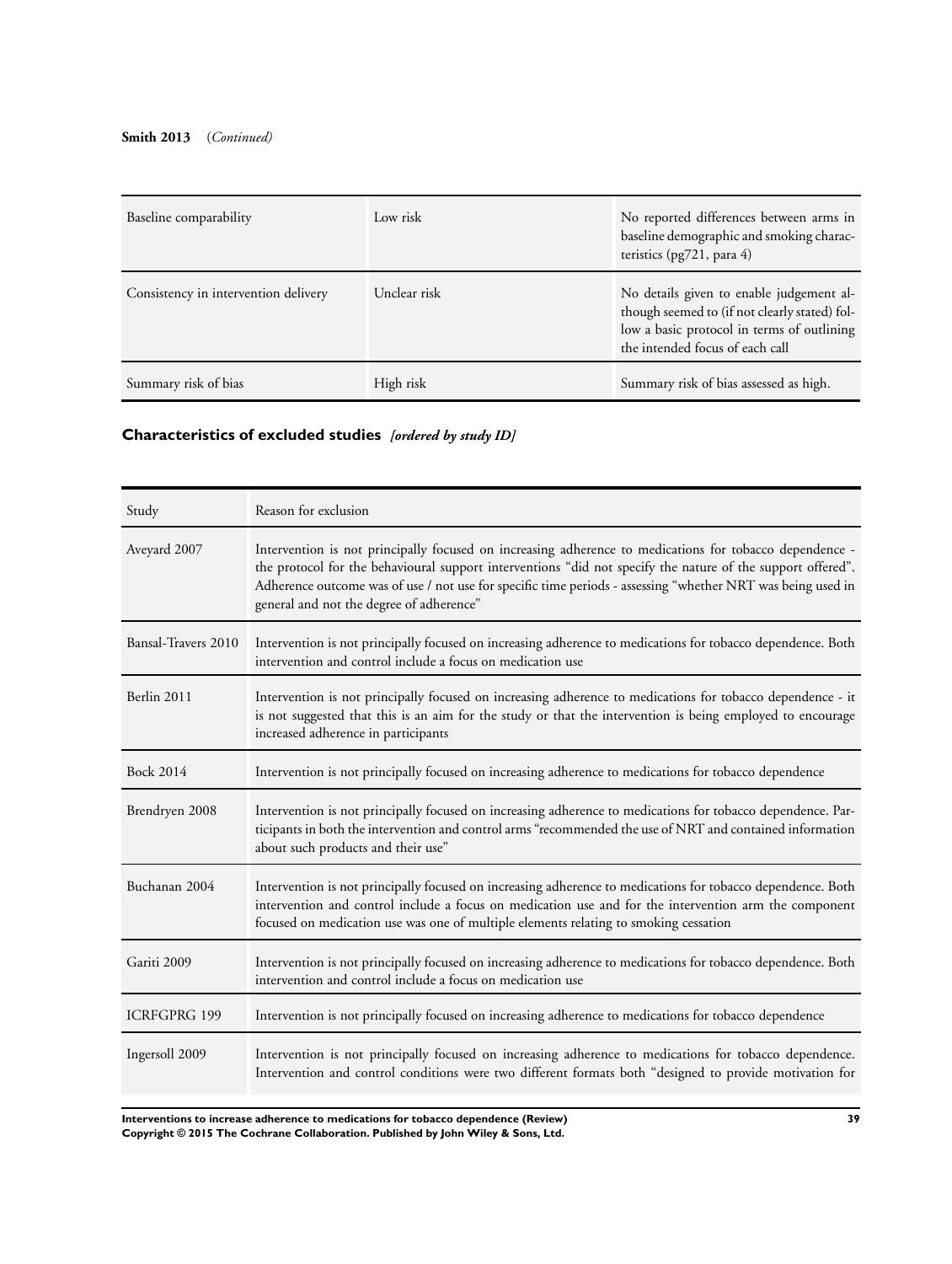|                  | cessation and patch use through attention to the participants' own assessment of their reasons to quit, tools<br>needed to quit, and goal-setting around quitting or reducing smoking"                                                                                                                                                                                                                                                                                                                                                                                                                                                                                                                                                                                                                                                                             |
|------------------|--------------------------------------------------------------------------------------------------------------------------------------------------------------------------------------------------------------------------------------------------------------------------------------------------------------------------------------------------------------------------------------------------------------------------------------------------------------------------------------------------------------------------------------------------------------------------------------------------------------------------------------------------------------------------------------------------------------------------------------------------------------------------------------------------------------------------------------------------------------------|
| Lando 1988       | Intervention is not principally focused on increasing adherence to medications for tobacco dependence. For<br>the intervention materials the adherence component was one of multiple elements - "emphasis was placed<br>upon a range of behavioral coping mechanisms of which gum was simply one major strategy for combating<br>urges to smoke"                                                                                                                                                                                                                                                                                                                                                                                                                                                                                                                   |
| Lifrak 1997      | Intervention is not principally focused on increasing adherence to medications for tobacco dependence. Both<br>intervention and control include a focus on medication use                                                                                                                                                                                                                                                                                                                                                                                                                                                                                                                                                                                                                                                                                          |
| Okuyemi 2006     | Intervention is not principally focused on increasing adherence to medications for tobacco dependence. Both<br>intervention and control include a focus on medication use                                                                                                                                                                                                                                                                                                                                                                                                                                                                                                                                                                                                                                                                                          |
| Okuyemi 2013     | Intervention is not principally focused on increasing adherence to medications for tobacco dependence. Inter-<br>vention is seemingly focused on both smoking cessation and adherence components with smoking cessation<br>being the primary outcome                                                                                                                                                                                                                                                                                                                                                                                                                                                                                                                                                                                                               |
| Raupach 2010     | Not an eligible study design - historical cohort study                                                                                                                                                                                                                                                                                                                                                                                                                                                                                                                                                                                                                                                                                                                                                                                                             |
| Rigotti 2013     | Intervention is not principally focused on increasing adherence to medications for tobacco dependence.<br>Intervention is focused on both smoking cessation and adherence components with smoking cessation being<br>the focus of the stated aim and the stated primary outcome                                                                                                                                                                                                                                                                                                                                                                                                                                                                                                                                                                                    |
| Shaughnessy 1987 | No eligible adherence outcome was assessed                                                                                                                                                                                                                                                                                                                                                                                                                                                                                                                                                                                                                                                                                                                                                                                                                         |
| Shiffman 2000    | Intervention is not principally focused on increasing adherence to medications for tobacco dependence. The<br>stated aim of the intervention is to evaluate the efficacy of tailored and untailored materials as supplements to<br>nicotine replacement therapy. The specified primary outcomes are rates of continuous abstinence. Prompts to<br>comply with the medication are one of multiple reported elements of the intervention                                                                                                                                                                                                                                                                                                                                                                                                                             |
| Strecher 2005    | Intervention is not principally focused on increasing adherence to medications for tobacco dependence. Both<br>intervention and control include a focus on medication use                                                                                                                                                                                                                                                                                                                                                                                                                                                                                                                                                                                                                                                                                          |
| Swan 2010        | Intervention is not principally focused on increasing adherence to medications for tobacco dependence. All<br>arms include a focus on medication use                                                                                                                                                                                                                                                                                                                                                                                                                                                                                                                                                                                                                                                                                                               |
| Tønnessen 2006   |                                                                                                                                                                                                                                                                                                                                                                                                                                                                                                                                                                                                                                                                                                                                                                                                                                                                    |
|                  | Intervention is not principally focused on increasing adherence to medications for tobacco dependence. The<br>stated aim of the intervention was "to evaluate the efficacy of the nicotine sublingual tablet or placebo combined<br>with either low or high behavioral support for smoking cessation in COPD patients after 6 months and 12<br>months" with specified primary and secondary outcomes being smoking cessation, smoking reduction and<br>quality of life. The intervention is described as "counselling on smoking cessation and subjects were also<br>given take-home material with tips on smoking cessation". Participants were "recommended to use study<br>medication" as one of multiple reported elements of the counselling intervention but it is not reported that<br>this is administered differentially to intervention and control arms |

**Interventions to increase adherence to medications for tobacco dependence (Review) 40 Copyright © 2015 The Cochrane Collaboration. Published by John Wiley & Sons, Ltd.**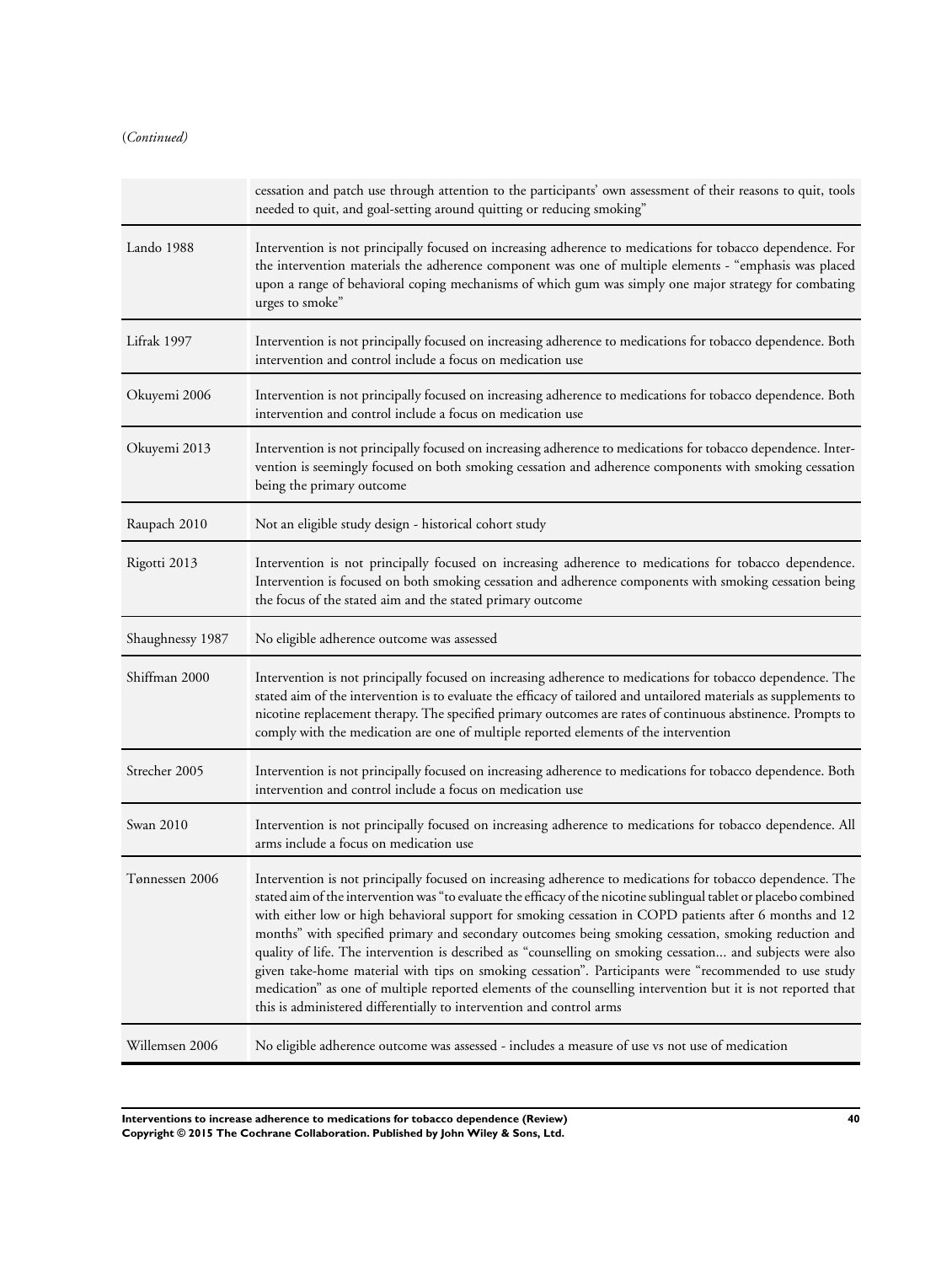# **Characteristics of studies awaiting assessment** *[ordered by study ID]*

# **Applegate 2007**

| Methods       | (from abstract) "A secure web program was created to properly dose cigarette smokers to gum strength (2 vs. 4 mg)<br>and dosing program (# of pieces/day [PPD]). The program then sends SMS text messaging to the user's cellular<br>telephone to prompt medication use at regular intervals. We then conducted a randomised trial examining tailored<br>text messaging (TTM) to support text messaging (STM) in 110 cigarette smokers attempting to quit smoking while<br>using nicotine gum."                                                                                                                                                                                         |
|---------------|-----------------------------------------------------------------------------------------------------------------------------------------------------------------------------------------------------------------------------------------------------------------------------------------------------------------------------------------------------------------------------------------------------------------------------------------------------------------------------------------------------------------------------------------------------------------------------------------------------------------------------------------------------------------------------------------|
| Participants  | The sample was 53% male, 63% White, $43 + 11$ years of age, and smoked $19 + 7.6$ cigarettes per day (CPD). There<br>were no differences between groups at baseline for CPD, gum dosing, and recommended PPD."                                                                                                                                                                                                                                                                                                                                                                                                                                                                          |
| Interventions | Tailored text messaging (TTM) to support text messaging (STM)                                                                                                                                                                                                                                                                                                                                                                                                                                                                                                                                                                                                                           |
| Outcomes      | Outcome variables included self-reported seven day recalls of nicotine gum use and cigarette smoking at 7, 28, and<br>56 days post quit date                                                                                                                                                                                                                                                                                                                                                                                                                                                                                                                                            |
| <b>Notes</b>  | Requires assessment of full text to confirm eligibility but only an abstract is seemingly available. Lead author unable<br>to be contacted, although member of author team who was able to be contacted (5/2013) indicated that the study<br>was conducted by a company and had not been written up for publication. Abstract presents results as follows: On<br>an intent-to-treat basis, independent-sample t-tests revealed that subjects in the TTM condition reported chewing<br>more nicotine gum than subjects in the STM condition, (6.5 PPD vs. 4.5 PPD, respectively, P=.003). No significant<br>differences were found at 4 weeks or 8 weeks, or for cigarette use variables |

# **Yuhongxia 2011**

| Methods       | Design: Randomised controlled trial.<br>Country: China.                                                                                                                                                                                                                                                   |
|---------------|-----------------------------------------------------------------------------------------------------------------------------------------------------------------------------------------------------------------------------------------------------------------------------------------------------------|
| Participants  | Smokers willing to make a quit attempt                                                                                                                                                                                                                                                                    |
| Interventions | Participants were randomly assigned to either:<br>i) varenicline combined with a mobile phone text messaging smoking cessation programme. The programme<br>comprised motivational messages, support for behavioural change and 'medicine attention'<br>ii) a control group that received varenicline only |
| Outcomes      | The primary outcomes were varenicline usage for 12 weeks and self-reported continuous smoking abstinence, bio-<br>chemically verified by exhaled CO test at 3 and 6 months                                                                                                                                |
| <b>Notes</b>  | Only an abstract is available. It is not clear from this whether the principal focus of the intervention was on increasing<br>adherence, although this seems unlikely from the abstract content. We have been unable to contact the authors to<br>receive more information                                |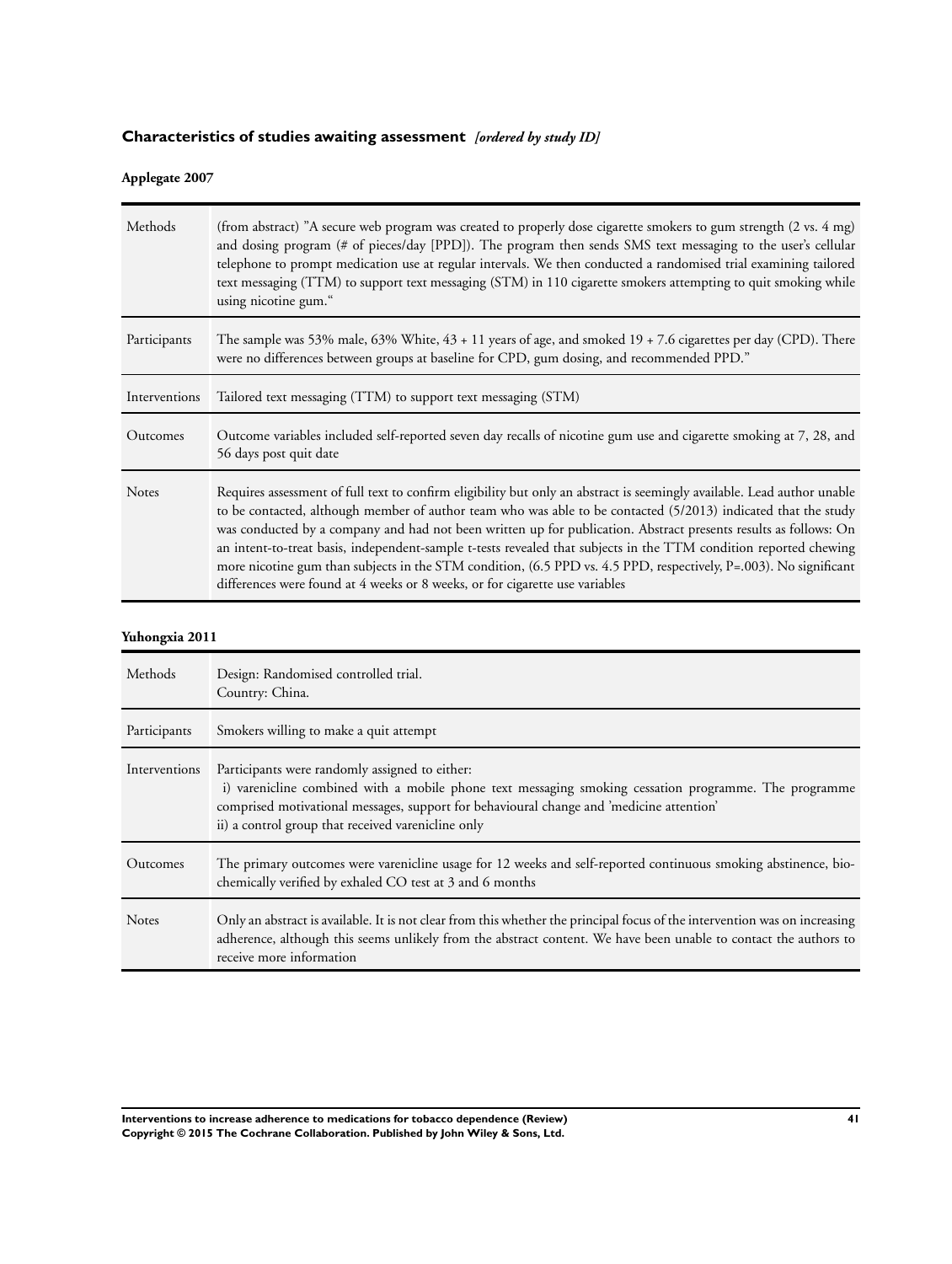# <span id="page-43-0"></span>**Characteristics of ongoing studies** *[ordered by study ID]*

## **Fiore**

| Trial name or title | Evaluation of Treatments to Improve Smoking Cessation Medication Adherence                                                                                                          |
|---------------------|-------------------------------------------------------------------------------------------------------------------------------------------------------------------------------------|
| Methods             | Randomised trial                                                                                                                                                                    |
| Participants        | 544 smokers                                                                                                                                                                         |
| Interventions       | Medication Duration during quit attempt; Counselling; Automated Medication Adherence Calls; Electronic<br>Medication Monitoring Device + Feedback; Cognitive Adherence Intervention |
| Outcomes            | Medication Adherence assessed for 26 weeks (depending on the condition) after the target quit day                                                                                   |
| Starting date       | June 2010                                                                                                                                                                           |
| Contact information | Tanya R Schlam, PhD: trschlam@ctri.medicine.wisc.edu                                                                                                                                |
| Notes               | Identifier: NCT01120704                                                                                                                                                             |
| Shelley             |                                                                                                                                                                                     |
| Trial name or title | Improving Adherence to Smoking Cessation Medication Among PLWHA (HIV)                                                                                                               |
| Methods             | Randomised trial                                                                                                                                                                    |
| Participants        | 190 smokers from HIV/AIDS clinics                                                                                                                                                   |
| Interventions       | Standard Care (SC); SC + text message reminders; SC + text message reminders + cell phone-delivered<br>adherence-focused behavioral therapy (ABT)                                   |
| Outcomes            | Adherence to varenicline and biochemically validated smoking abstinence at 12 weeks and 3-month follow-<br>up from the time of study enrolment                                      |
| Starting date       | March 2013                                                                                                                                                                          |
| Contact information | Principal Investigator: Donna Shelley, NYU School of Medicine; Contact: Tuo-Yen.Tseng@nyumc.org                                                                                     |
| Notes               | Identifier: NCT01898195                                                                                                                                                             |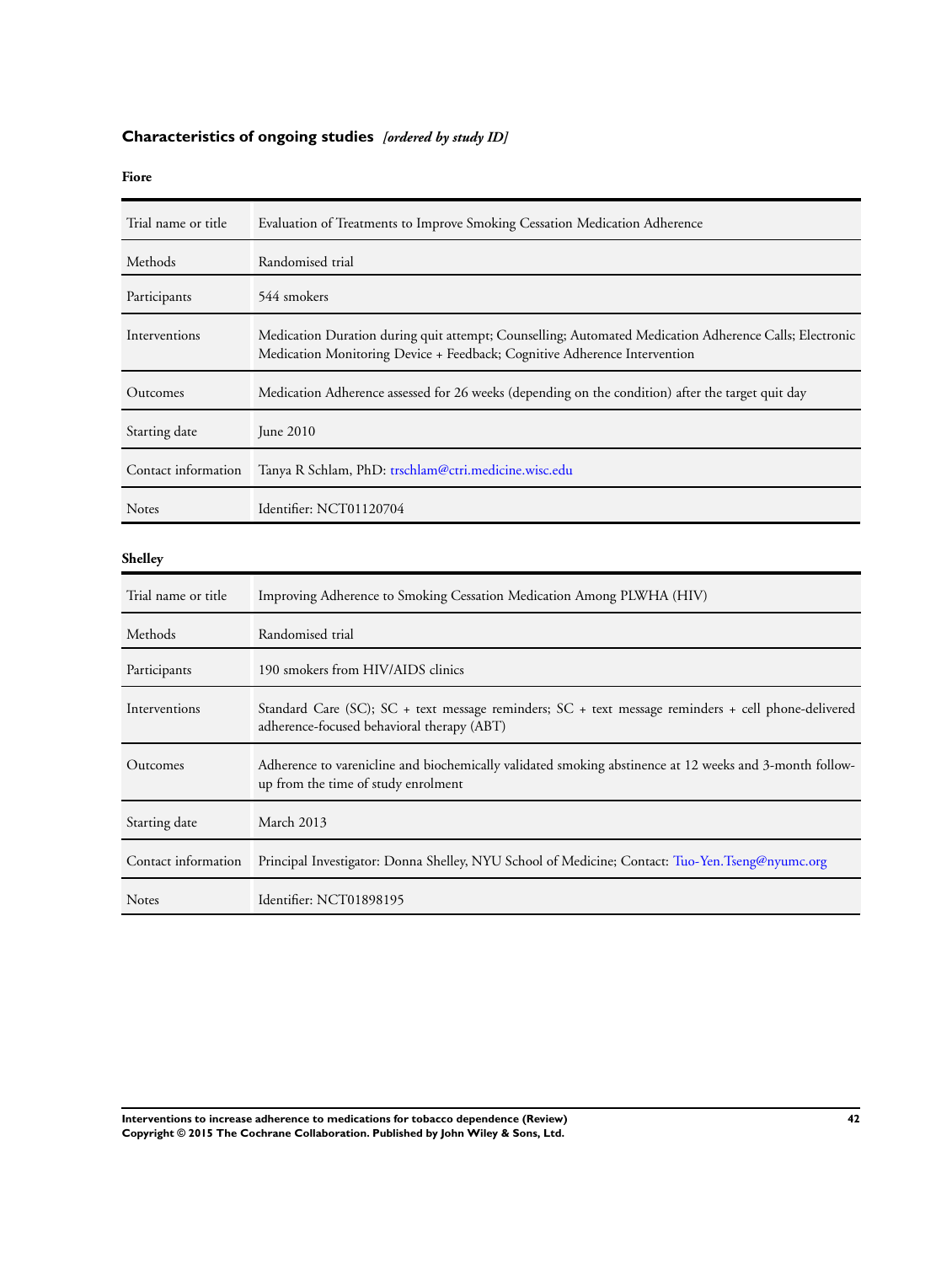# **D A T A A N D A N A L Y S E S**

| Outcome or subgroup title             | No. of<br>studies | No. of<br>participants | Statistical method                       | <b>Effect size</b>   |
|---------------------------------------|-------------------|------------------------|------------------------------------------|----------------------|
| 1 Adherence - Dichotomous<br>outcomes |                   | 1630                   | Risk Ratio (M-H, Fixed, 95% CI)          | $1.14$ [1.02, 1.28]  |
| 2 Adherence - Continuous<br>outcomes  | 4                 | 1529                   | Std. Mean Difference (IV, Fixed, 95% CI) | $0.07$ [-0.03, 0.17] |

# **Comparison 1. Primary outcome (adherence)**

# **Comparison 2. Secondary outcomes**

| Outcome or subgroup title                 | No. of<br>studies | No. of<br>participants | Statistical method              | <b>Effect</b> size  |
|-------------------------------------------|-------------------|------------------------|---------------------------------|---------------------|
| 1 Short-term abstinence $< 6$<br>months   | 4                 | 1755                   | Risk Ratio (M-H, Fixed, 95% CI) | $1.07$ [0.95, 1.21] |
| 2 Long-term abstinence $\geq$ 6<br>months |                   | 3049                   | Risk Ratio (M-H, Fixed, 95% CI) | $1.16$ [1.01, 1.34] |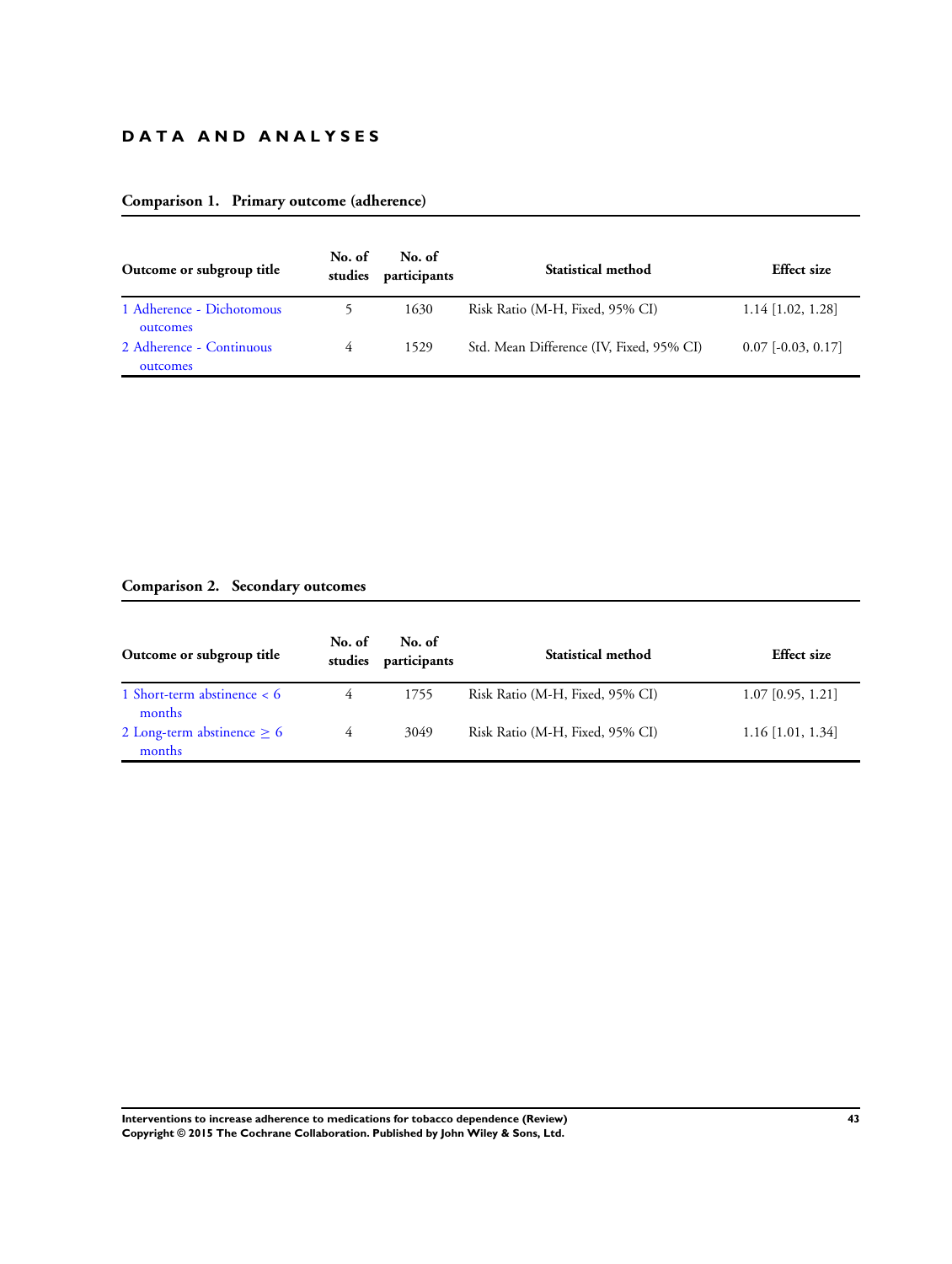# <span id="page-45-0"></span>**Analysis 1.1. Comparison 1 Primary outcome (adherence), Outcome 1 Adherence - Dichotomous outcomes.**

Review: Interventions to increase adherence to medications for tobacco dependence

Comparison: 1 Primary outcome (adherence)

Outcome: 1 Adherence - Dichotomous outcomes

| Study or subgroup                                                                                                                                                                                                                                     | Intervention<br>n/N | Control<br>n/N | <b>Risk Ratio</b><br>M-H, Fixed, 95% CI | Weight | <b>Risk Ratio</b><br>M-H, Fixed, 95% CI |
|-------------------------------------------------------------------------------------------------------------------------------------------------------------------------------------------------------------------------------------------------------|---------------------|----------------|-----------------------------------------|--------|-----------------------------------------|
| Chan 2010                                                                                                                                                                                                                                             | 34/249              | 32/252         |                                         | 10.6 % | $1.08$ $[0.69, 1.69]$                   |
| Chan 2011                                                                                                                                                                                                                                             | 270/479             | 236/449        |                                         | 80.9%  | $1.07$ $[0.95, 1.21]$                   |
| Mooney 2005                                                                                                                                                                                                                                           | 7/27                | 3/22           |                                         | 1.1%   | $1.90$ $[0.56, 6.50]$                   |
| Mooney 2007                                                                                                                                                                                                                                           | 15/27               | 9/28           |                                         | 2.9%   | 1.73 [ 0.92, 3.26 ]                     |
| Schmitz 2005                                                                                                                                                                                                                                          | 28/51               | 13/46          |                                         | 4.5 %  | $1.94$ [ $1.15$ , 3.28 ]                |
| <b>Total (95% CI)</b><br>Total events: 354 (Intervention), 293 (Control)<br>Heterogeneity: Chi <sup>2</sup> = 7.40, df = 4 (P = 0.12); $1^2$ =46%<br>Test for overall effect: $Z = 2.31$ (P = 0.021)<br>Test for subgroup differences: Not applicable | 833                 | 797            |                                         | 100.0% | $1.14$ [ 1.02, 1.28 ]                   |

0.2 0.5 1 2 5

Favours control Favours intervention

**Interventions to increase adherence to medications for tobacco dependence (Review) 44 Copyright © 2015 The Cochrane Collaboration. Published by John Wiley & Sons, Ltd.**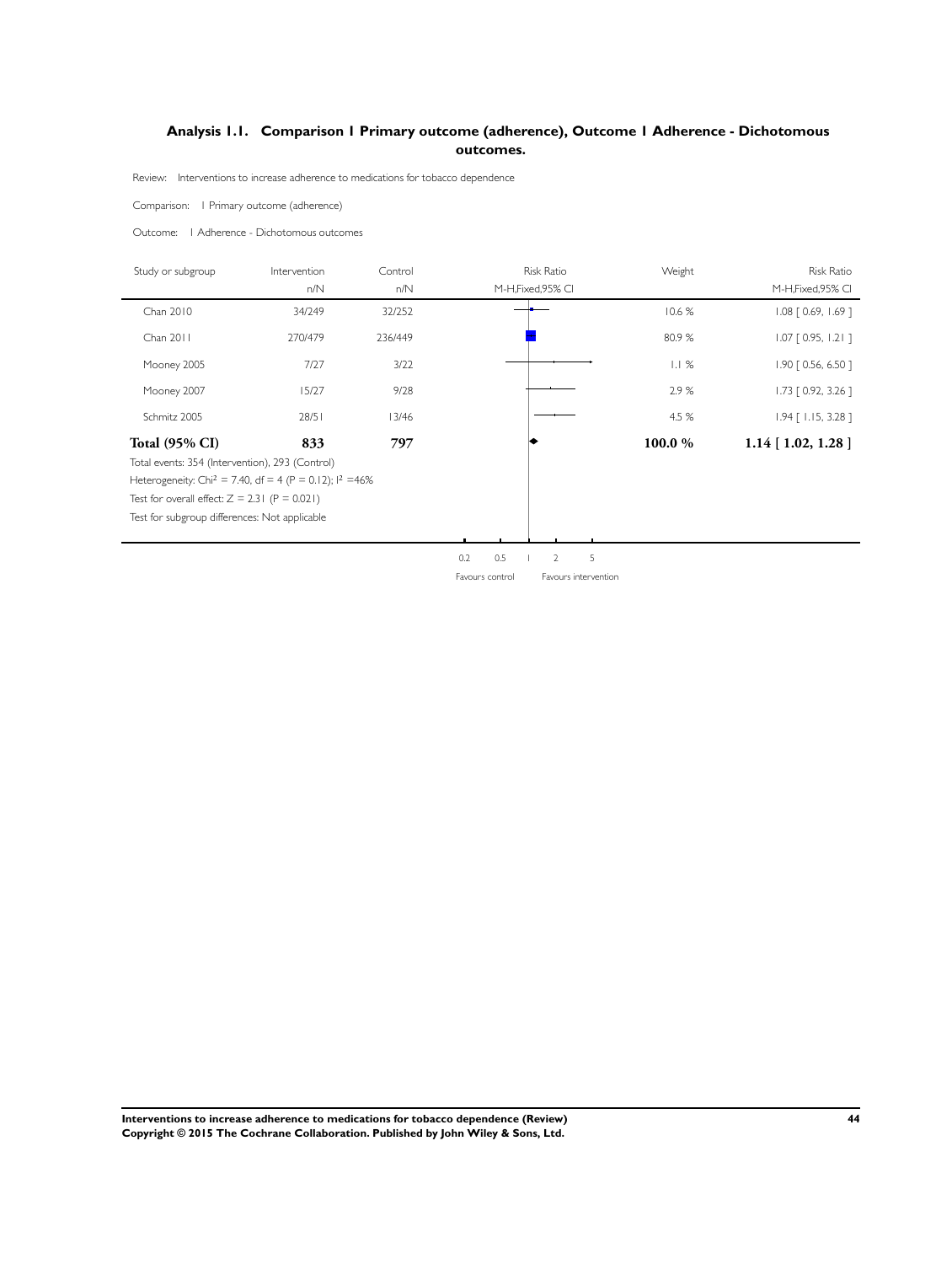# <span id="page-46-0"></span>**Analysis 1.2. Comparison 1 Primary outcome (adherence), Outcome 2 Adherence - Continuous outcomes.**

Review: Interventions to increase adherence to medications for tobacco dependence

Comparison: 1 Primary outcome (adherence)

Outcome: 2 Adherence - Continuous outcomes

| Study or subgroup                                                                                                                                                                                   | Intervention |             | Control     |             | Std.<br>Mean<br>Difference                     | Weight | Std.<br>Mean<br>Difference          |
|-----------------------------------------------------------------------------------------------------------------------------------------------------------------------------------------------------|--------------|-------------|-------------|-------------|------------------------------------------------|--------|-------------------------------------|
|                                                                                                                                                                                                     | N            | Mean(SD)    | $\mathbb N$ | Mean(SD)    | IV, Fixed, 95% CI                              |        | IV, Fixed, 95% CI                   |
| Marteau 2012                                                                                                                                                                                        | 315          | 68.5 (36.3) | 318         | 63.6 (39)   |                                                | 41.5 % | $0.13$ [ -0.03, 0.29 ]              |
| Mooney 2005                                                                                                                                                                                         | 22           | 120.1(55.3) | 4           | 102.5(53.9) |                                                | 2.2%   | $0.31$ $[-0.36, 0.99]$              |
| Nollen 2011                                                                                                                                                                                         | 32           | 82.1 (36.4) | 29          | 89.2 (24.4) |                                                | 4.0 %  | $-0.22$ $\lceil -0.73, 0.28 \rceil$ |
| Smith 2013                                                                                                                                                                                          | 413          | 10(5.07)    | 386         | 9.8(4.91)   |                                                | 52.4 % | $0.04$ $[ -0.10, 0.18]$             |
| <b>Total (95% CI)</b><br>Heterogeneity: Chi <sup>2</sup> = 2.55, df = 3 (P = 0.47); $1^2$ = 0.0%<br>Test for overall effect: $Z = 1.42$ (P = 0.15)<br>Test for subgroup differences: Not applicable | 782          |             | 747         |             |                                                | 100.0% | $0.07$ [ -0.03, 0.17 ]              |
|                                                                                                                                                                                                     |              |             |             |             | 0.5<br>$-0.5$<br>0<br>$\overline{\phantom{a}}$ |        |                                     |

Favours control Favours intervention

**Interventions to increase adherence to medications for tobacco dependence (Review) 45 Copyright © 2015 The Cochrane Collaboration. Published by John Wiley & Sons, Ltd.**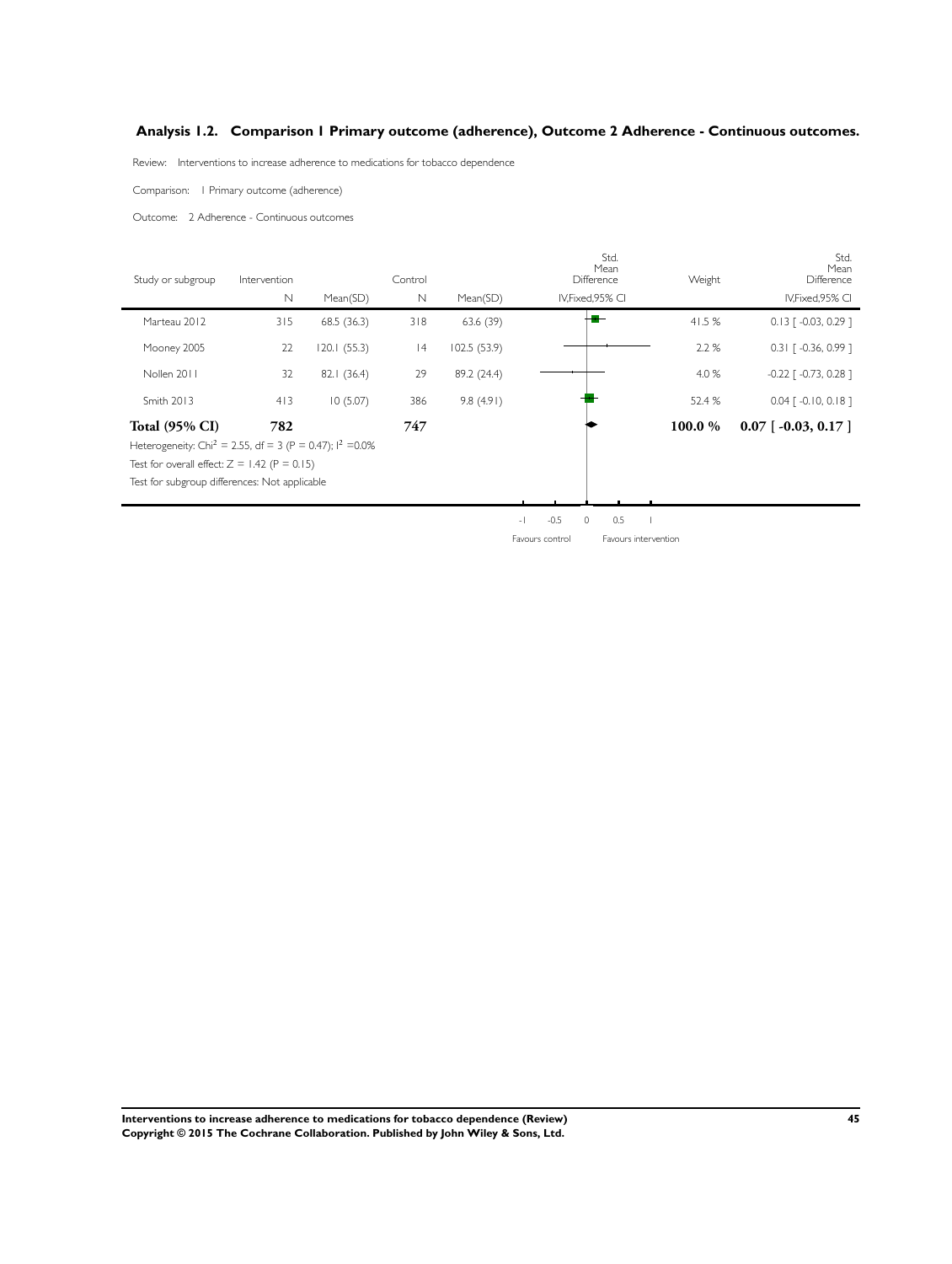# **Analysis 2.1. Comparison 2 Secondary outcomes, Outcome 1 Short-term abstinence < 6 months.**

<span id="page-47-0"></span>Review: Interventions to increase adherence to medications for tobacco dependence

Comparison: 2 Secondary outcomes

Outcome: 1 Short-term abstinence < 6 months

| Study or subgroup                                                      | Intervention | Control |     |     | <b>Risk Ratio</b>     | Weight | <b>Risk Ratio</b>     |
|------------------------------------------------------------------------|--------------|---------|-----|-----|-----------------------|--------|-----------------------|
|                                                                        | n/N          | n/N     |     |     | M-H, Fixed, 95% CI    |        | M-H, Fixed, 95% CI    |
| Marteau 2012                                                           | 151/315      | 147/318 |     |     |                       | 46.0%  | 1.04   0.88, 1.22 ]   |
| Mooney 2005                                                            | 13/32        | 10/31   |     |     |                       | 3.2%   | $1.26$ $[0.65, 2.44]$ |
| Nollen 2011                                                            | 8/36         | 9/36    |     |     |                       | 2.8 %  | $0.89$ $[0.39, 2.04]$ |
| Smith 2013                                                             | 172/502      | 150/485 |     |     |                       | 48.0 % | $1.11$ $[0.93, 1.33]$ |
| <b>Total (95% CI)</b>                                                  | 885          | 870     |     |     |                       | 100.0% | $1.07$ [ 0.95, 1.21 ] |
| Total events: 344 (Intervention), 316 (Control)                        |              |         |     |     |                       |        |                       |
| Heterogeneity: Chi <sup>2</sup> = 0.71, df = 3 (P = 0.87); $1^2$ =0.0% |              |         |     |     |                       |        |                       |
| Test for overall effect: $Z = 1.17$ (P = 0.24)                         |              |         |     |     |                       |        |                       |
| Test for subgroup differences: Not applicable                          |              |         |     |     |                       |        |                       |
|                                                                        |              |         |     |     |                       |        |                       |
|                                                                        |              |         | 0.5 | 0.7 | 1.5<br>$\overline{2}$ |        |                       |

Favours control Favours intervention

**Interventions to increase adherence to medications for tobacco dependence (Review) 46 Copyright © 2015 The Cochrane Collaboration. Published by John Wiley & Sons, Ltd.**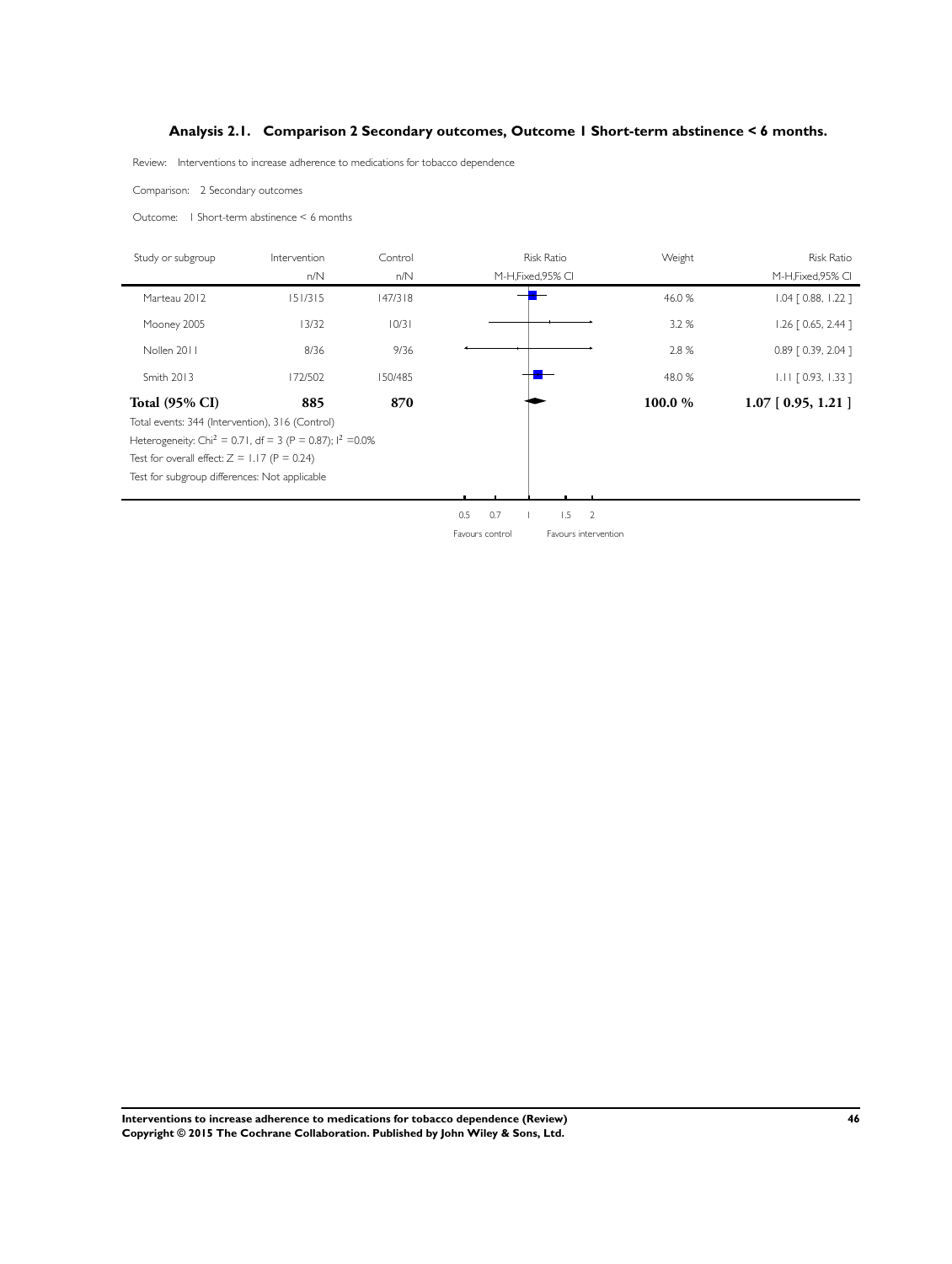# **Analysis 2.2. Comparison 2 Secondary outcomes, Outcome 2 Long-term abstinence** ≥ **6 months.**

<span id="page-48-0"></span>Review: Interventions to increase adherence to medications for tobacco dependence

Comparison: 2 Secondary outcomes

Outcome:  $2$  Long-term abstinence  $\geq 6$  months

| Study or subgroup                                                      | Intervention | Control | <b>Risk Ratio</b>                       | Weight | <b>Risk Ratio</b>        |
|------------------------------------------------------------------------|--------------|---------|-----------------------------------------|--------|--------------------------|
|                                                                        | n/N          | n/N     | M-H, Fixed, 95% CI                      |        | M-H, Fixed, 95% CI       |
| Chan 2010                                                              | 33/249       | 24/252  |                                         | 9.2%   | 1.39 [ 0.85, 2.28 ]      |
| Chan 2011                                                              | 48/479       | 26/449  |                                         | 10.3%  | $1.73$ $[1.09, 2.74]$    |
| Marteau 2012                                                           | 43/315       | 25/318  |                                         | 9.5%   | $1.74$ [ $1.09$ , 2.77 ] |
| Smith 2013                                                             | 184/502      | 182/485 |                                         | 71.0%  | $0.98$ [ 0.83, 1.15 ]    |
| <b>Total (95% CI)</b>                                                  | 1545         | 1504    |                                         | 100.0% | $1.16$ [ 1.01, 1.34 ]    |
| Total events: 308 (Intervention), 257 (Control)                        |              |         |                                         |        |                          |
| Heterogeneity: Chi <sup>2</sup> = 10.65, df = 3 (P = 0.01); $1^2$ =72% |              |         |                                         |        |                          |
| Test for overall effect: $Z = 2.12$ (P = 0.034)                        |              |         |                                         |        |                          |
| Test for subgroup differences: Not applicable                          |              |         |                                         |        |                          |
|                                                                        |              |         |                                         |        |                          |
|                                                                        |              |         | 0.7<br>1.5<br>0.5<br>$\overline{2}$     |        |                          |
|                                                                        |              |         | Favours intervention<br>Favours control |        |                          |

# **A D D I T I O N A L T A B L E S**

# **Table 1. Brief descriptions of adherence interventions**

| Study           | vention components intended to standard care?<br>increase adherence*                                                           | Brief description of specific inter- Additional contact time relative to Medication for which adherence | was targeted |
|-----------------|--------------------------------------------------------------------------------------------------------------------------------|---------------------------------------------------------------------------------------------------------|--------------|
| Chan<br>2010    | Added counselling contact time to Yes<br>standard behavioural support, focus-<br>ing specifically on medication adher-<br>ence |                                                                                                         | <b>NRT</b>   |
| Chan<br>2011    | Added counselling contact time to Yes<br>standard behavioural support, focus-<br>ing specifically on medication adher-<br>ence |                                                                                                         | <b>NRT</b>   |
| Marteau<br>2012 | Tailored and communicated about No<br>NRT dosage using a more potent ra-<br>tionale (genotype versus phenotype)                |                                                                                                         | <b>NRT</b>   |

**Interventions to increase adherence to medications for tobacco dependence (Review) 47 Copyright © 2015 The Cochrane Collaboration. Published by John Wiley & Sons, Ltd.**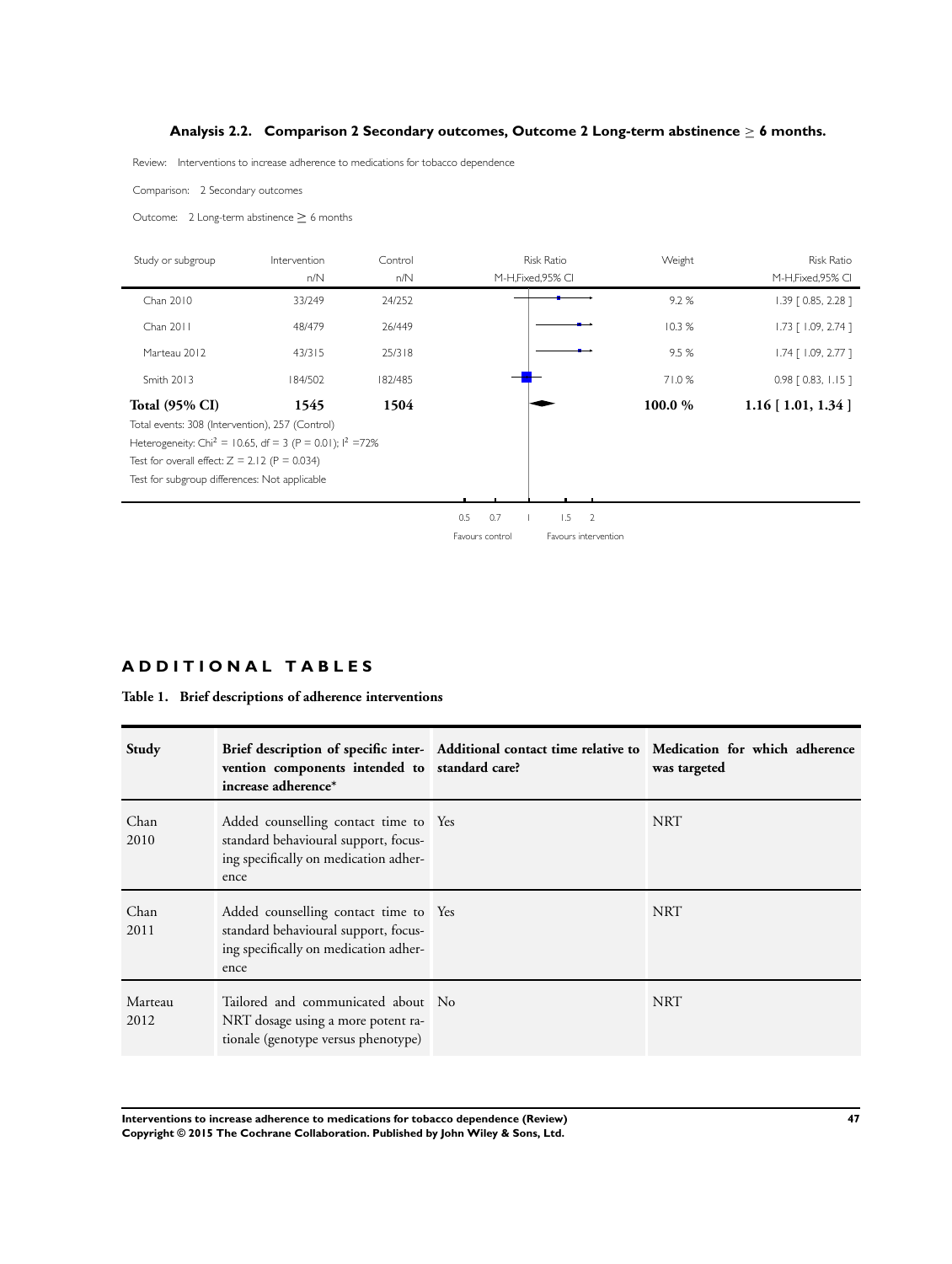| Mooney<br>2005                                                   | Personalised feedback of question- No<br>naire responses regarding medication                                                                                                                                 | <b>NRT</b>  |
|------------------------------------------------------------------|---------------------------------------------------------------------------------------------------------------------------------------------------------------------------------------------------------------|-------------|
| Mooney<br>2007                                                   | Personalised feedback of externally Yes<br>validated medication adherence                                                                                                                                     | Bupropion   |
| Nollen<br>2011                                                   | Added counselling contact time to Yes<br>standard behavioural support, focus-<br>ing specifically on medication adher-<br>ence                                                                                | Varenicline |
| Schmitz<br>2005                                                  | Personalised feedback of externally Yes<br>validated medication adherence                                                                                                                                     | Bupropion   |
| Smith<br>2013<br>$\ast$ $\Gamma$<br>$\mathcal{L}$<br>$1 \cdot 1$ | Added counselling contact time to Yes<br>standard behavioural support, focus-<br>ing specifically on medication adher-<br>ence<br>$\sim$<br>$\sqrt{1}$ $\sqrt{1}$ $\sqrt{1}$ $\sqrt{1}$ $\sqrt{1}$<br>$\cdot$ | <b>NRT</b>  |

## <span id="page-49-0"></span>**Table 1. Brief descriptions of adherence interventions** (*Continued)*

*\* For further details see Characteristics of Included Studies*

# **A P P E N D I C E S**

# **Appendix 1. Taxonomy of possible interventions (adapted from Haynes 2008)**

a) more instruction for patients, e.g. verbal, written, or visual material; programmed learning; and formal education sessions;

b) counselling about the patients' target condition, the importance of therapy and compliance with therapy, the possible side-effects, patient empowerment, couple-focused therapy to increase social support;

c) automated telephone, computer-assisted patient monitoring and counselling;

d) manual telephone follow-up;

e) family intervention;

f ) various ways to increase the convenience of care, e.g. provision at the worksite or at home;

g) simplified dosing;

h) involving patients more in their care through self-monitoring;

i) reminders, e.g. programmed devices, and tailoring the regimen to daily habits;

j) special 'reminder' medication packaging;

k) dose-dispensing units of medication and medication charts;

l) appointment and prescription refill reminders;

m) reinforcement or rewards for both improved adherence and treatment response, e.g. reduced frequency of visits;

n) different medication formulations, such as tablet versus syrup ;

o) crisis intervention conducted when necessary;

p) direct observation of treatments (DOTS) by health workers or family members;

q) lay health mentoring;

r) augmented pharmacy services;

s) psychological therapy, e.g. cognitive behaviour therapy, multisystemic therapy;

**Interventions to increase adherence to medications for tobacco dependence (Review) 48 Copyright © 2015 The Cochrane Collaboration. Published by John Wiley & Sons, Ltd.**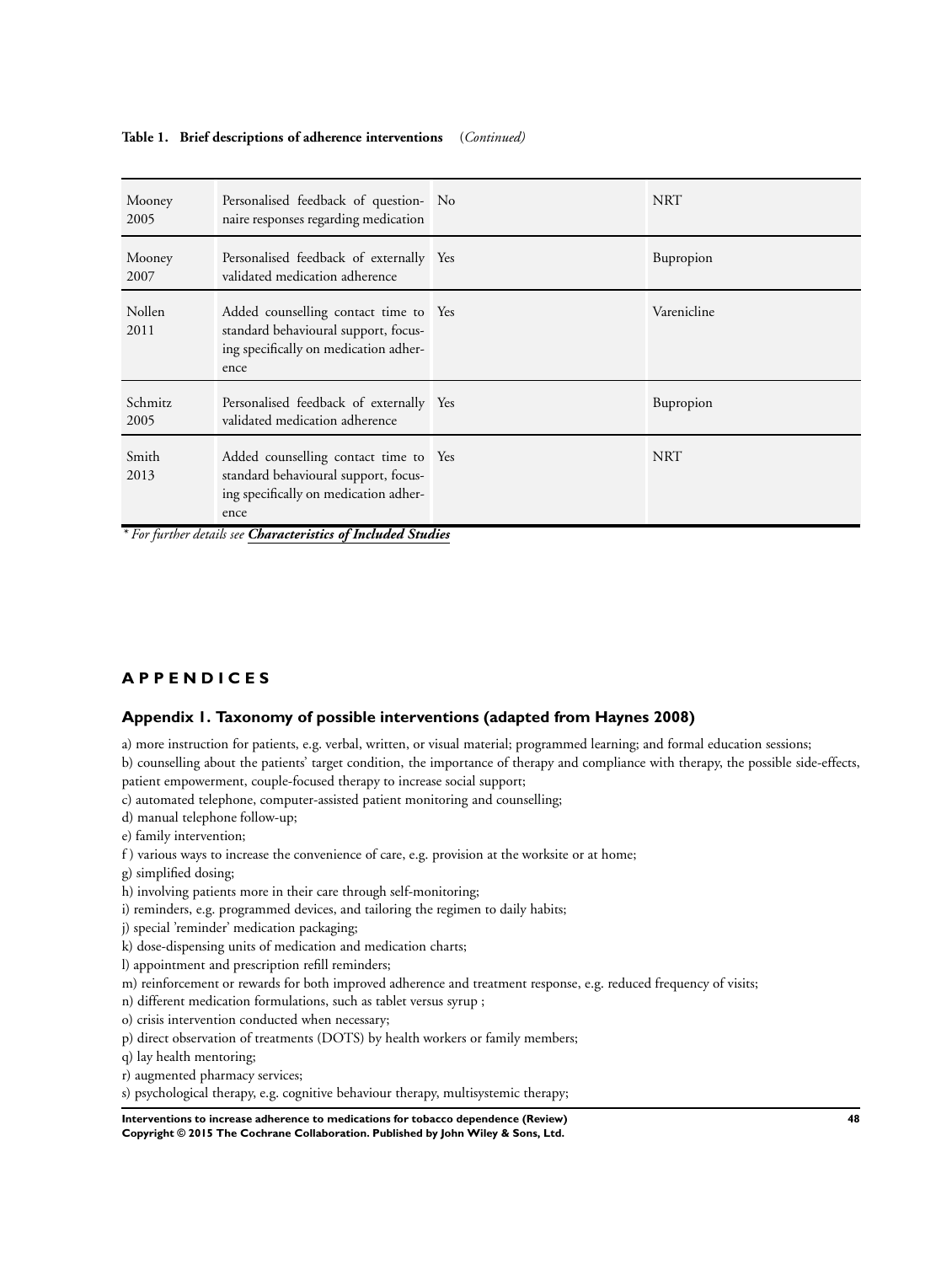<span id="page-50-0"></span>t) mailed communications;

u) group meetings.

# **Appendix 2. MEDLINE (Ovid SP) search strategy**

- 1 exp medication adherence/ 7730
- 2 exp smoking cessation/ 20345
- 3 (adhere\* or complian\* or concord\*).tw. 222406
- 4 or/1-3 244332

5 (NRT or nicotine replacement therap\* or bupropion or wellbutrin or zyban or voxra or budeprion or aplenzin or amfebutamone or varenicline or chantix or champix).tw. 5254

- 6 (nicotine adj7 (patch\* or gum\* or inhaler\* or inhalator\* or lozenge\* or microtab\* or tablet\* or spray\*)).tw. 2247
- 7 5 or 6 6925
- 8 randomised controlled trial.pt. 379042
- 9 controlled clinical trial.pt. 88839
- 10 clinical trial.pt. 489753
- 11 random\*.tw. 656627
- 12 placebo.tw. 151719
- 13 trial.tw. 341515
- 14 groups.tw. 1279987
- 15 or/8-14 2179105
- 16 4 and 7 and 15 1705
- 17 limit 16 to humans 1700

### **Appendix 3. Embase (Ovid SP) search strategy**

- 1 exp medication adherence/ 4398
- 2 exp smoking cessation/ 37433
- 3 (adhere\* or complian\* or concord\*).tw. 310641
- 4 or/1-3 348019
- 5 (NRT or nicotine replacement therap\* or bupropion or wellbutrin or zyban or voxra or budeprion or aplenzin or amfebutamone or varenicline or chantix or champix).tw. 8998
- 6 (nicotine adj7 (patch\* or gum\* or inhaler\* or inhalator\* or lozenge\* or microtab\* or tablet\* or spray\*)).tw. 2677
- 7 5 or 6 10951
- 8 randomised controlled trial/ 345939
- 9 single blind procedure/ or double blind procedure/ 131682
- 10 crossover procedure/ 39531
- 11 random\*.tw. 884924
- 12 placebo\*.tw. 199266
- 13  $((\text{sing}^* \text{ or } \text{doubl*}) \text{ adj } (\text{blind*} \text{ or } \text{mask*}))$ .tw. 157668
- 14 (cross over or crossover or factorial\* or latin square).tw. 93570
- 15 (assign\* or allocat\* or volunteer\*).tw. 488528
- 16 or/8-15 1411900
- 17 4 and 7 and 16 1897
- 18 limit 17 to human 1836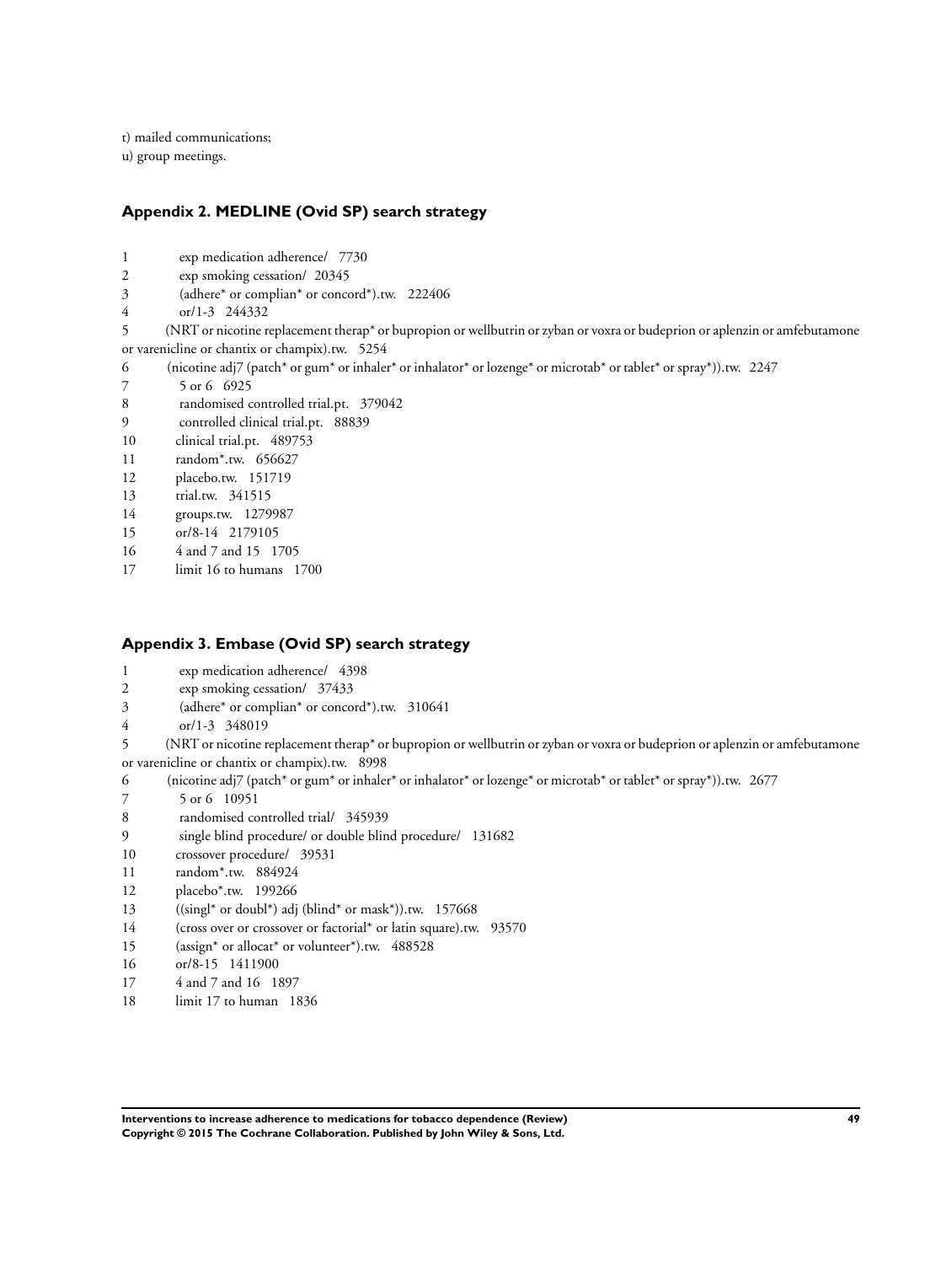# **Appendix 4. PsycINFO (Ovid SP) search strategy**

- 1 exp medical regimen compliance/ 11128
- 2 exp smoking cessation/9156<br>3 (adhere\* or complian\* or conc
- (adhere\* or complian\* or concord\*).tw. 46968
- 4 or/1-3 58112

5 (NRT or nicotine replacement therap\* or bupropion or wellbutrin or zyban or voxra or budeprion or aplenzin or amfebutamone or varenicline or chantix or champix).tw. 2854

- 6 (nicotine adj7 (patch\* or gum\* or inhaler\* or inhalator\* or lozenge\* or microtab\* or tablet\* or spray\*)).tw. 1221
- 7 5 or 6 3739
- 8 random\*.ti,ab,hw,id. 132134
- 9 trial\*.ti,ab,hw,id. 123964
- 10 placebo\*.ti,ab,hw,id. 31234
- 11 ((singl\* or doubl\* or trebl\* or tripl\*) and (blind\* or mask\*)).ti,ab,hw,id. 22030
- 12 (cross over or crossover or factorial\* or latin square).ti,ab,hw,id. 21908
- 13 (assign\* or allocat\* or volunteer\*).ti,ab,hw,id. 119014
- 14 treatment effectiveness evaluation/ 16887
- 15 mental health program evaluation/ 1870
- 16 exp experimental design/ 47784
- 17 "2000".md. 27392
- 18 or/8-17 379651
- 19 4 and 7 and 18 1030
- 20 limit 19 to human 1016

## **Appendix 5. Cochrane Central Register of Controlled Trials (CENTRAL) search strategy**

#1 (adhere\* or complian\* or concord\*):ti,ab,kw 24410

#2 (NRT or nicotine replacement therap\* or bupropion or wellbutrin or zyban or voxra or budeprion or aplenzin or amfebutamone or varenicline or chantix or champix):ti,ab,kw or (nicotine adj7 (patch\* or gum\* or inhaler\* or inhalator\* or lozenge\* or microtab\* or tablet\* or spray\*)):ti,ab,kw 1589

#3 (#1 AND #2) in Trials 147

# **C O N T R I B U T I O N S O F A U T H O R S**

Draft the protocol: All authors Develop the search strategy: GJH, MM Search for trials: GJH, MM, FV, AF Obtain copies of trials: GJH Select which studies to include: GJH, MM Extract data from studies: GJH, MM, FV, AF, NL Enter data into RevMan: GJH, MM Carry out the analysis: GJH Interpret the analysis: All authors Draft the final review: All authors Update the review: GJH